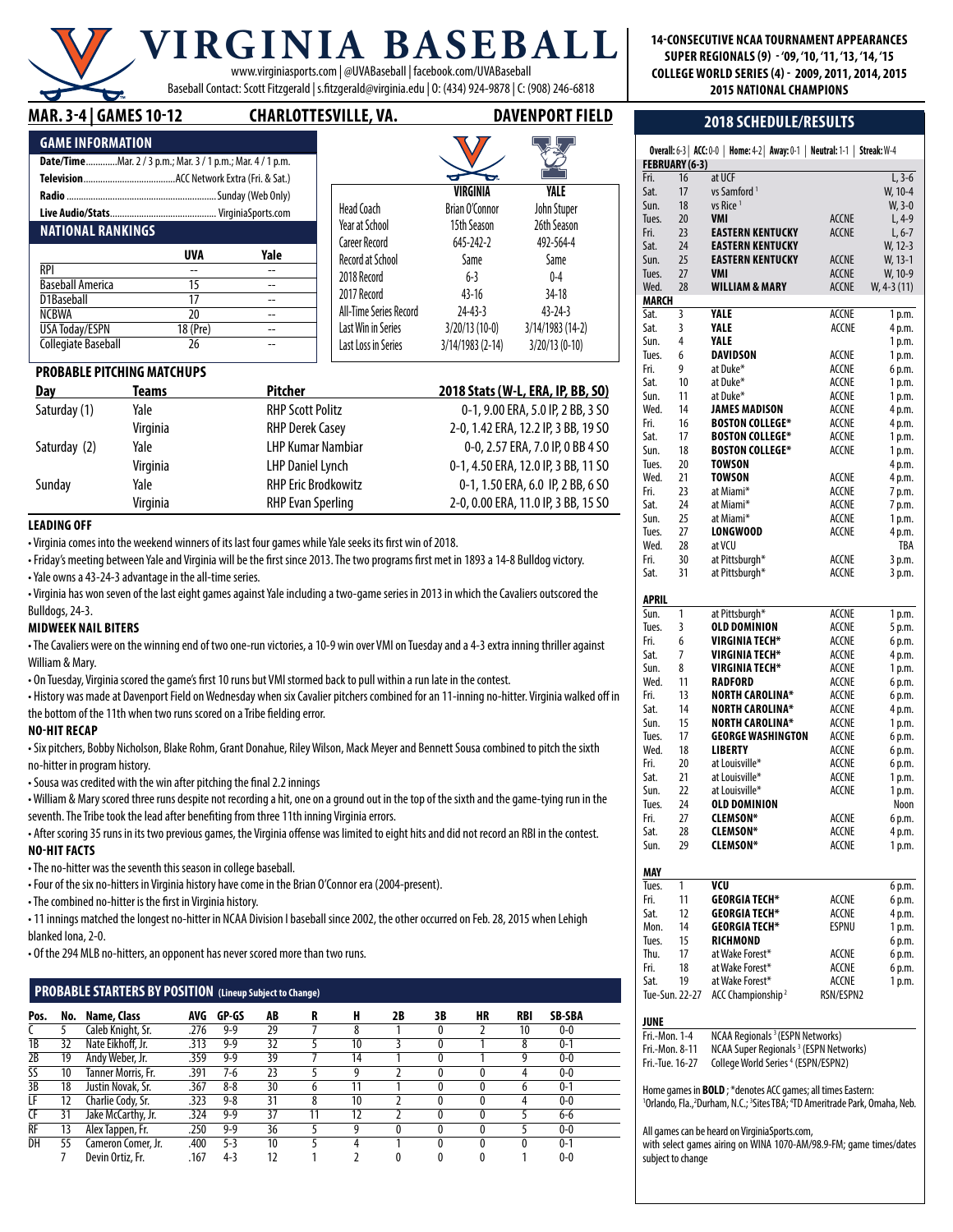## **2018 Virginia Baseball Roster**

|    | No. Name                 | Pos.         | B/T | Ht.      | Wt. |     | Cl. Hometown/Previous School                        |
|----|--------------------------|--------------|-----|----------|-----|-----|-----------------------------------------------------|
| 2  | Drew Blakely             | С            | R/R | $6 - 2$  | 190 | So. | Galesburg, Mich./Gull Lake                          |
| 3  | Jack Weiller             | <b>INF</b>   | L/R | $6-0$    | 185 | Jr. | Waccabuc, N.Y./John Jay-Cross River                 |
| 4  | Andrew Papantonis INF/OF |              | R/R | $6 - 2$  | 190 | Fr. | Glen Gardner, N.J./Delbarton                        |
| 5  | Caleb Knight             | $\mathsf{C}$ | R/R | $5-11$   | 220 | Sr. | Checotah, Okla./Connors State                       |
| 6  | Christian Hlinka         | OF           | L/R | $6 - 2$  | 160 |     | Fr. Frenchtown, N.J./Delaware Valley Regional       |
| 7  | Devin Ortiz              | INF/RHPR/R   |     | $6 - 2$  | 175 | Fr. | Nutley, N.J./St. Joseph Regional                    |
| 8  | <b>Brendan Rivoli</b>    | C            | L/R | $6-0$    | 195 | Fr. | Douglassville, Pa./Daniel Boone                     |
| 9  | Daniel Lynch             | LHP          | L/L | $6 - 4$  | 195 | Jr. | Henrico, Va./Douglas Freeman                        |
| 10 | <b>Tanner Morris</b>     | <b>INF</b>   | L/R | $6 - 2$  | 190 | Fr. | Crozet, Va./The Miller School                       |
| 11 | <b>Bennett Sousa</b>     | <b>LHP</b>   | L/L | $6 - 3$  | 210 | Sr. | North Palm Beach, Fla./The Benjamin School          |
| 12 | Charlie Cody             | OF/INF R/R   |     | $6-1$    | 190 | Sr. | Chesapeake, Va./Great Bridge                        |
| 13 | Alex Tappen              | INF/OF       | R/R | $6 - 2$  | 190 | Fr. | Lower Gwynedd, Pa./Wissahickon                      |
| 14 | Derek Casey              | <b>RHP</b>   | R/R | $6-1$    | 195 | Sr. | Mechanicsville, Va./Hanover                         |
| 15 | <b>Riley Wilson</b>      | LHP          | L/L | $6-0$    | 180 | Sr. | Midlothian, Va./Cosby                               |
| 16 | Andrew Abbott            | LHP          | L/L | $6-0$    | 175 | Fr. | Halifax, Va./Halifax County                         |
| 18 | Justin Novak             | INF/C        | R/R | $5 - 9$  | 165 | Sr. | Tokyo, Japan/American School in Japan               |
| 19 | Andy Weber               | <b>INF</b>   | L/R | $6-1$    | 190 | Jr. | Aurora, Ohio/Aurora                                 |
| 20 | <b>Cameron Simmons</b>   | OF           | R/R | $6 - 3$  | 195 | Jr. | Royersford, Pa./Spring-Ford                         |
| 21 | Bobby Nicholson          | <b>RHP</b>   | R/R | $6 - 3$  | 215 |     | So. Charlottesville, Va./St. Anne's Belfield        |
| 22 | Cayman Richardson INF    |              | R/R | $6 - 2$  | 175 |     | So. Mechanicsville, Va./Hanover                     |
| 23 | <b>Grant Donahue</b>     | <b>RHP</b>   | R/R | $6-1$    | 205 | Jr. | Berlin, Md./Decatur                                 |
| 25 | <b>Griff McGarry</b>     | <b>RHP</b>   | R/R | $6 - 2$  | 175 |     | Fr. Portola Valley, Calif./Menlo                    |
| 27 | Chesdin Harrington       | <b>RHP</b>   | R/R | $6-1$    | 190 | Jr. | Montpelier, Va./Patrick Henry                       |
| 28 | Noah Murdock             | <b>RHP</b>   | R/R | $6 - 8$  | 170 | So. | Colonial Heights, Va./Colonial Heights              |
| 29 | <b>Blake Rohm</b>        | <b>RHP</b>   | R/R | $6 - 5$  | 190 | Fr. | Superior, Colo./Broomfield                          |
| 30 | Jalen Harrison           | OF           | R/R | $6 - 3$  | 210 |     | So. Palmyra, Va./St. Anne's Belfield                |
| 31 | Jake McCarthy            | OF           | L/L | $6 - 2$  | 200 | Jr. | Scranton, Pa./Scranton                              |
| 32 | Nate Eikhoff             | <b>INF</b>   | L/R | $5 - 11$ | 190 | Jr. | Bristow, Va./Patriot                                |
| 34 | Evan Sperling            | <b>RHP</b>   | R/R | $6-6$    | 215 | Jr. | Poquoson, Va./Grafton                               |
| 38 | Kyle Whitten             | <b>RHP</b>   | R/R | $6 - 3$  | 190 | Fr. | Manassas, Va./Osbourn Park                          |
| 40 | Jack Gerstenmaier        | <b>INF</b>   | R/R | $6-1$    | 200 | Sr. | Richmond, Va./Douglas Freeman                       |
| 45 | Will Allocca             | C/INF        | R/R | $6-0$    | 200 |     | So. Richmond, Va./Collegiate                        |
| 47 | Mack Meyer               | <b>RHP</b>   | R/R | $6 - 0$  | 200 |     | Gr. San Francisco, Calif./San Francisco/IMG Academy |
| 55 | Cameron Comer            | C/INF        | L/R | $6-0$    | 180 |     | Jr. Powell, Ohio/Olentangy Liberty                  |

**Managers: Managers:** Evan Duhon, Cameron Brummitt

**Head Coach:** 26 Brian O'Connor (Creighton '93), 15th season **Associate Head Coach:** 44 Kevin McMullan (Indiana-Pa. '90), 15th season **Assistant Coaches:** 36 Karl Kuhn (Florida '92), 15th season 1 Matt Kirby (William & Mary '03), seventh season **Student Assistant Coach:** 17 Branden Cogswell (Virginia '18), first season **Asst. AD for Baseball Administration:** Justin Armistead (Virginia '08), third season **Baseball Operations Assistant:** Joe Bialkoski (North Florida '17), first season **Coordinator of Video & Scouting:** Mike Roberts (VMI '12), fourth season **Athletic Trainer:** Brian McGuire (Slippery Rock '93), 15th season **Strength & Conditioning:** Ed Nordenschild (UT-Arlington '93)

#### **Alphabetical**

| No. | Name                    | Pos. |  |
|-----|-------------------------|------|--|
| 16  | Abbott, Andrew LHP      |      |  |
| 45  | Allocca, WillC/INF      |      |  |
| 2   |                         |      |  |
| 14  | Casey, DerekRHP         |      |  |
| 12  | Cody, CharlieOF/INF     |      |  |
| 55t | Comer, CameronC/INF     |      |  |
| 23  | Donahue, GrantRHP       |      |  |
| 32  | Eikhoff, Nate INF       |      |  |
| 40  | Gerstenmaier, Jack  INF |      |  |
| 27  | Harrington, Chesdin RHP |      |  |
| 30  | Harrison, JalenOF       |      |  |
| 6   | Hlinka, Christian OF    |      |  |
| 5   |                         |      |  |
| 9   | Lynch, DanielLHP        |      |  |
| 31  | McCarthy, Jake  OF      |      |  |
| 25  | McGarry, GriffRHP       |      |  |
| 47  | Meyer, MackRHP          |      |  |
| 10  | Morris, Tanner  INF     |      |  |
| 28  | Murdock, Noah RHP       |      |  |
| 21  | Nicholson, Bobby RHP    |      |  |
| 18  | Novak, JustinINF/C      |      |  |
| 7   | Ortiz, DevinINF/RHP     |      |  |
| 4   | Papantonis, Andrew  INF |      |  |
| 22  | Richardson, Cayman  INF |      |  |
| 8   | Rivoli, Brendan  C      |      |  |
| 29  | Rohm, BlakeRHP          |      |  |
| 20  | Simmons, CameronOF      |      |  |
| 11  | Sousa, Bennett LHP      |      |  |
| 34  | Sperling, EvanRHP       |      |  |
| 13  | Tappen, Alex INF        |      |  |
| 19  | Weber, Andy INF         |      |  |
| 3   | Weiller, Jack INF       |      |  |
| 38  | Whitten, KyleRHP        |      |  |
| 15  | Wilson, RileyLHP        |      |  |
|     |                         |      |  |

#### **Pronunciations**

|  | Allocca uh-LOCK-uh          |
|--|-----------------------------|
|  | ComerCOE-mer                |
|  |                             |
|  | Hlinka  Ha-Linka            |
|  | Gerstenmaier  Ger-sten-myer |
|  |                             |
|  | Papantonis Pap-an-toe-nis   |
|  |                             |
|  | Sousa SOO-suh               |
|  | Weber  Webber               |
|  | Weiller WHY-ler             |
|  |                             |

#### **Breakdown by State/ province/country**

#### **Breakdown by Class**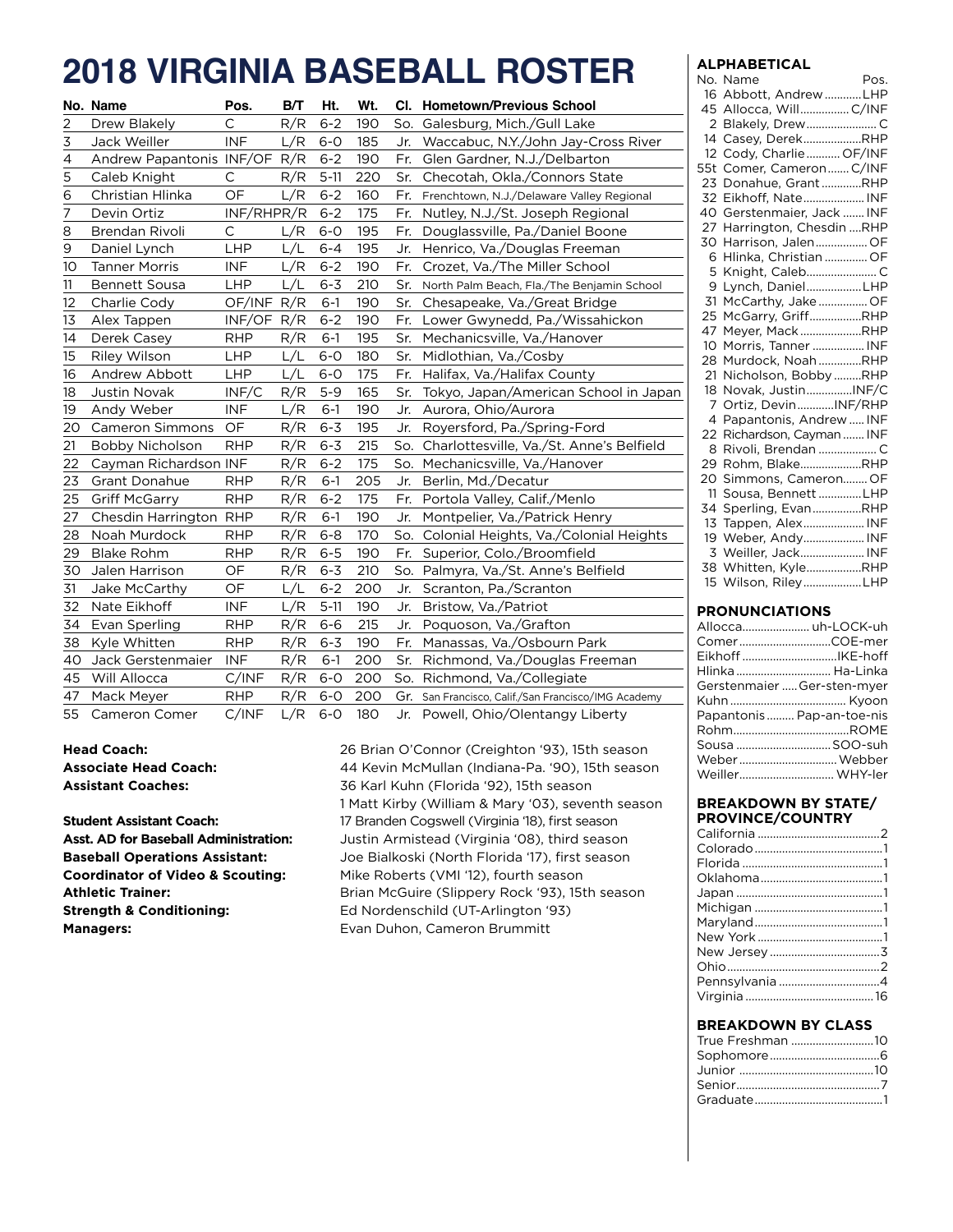#### **Quick Facts**

#### **THE UNIVERSITY OF VIRGINIA**

| Founded by Thomas Jefferson in 1819 |
|-------------------------------------|
|                                     |
|                                     |
|                                     |
|                                     |
|                                     |
|                                     |
|                                     |

#### **STADIUM INFORMATION**

| Facility (Capacity)Ted Davenport Field              |
|-----------------------------------------------------|
| at UVa Baseball Stadium (5,500)                     |
| Dimensions  332-370-404-370-332                     |
|                                                     |
|                                                     |
|                                                     |
| vs. North Carolina (April 14, 2012)                 |
| UVA's Overall Record in Facility  435-124 (.776)    |
| First Game Feb. 16, 2002 vs. Bucknell               |
| Hosted Regionals 9 (2004, '06, '07, '10-14, '16)    |
| Hosted Super Regionals 5 (2010, '11, '13, '14, '15) |

#### **COACHING STAFF**

| Head Coach  Brian O'Connor (Creighton, '93)             |
|---------------------------------------------------------|
| 15th season                                             |
| Career/School Record  643-242-2, 262-145-1 ACC          |
| Associate Head Coach  Kevin McMullan (Indiana-Pa., '90) |
|                                                         |
| Assistant Coach Matt Kirby (William and Mary, '03)      |
|                                                         |

#### **TEAM INFORMATION**

|                                        | ACC Record/Finish  18-12/2nd, Coastal Division |
|----------------------------------------|------------------------------------------------|
|                                        |                                                |
|                                        | NCAA TournamentNCAA TCU Regional (1-2)         |
|                                        |                                                |
|                                        |                                                |
| Letterwinners Returning/Lost 22/12     |                                                |
| Newcomers 11 (10 freshmen, 1 transfer) |                                                |

#### **Athletics MEDIA RELATIONS**

| Assistant AD for Media Relations Jim Daves         |  |
|----------------------------------------------------|--|
| Asst. Director/Baseball Contact Scott Fitzgerald   |  |
|                                                    |  |
|                                                    |  |
|                                                    |  |
| UVA Media Relations Phone  (434) 982-5500          |  |
| Davenport Field Press Box  (434) 244-4071          |  |
| Official UVA Athletics Website  VirginiaSports.com |  |

#### **2018 ACCCoaches Preseason Poll**

#### **(first-place votes in parentheses) Atlantic Division**

| <b>Coastal Division</b>    | Atlantic Division           |
|----------------------------|-----------------------------|
| 1. Florida State (13) - 95 | 1. North Carolina (12) - 96 |
| 2. Louisville - 78         | 2. Virginia (2) - 83        |
| 3. Clemson - 70            | 3. Duke - 62                |
| 4. NC State - 53           | 4. Miami - 60               |
| 5. Wake Forest (1) - 52    | 5. Georgia Tech - 46        |
| 6. Boston College - 25     | 6. Virginia Tech - 27       |
| 7. Notre Dame - 19         | 7. Pitt - 18                |
|                            |                             |

**Overall Champion:** Florida State (10)

#### **Yale's 11-inning Almost No-No**

• Regarded by some as the greatest pitching duel in college baseball history, Yale's Ron Darling and St. John's Frank Viola battled over 11 innings in a 12-inning, 1-0 St. John's victory. Darling pitched 11 no-hit innings before giving up by a bloop single in the 12th. Darling struck out 16 batters while Viola. fanned eight over 11 scoreless.

#### **Off to a fast Start**

• Friday night's starting pitcher, Derek Casey, struck out a career-high 12 batters last weekend against Eastern Kentucky. Casey leads the team with 19 strikeouts in two starts.

• Sunday starter Evan Sperling has yet to give up a run in 12.2 innings pitched. In his first start of the season against Rice, he matched a career-high with nine strikeouts.

• Each of the three starting pitchers on the weekend have a quality start to their name this season and all have gone 5+ innings in six combined starts.

#### **Offensive Trends**

• Virginia has scored in the first inning in each of the last five games and are 4-1 in those contests.

• Senior Caleb Knight and junior Nate Eikhoff have reached base safely in all nine games this season.

• Knight has a team-best 10 RBIs in the first nine games and also leads the team in home runs (2) and walks (9)

• Ranking third in the ACC in batting average (.305), Virginia is one of three teams in the league with a team average over .300.

• Jake McCarthy is a perfect 6-for-6 stealing bases in 2018. His six swiped bags are tied for the 12th most in the country. • The Cavaliers have scored 51 runs this season and are scoring 7.3 runs per game, both fourth best in the ACC.

#### **THE DISH**

**•** The University of Virginia department of athletics and the Virginia Athletics Foundation announced on Feb. 20 that a generous commitment was made by an anonymous donor to rename the Virginia baseball stadium Davenport Field at Disharoon Park

• The name change is pending formal approval from the University of Virginia Board of Visitors on March 2, 2018.

• The stadium's namesake is to honor Leslie B. Disharoon and Ann Merriwether Disharoon, long time supporters of the Virginia baseball program

#### **record home opener**

• Unveiling the newly expanded Davenport Field, a crowd of 3,709 turned out on Tuesday (Feb. 20), a new record for a UVA home opener.

• Temperature at game time hit 75 degrees, making it the warmest opener in the stadium's history.

#### **Virginia baseball turns 130**

• Virginia will commence its 130th season of baseball in 2018.

• Going into the season, the program has accumulated 2,297

wins and owns an all-time winning percentage of .570.

#### **McCarthy Preseason Accolades**

• Junior Jake McCarthy is a unanimous preseason All-American and garnered first team honors from D1Baseball.com and the NCBWA. He was recognized by Baseball America, *Collegiate Baseball,* and Perfect Game as a second team honoree. • In addition to All-America honors, Baseball America tabbed McCarthy as the "fastest runner" on its list of players across the country with the best tools.

#### **uva week-by-week in the polls**

|            | BA | CB | Coaches | D1 | NCBWA PG |  |
|------------|----|----|---------|----|----------|--|
| <b>PRE</b> |    | 16 | 18      | 10 | 18       |  |
| 2/19       | 15 | 16 | 18      |    |          |  |
|            |    |    |         |    |          |  |

#### **home run tracker (4)**

| НR | Name    | Gm | <b>ROB</b> | <b>Outs</b> | <b>Date</b> | <b>Opponent</b> |
|----|---------|----|------------|-------------|-------------|-----------------|
| 1. | Eikhoff |    | 0          |             | 2/16        | UCF             |
| 2. | Knight  | 2  | 0          |             | 2/17        | Samford         |
| 3. | Weber   | 6  |            | 0           | 2/24        | Eastern Ky.     |
| 4. | Knight  | 8  | 2          |             | 7/77        | VMI             |

• McCarthy was listed on the Golden Spikes Award preseason watch list. He is one of eight ACC players on the initial 55-player list. Last year, Virginia's Adam Haseley was a finalist for the award annually bestowed on the nation's top amateur baseball player.

#### **2018 HOOS KEY FIGURES**

• Virginia returns 23 letterwinners from a year ago, including three starting pitchers that made 10+ starts in 2017.

• The Cavaliers' projected lineup will feature five returners (McCarthy, Andy Weber, Caleb Knight, Nate Eikhoff and Justin Novak) that saw action in 40 or more games last season. Novak, Weber and Charlie Cody have each appeared in 80 or more games over the course of their careers. Novak is the team's active leader with 124 career games played.

#### **o'connor to coach team usa**

• Virginia head coach Brian O'Connor will serve as the pitching coach for U.S. Collegiate National team this summer.

• Current LSU head coach Paul Maineri ,will serve as the manager for Team USA this summer.

• O'Connor spent nine seasons working as an assistant on Mainieri's staff at Notre Dame from 1995-2003.

• While working together, the Irish posted an overall record of 399-160-1, won six conference championships and made six trips to the NCAA Tournament.

• O'Connor's college coach at Creighton, Jim Hendry, will also be on staff as the bench coach. Hendry now works for the New York Yankees as a special assignment scout.

#### **Cameron simmons out for the year**

• It was announced shortly before the start of the 2018 season that outfielder Cameron Simmons will miss the year due to a left shoulder injury.

• A second team All-ACC selection as a sophomore, Simmons started all but three games for the Cavaliers in 2017. He was second on the team and fourth in the ACC with a .352 batting average. .In conference play, he hit .374, tops on the team and the third highest average in the league.

#### **2017 offensive superlatives**

• The Cavaliers finished the season ranked 5th in the country in batting average (.321)

• UVA finished in the top-20 in scoring (10th) runs (14th) and hits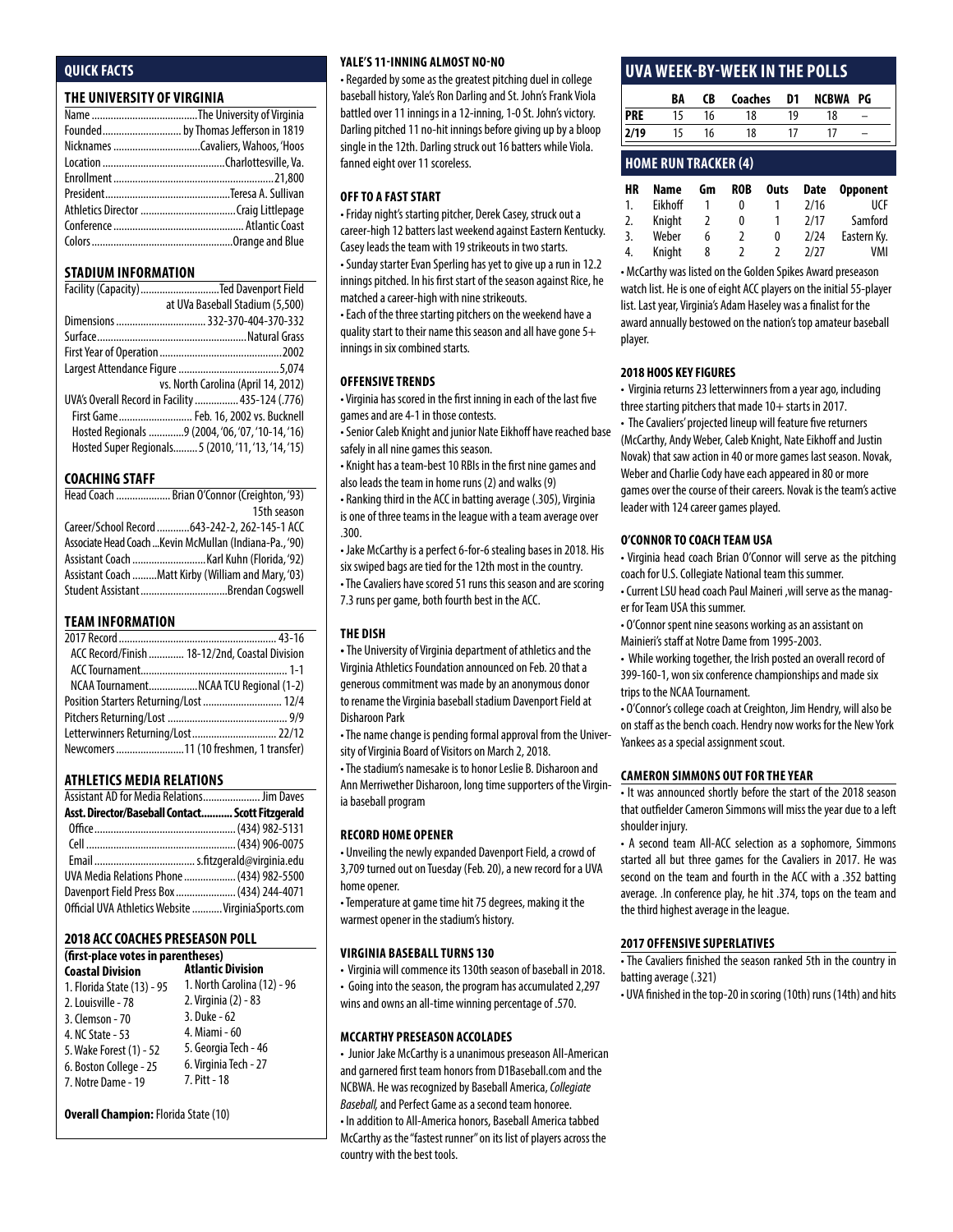|                                                 |                 | <b>2018 QUALITY STARTS (2)</b> |             |    |           |  |
|-------------------------------------------------|-----------------|--------------------------------|-------------|----|-----------|--|
| Pitcher                                         | Date            | <b>Opponent</b>                | IP          | ER | Result    |  |
| Sperling                                        | 2/18            | Rice                           | 6.0         | 0  | $W, 3-0$  |  |
| Lynch                                           | 2/23            | EKU                            | 7.0         | 3  | $L.6 - 7$ |  |
| Casey                                           | 2/24            | EKU                            | 7.0         | 1  | W. 12-3   |  |
| Quality Start = $6$ IP, less than 3 earned runs |                 |                                |             |    |           |  |
|                                                 |                 | BIG INNINGS $-5+$ RUNS (1)     |             |    |           |  |
| Date                                            | <b>Opponent</b> |                                | <b>Runs</b> |    | Inning    |  |
| 2/25                                            | FKIJ            |                                | 6           |    | 4th       |  |

|      | COME FROM BEHIND WINS (0) |                  |       |
|------|---------------------------|------------------|-------|
| Date | <b>Opponent</b>           | Deficit (Inning) | Final |
|      |                           |                  |       |

2/27 VMI 5 1st

| 2/28 | W&M | $3-2(11th)$ | W, 4-3 (11) |
|------|-----|-------------|-------------|
|      |     |             |             |
|      |     |             |             |

| <b>WALK-OFF WINS (0)</b> |                 |              |                |  |  |
|--------------------------|-----------------|--------------|----------------|--|--|
| Date                     | <b>Opponent</b> | Score (Inn.) | <b>GW Play</b> |  |  |
| 2/28                     | W&M             | $4 - 3(11)$  | Novak (ROE)    |  |  |
|                          |                 |              |                |  |  |

| OPPONENT BIG INNINGS - 5+ RUNS (1) |                 |      |        |  |  |
|------------------------------------|-----------------|------|--------|--|--|
| Date                               | <b>Opponent</b> | Runs | Inning |  |  |
| 2/20                               | VMI             | 6    | 1st    |  |  |

|             | <b>BLOWN LEADS (1)</b> |             |                    |
|-------------|------------------------|-------------|--------------------|
| <b>Date</b> | <b>Opponent</b>        | Lead (Inn.) | <b>Final Score</b> |
| 2/23        | FKIJ                   | $6-4(9)$    | L, $6-7$           |
| 2/28        | W&M                    | $2 - 0(3)$  | $W. 4-3(11)$       |

#### (15th)

- Adam Haseley batted a career-best, .390, the ninth highest average in the country. His .491 on-base percentage was the eighth-highest in the NCAA.
- Pavin Smith set the school record for RBIs with 77, the fifth-highest total in the nation.

• Jake McCarthy's seven triples were one shy of a program mark and the seventh most in the country.

#### **mcmullan tabbed as nation's top assistant**

• In a survey by Baseball America of more than 100 college coaches nationwide, assistant coach Kevin McMullan was named the country's top assistant coach.

• McMullan has garnered the No. 1 ranking in back-to-back years and was the 2009 Assistant Coach of the Year.

• Brian O'Connor was on the same list when he was an assistant at Notre Dame.

#### **back-to-back top-10 picks**

• In the 2017 MLB Draft, Virginia had six players selected, including two in the top-10 of the first round.

• Juniors Pavin Smith (Diamondbacks) and Adam Haseley (Phillies) went back-to-back, after being selected seventh and eighth overall, respectively.

• Smith and Haseley were the first set of position players from the same college to be selected in the top 10 of an MLB Draft since Oklahoma State's Monty Fariss and Robin Ventura in 1988. • UVA is one of just two college programs to boast a first-round draft pick in each of the last four seasons.

#### **hoos in the world series**

• Derek Fisher became the second Cavalier to win a World Series as a member of the Houston Astros. He scored the gamewinning run in game five on a walk-off single by Alex Bregman. • Chris Taylor was named co-MVP of the 2017 NLCS after batting .316 with two home runs, five runs scored and three RBIs.

#### **2015 National champions**

• Virginia became the first ACC school since Wake Forest in 1955 • Six members, Bennett Sousa, Charlie Cody, Derek Casey, Justin Novak, Jack Gerstenmaier and Riley Wilson, remain from the championship team.

#### **Current hoos selected in mlb drafts**

| Name          | <b>Draft Year</b> | Team             | Round (Pick) |
|---------------|-------------------|------------------|--------------|
| Andrew Abbott | 2017              | Yankees          | 36th (1,082) |
| Derek Casey   | 2014              | Cardinals        | 22nd (675)   |
| Jake McCarthy | 2015              | Pirates          | 23rd (697)   |
| Griff McGarry | 2017              | Rangers          | 31st (944)   |
| Noah Murdock  | 2017              | <b>Nationals</b> | 38th (1,144) |
| Bennett Sousa | 2017              | <b>Nationals</b> | 34th (1,033) |
|               |                   |                  |              |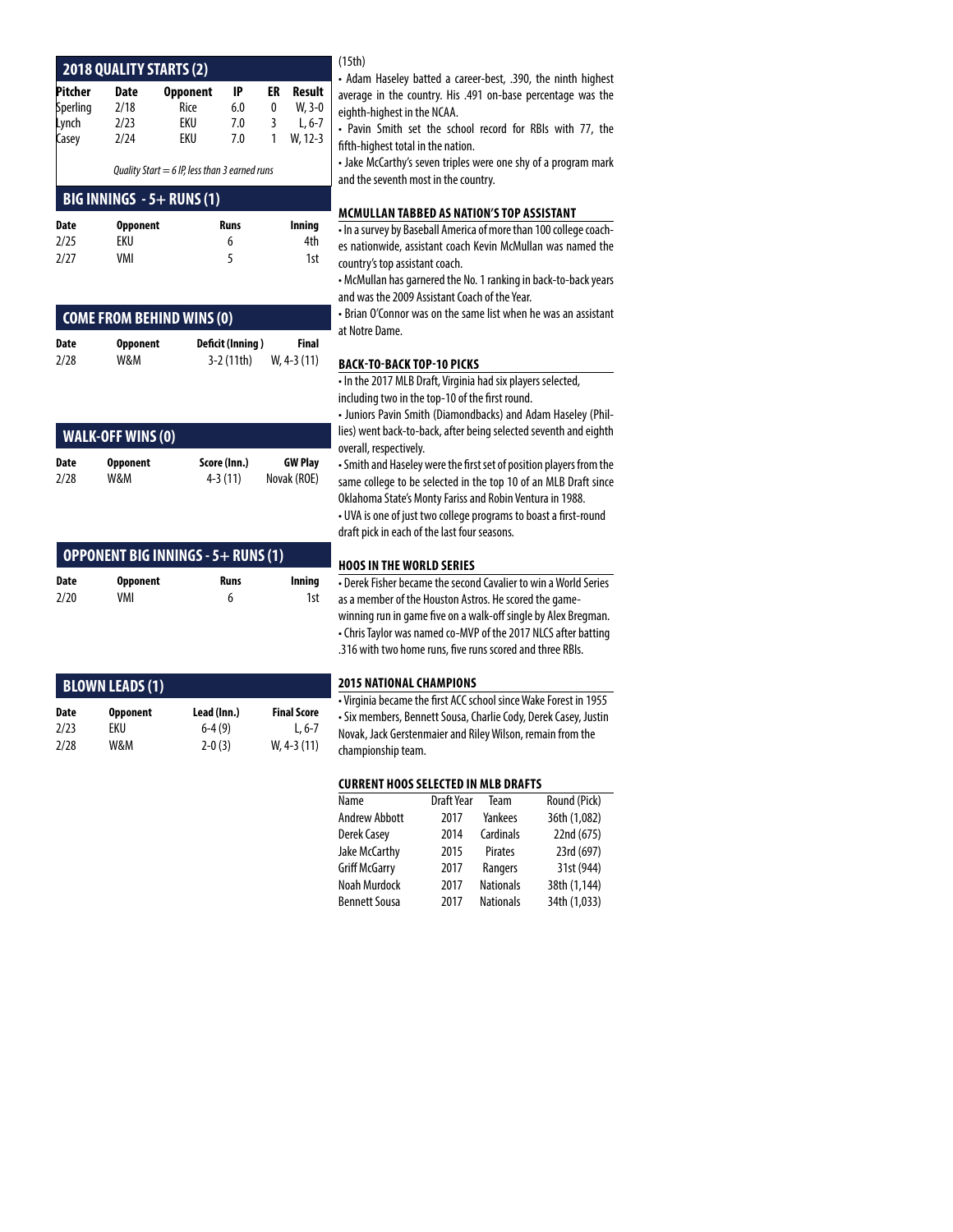## **starting pitching summary**



**casey**

**CASEY**<br>RHP · Sr. · 6-1 · 195 · R-R<br>Mechanicsville, Va.<br>Hanover **RHP • Sr. • 6-1 • 195 • R-R Mechanicsville, Va. Hanover**

## **2017**

• Made 14 starts, including five in ACC play

• Worked seven innings of three-run baseball and did not issue a walk to earn win in his NCAA regional start against Dallas Baptist (6/3)

• Pitched 5 1/3 innings, allowing two earned runs, in ACC tournament start against Duke (5/25)

• Matched career high by pitching seven innings in last regular-season start against Georgia Tech, earning the win (3ER, 3 H, 3 BB, 8 K)

- Also worked seven innings in his first ACC start in win over Pitt (4/7)
- Struck out career-high 10 batters in 6 1/3 innings in no-decision at VCU (3/29)
- Allowed two runs or fewer in each of his first seven starts

#### **2016**

• Sat out season after undergoing elbow surgery late in the 2015 season

#### **2015**

• Pitched in 10 games, including six midweek starts

• Made midweek start for five straight weeks from March 25 to April 21, with UVa earning wins in all of them

• Left April 21 game vs. Longwood after 2 2/3 innings with injury and did not pitch again in 2015

• Earned first college win on March 25 at Liberty

• Worked seven-plus innings of one-run baseball in win in hometown of Richmond on March 31 at VCU

• Made UVA debut on Feb. 14 out of bullpen at East Carolina

#### **hanover high school**

- Selected by St. Louis in 22nd round of 2014 MLB Draft
- 2014 Virginia Player of the Year
- Named 2014 Second-Team High School All-American by Perfect Game
- Named to MaxPreps 2014 Medium Schools All-America Team
- Went 27-0 with 0.51 ERA during his high-school career
- Led team to 2013 and 2014 Virginia state championships
- 2014 All-Metro Player of the Year; two-time All-Metro selection
- Coached by Charlie Dragum

#### **Personal**

- Parents are Dale and Pia Casey
- Has one sister, Emma

#### **Last Start:** W, 12-3 vs. Samford W, 7.0 IP, 5 H, 3 R, 1 ER, 2 BB, 12 SO

-Struck out a career-high 12 batters and was dominant from the start. He retired the first eight batters of the game and struck out nine through the first four frames. Between the third and fifth innings, he fanned five straight batters and struck out the side on two different occasions. Scattered five hits and allowed only one earned run in the contest. He improved to 2-0 on the season and has now won five of his last seven starts.

#### **BIO CAREER-HIGHS**

| <b>CAREER HIGHS</b> |     |                               |
|---------------------|-----|-------------------------------|
| IP                  | 9.0 | James Madison (4/19/17)       |
| Н                   |     | Duke (3/24/17)                |
|                     | 10  | Duke (3/24/17)                |
| ER                  | 10  | Duke (3/24/17)                |
| BB                  |     | 3x, last vs. Niagara (3/3/17) |
|                     |     | Eastern Kentucky (2/24/18)    |

#### **CAREER GAME-BY-GAME**

| 2018 |                         |              |    |     |                |                |                |                |                |            |
|------|-------------------------|--------------|----|-----|----------------|----------------|----------------|----------------|----------------|------------|
|      | <b>Date Opponent</b>    | <b>Score</b> | GS | IP  | Н              | R              | ER             | BB             | SO             | DEC        |
|      | 2/16 vs. Samford        | $10 - 4$     | ₩  | 5.2 | 6              | 1              | 1              | 1              | 7              | W          |
|      | 2/24 Eastern Ky.        | $12 - 3$     | ⋇  | 7.0 | 5              | 3              | 1              | $\overline{2}$ | 12             | W          |
| 2017 |                         |              |    |     |                |                |                |                |                |            |
|      | <b>Date Opponent</b>    | <b>Score</b> | GS | IP  | Н              | R              | ER             | BB             | SO             | <b>DEC</b> |
|      | 2/21 vs. VMI            | $9 - 7$      | ₩  | 5.0 | 4              | $\overline{2}$ | $\overline{2}$ | 0              | 4              |            |
|      | 2/28 vs. William & Mary | $11-3$       | ⋇  | 5.0 | 5              | $\overline{2}$ | 2              | 1              | 2              |            |
| 3/7  | at George Wash.         | $7-1$        | ⋇  | 6.0 | 7              | 1              | 1              | 0              | 5              | W          |
| 3/13 | Monmouth                | $10 - 0$     | ⋇  | 3.0 | 1              | 0              | 0              | 0              | 0              |            |
| 3/21 | Towson                  | $3 - 2$      | ⋇  | 6.0 | 5              | 1              | 1              | $\mathbf{0}$   | 5              | W          |
| 3/29 | at VCU                  | $4-2$        | ₩  | 6.1 | 5              | $\overline{2}$ | 1              | $\overline{2}$ | 10             |            |
| 4/7  | Pitt                    | $12 - 1$     | ⋇  | 7.0 | 3              | 1              | 1              | $\overline{2}$ | 9              | W          |
| 4/13 | at Virginia Tech        | $10-9$       | ⋇  | 3.2 | 6              | 4              | 4              | 4              | $\overline{2}$ |            |
| 4/21 | Notre Dame-2            | $2 - 8$      | ₩  | 2.0 | 4              | 4              | 4              | 3              | 0              | L          |
| 5/2  | Liberty                 | $8 - 7$      | ₩  | 3.2 | 7              | 4              | 4              | $\mathbf{0}$   | 4              |            |
| 5/14 | Miami                   | $7 - 4$      | ⋇  | 4.1 | 6              | $\overline{2}$ | $\overline{2}$ | 4              | 2              |            |
| 5/19 | at Georgia Tech         | $16-3$       | ⋇  | 7.0 | 3              | 3              | 3              | 3              | 8              | W          |
|      | 5/25 vs. Duke (ACCT)    | $3 - 4$      | ⋇  | 5.1 | 6              | $\overline{4}$ | $\overline{2}$ | $\overline{2}$ | $\overline{4}$ | L          |
| 6/3  | vs. Dallas Baptist (R)  | $6 - 3$      | ₩  | 7.0 | 6              | $\overline{3}$ | 3              | $\mathbf{0}$   | 3              | W          |
| 2015 |                         |              |    |     |                |                |                |                |                |            |
|      | <b>Date Opponent</b>    | <b>Score</b> | GS | IP  | Н              | R              | ER             | BB             | SO             | DEC        |
|      | 2/14 at East Carolina-1 | $9 - 2$      |    | 1.0 | 1              | 1              | 1              | $\overline{2}$ | $\mathbf{1}$   |            |
|      | 2/20 vs. Marist         | $9 - 1$      |    | 2.2 | 3              | 0              | 0              | 0              | 4              |            |
| 3/11 | <b>Old Dominion</b>     | $5 - 14$     | ⋇  | 2.0 | 1              | $\overline{2}$ | 1              | $\overline{2}$ | 2              | L          |
| 3/21 | <b>Florida State</b>    | $10 - 12$    |    | 1.2 | 1              | 1              | 1              | 0              | 3              |            |
| 3/25 | at Liberty              | $10 - 7$     | ⋇  | 4.2 | 4              | 4              | 4              | 2              | 4              | W          |
| 3/31 | at VCU                  | $5 - 3$      | ⋇  | 7.0 | 4              | 1              | 1              | $\overline{2}$ | 4              | W          |
| 4/5  | Louisville              | $4 - 11$     |    | 0.2 | 3              | 3              | 0              | 1              | 0              |            |
| 4/8  | James Madison           | $14-1$       | ⋇  | 4.0 | 3              | 1              | 1              | 1              | 1              | W          |
| 4/15 | William & Mary          | $3 - 2$      | ₩  | 6.0 | 5              | $\overline{2}$ | $\overline{2}$ | 0              | 4              |            |
|      | 4/21 Longwood           | $14 - 4$     | ⋇  | 2.2 | $\overline{2}$ | 1              | 0              | 3              | 4              | W          |
|      |                         |              |    |     |                |                |                |                |                |            |

|             |                  |                   |                |             |          |                         |             |           |       |      | <b>Career Stats</b> |      |        |                |                |                |     |                    |                |    |            |                          |                   |
|-------------|------------------|-------------------|----------------|-------------|----------|-------------------------|-------------|-----------|-------|------|---------------------|------|--------|----------------|----------------|----------------|-----|--------------------|----------------|----|------------|--------------------------|-------------------|
| <b>YEAR</b> | <b>ERA</b>       | W-L               | <b>APP</b>     |             | GS CG    | SHO                     | SV IP       |           | н.    | R    | ER                  | BB   | -SO    | 2B             |                | 3B HR          | BF  | <b>BAVG WP HBP</b> |                |    |            |                          | <b>BK SFA SHA</b> |
| 2015        |                  | $3.06$ 4 - 1      | 10             | 6           | - 0      | - 0                     | 0           | 32.1      | - 27  | 16   | 11 13 27            |      |        | $\overline{4}$ | $\overline{0}$ |                | 114 | .237               | 4 3            |    |            |                          |                   |
| 2016        | $- -$            | $-$               | $-$            | $\sim$      |          | $\hspace{0.05cm}$       |             |           | $- -$ |      | $- -$               |      |        |                |                |                |     |                    |                |    |            | $\overline{\phantom{a}}$ |                   |
| 2017        |                  | $3.79$ $5 - 2$ 14 |                | 14 0        |          | $\overline{\mathbf{0}}$ | $\Omega$    | 71.1      | 68 33 |      | - 30                | 21   | - 58   |                | 15 0 9         |                | 275 | .247               | 3 7            |    | $0\quad 0$ |                          |                   |
| 2018        | $1.42 \quad 2-0$ |                   | $\overline{2}$ |             | $\Omega$ | 0/0                     | 0           | 12.2      | - 11  |      | 4 2 3               |      | 19     | $\overline{1}$ | $\Omega$       | $\overline{2}$ | -51 | .216               | $0 \quad 3$    |    | $0\quad 0$ |                          | $\overline{0}$    |
| TOTAL       |                  | $3.33$ 11 - 3 26  |                | <b>22</b> 0 |          | $\mathbf{0}$            | $\mathbf 0$ | 116.1 106 |       | - 53 | - 43                | - 37 | 104 20 |                | 0              | - 12           | 440 | .241               | $\overline{7}$ | 13 |            |                          |                   |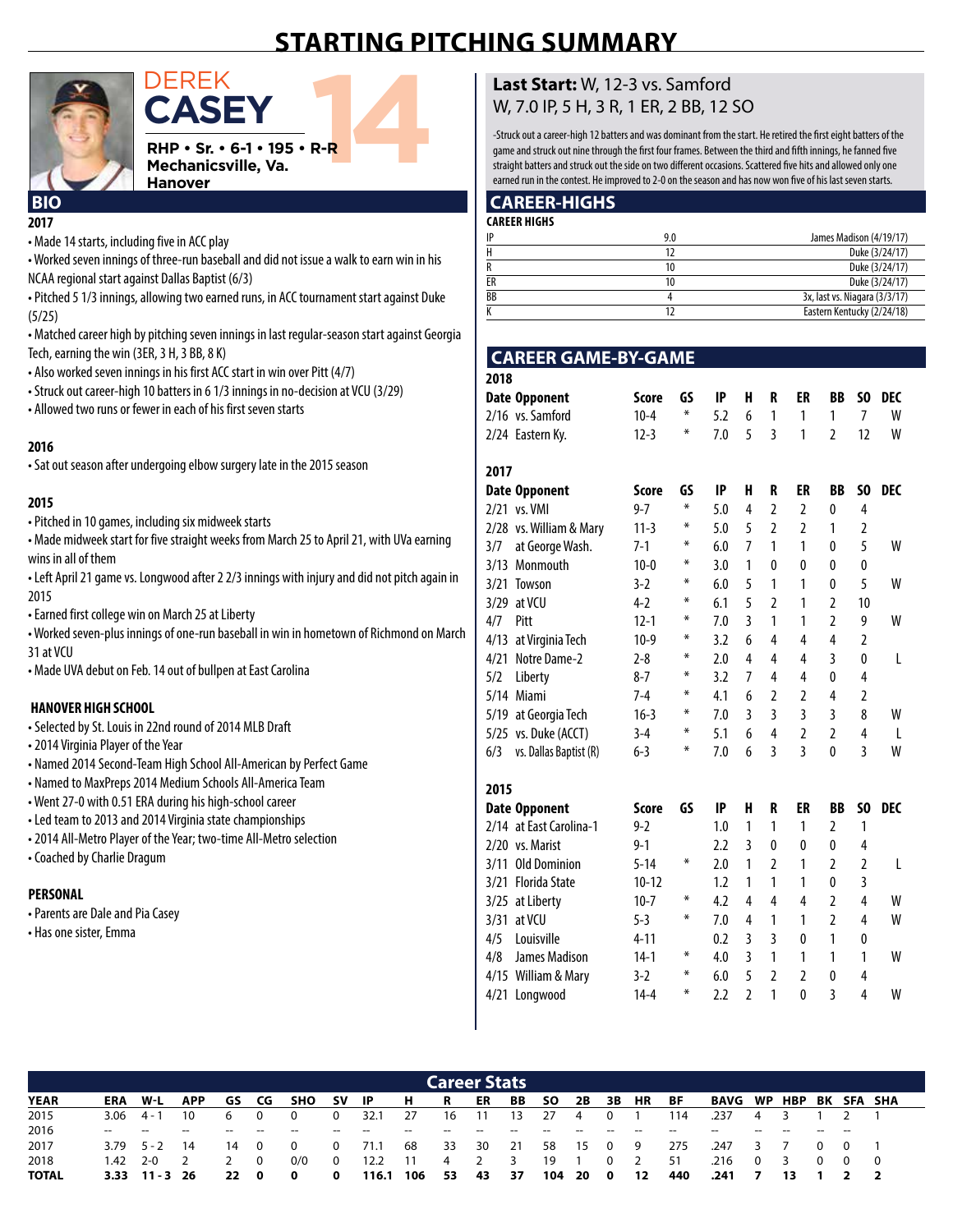## **starting pitching summary**



DANIEL<br>LHP • Jr. • 6-4 • 195 • L-L<br>Henrico, Va.<br>Douglas Freeman **lynch LHP • Jr. • 6-4 • 195 • L-L Henrico, Va. Douglas Freeman**

#### **2017 BIO**

- Made 14 starts (six in ACC play) and led team with 77 1/3 innings pitched
- Recorded six quality starts
- Worked seven innings of one-run baseball to earn ACC tournament win against Clemson (5/26)
- Pitched first career complete game in win over James Madison (4/19)
- Tossed six scoreless innings and did not issue a walk in earning midweek win over George Washington (4/5)
- Fired 7 2/3 innings of shutout baseball to earn Friday night win at Clemson (3/17)
- Won three straight Friday starts to open the season

#### **2016**

- Made 13 appearances (nine starts) and worked 41 innings
- Struck out nine batters in UVA debut (most by a UVA starter in his first game in the O'Connor era)
- Missed start vs. Wake Forest with illness (3/18)
- Worked five shutout innings and retired final 12 batters he faced in first midweek start against Old Dominion (3/30)
- Worked 2 1/3 perfect innings out of bullpen over two appearances in ACC tournament

#### **DOUGLASFREEMAN HS**

- Named Perfect Game Honorable Mention All-American
- Was First-Team All-Colonial Conference selection
- Recorded 0.97 ERA his junior year, when he was tabbed a First-Team Class 5A All-State
- Also earned All-Region and All-Metro honors
- Coached by Ray Moore
- Earned Academic All-State honors and was member of National Honor Society
- Played travel team baseball with Richmond Baseball Academy West

#### **PERSONAL**

- Father is Dan Lynch
- Oldest of three siblings; has one sister, Molly, and one brother, Wil

#### **Last Start:** L, 6-7 at UCF ND, 7.0 IP, 6 H, 4 R, 3 ER, 1 BB, 4 SO

- Pitched into the seventh inning for the third time in his last four starts. He showed flashes of brilliance, retiring six-straight after surrendering a game-opening hit and later sat down nine in-a-row beginning in the top of the third. He struck out four batters and was charged with three of the four runs scored by EKU over the first seven frames

#### **CAREER-HIGHS**

| IP | 9.0 | James Madison (4/19/17)       |
|----|-----|-------------------------------|
|    |     | Duke (3/24/17)                |
|    |     | Duke (3/24/17)                |
| ER |     | Duke (3/24/17)                |
| BB |     | 3x, last vs. Niagara (3/3/17) |
|    |     | Appalachian State (2/20/16)   |

#### **CAREER GAME-BY-GAME**

| 2018<br><b>Date</b> |                               | <b>Score</b> | GS     | IP  | н              | R              | ER             | BB             | SO             | <b>DEC</b> |  |
|---------------------|-------------------------------|--------------|--------|-----|----------------|----------------|----------------|----------------|----------------|------------|--|
|                     | <b>Opponent</b>               |              | ⋇      |     |                |                |                |                |                |            |  |
| 2/16                | at UCF                        | $3 - 6$      |        | 5.0 | 6              | 5              | 3              | $\overline{2}$ | 7              | I          |  |
| 2/23                | Eastern Ky.                   | $6 - 7$      | ⋇      | 7.0 | 6              | 4              | 3              | 1              | 4              |            |  |
| 2017                |                               |              |        |     |                |                |                |                |                |            |  |
| <b>Date</b>         | <b>Opponent</b>               | Score        | GS     | IP  | H              | R              | ER             | BB             | SO             | <b>DEC</b> |  |
| 2/17                | vs. Liberty                   | $10-2$       | $\ast$ | 6.1 | 4              | 1              | 1              | $\overline{2}$ | 6              | W          |  |
| 2/24                | Rutgers                       | $7-3$        | ⋇      | 5.1 | $\overline{7}$ | 3              | 3              | 4              | 3              | W          |  |
| 3/3                 | Niagara                       | $5 - 3$      | ⋇      | 6.0 | 4              | 3              | $\overline{2}$ | 4              | 6              | W          |  |
| 3/10                | at North Carolina             | $4 - 9$      | ⋇      | 4.1 | 10             | 9              | 8              | 3              | 1              | L          |  |
| 3/17                | at Clemson                    | $2 - 0$      | ₩      | 7.2 | $\overline{4}$ | $\mathbf{0}$   | $\mathbf{0}$   | $\overline{2}$ | 4              | W          |  |
| 3/24                | <b>Duke</b>                   | $3 - 19$     | ⋇      | 2.1 | 12             | 10             | 10             | $\mathfrak{p}$ | 1              | L          |  |
| 4/5                 | George Washington             | $11 - 1$     | ⋇      | 6.0 | 5              | $\mathbf{0}$   | 0              | $\mathbf{0}$   | 2              | W          |  |
| 4/11                | VCU                           | $9 - 4$      | ⋇      | 5.0 | 4              | 3              | $\overline{2}$ | 1              | 1              |            |  |
| 4/19                | <b>James Madison</b>          | $7-2$        | ₩      | 9.0 | 6              | $\mathfrak{p}$ | $\overline{2}$ | 3              | 7              | W          |  |
| 4/28                | at Florida State              | $4 - 6$      | ⋇      | 4.1 | 5              | $\overline{4}$ | 4              | $\overline{2}$ | 3              |            |  |
| 5/13                | Miami-1                       | $1 - 5$      | ⋇      | 5.2 | 6              | 5              | 5              | $\overline{2}$ | 4              | L          |  |
| 5/18                | at Georgia Tech               | $7 - 14$     | ∗      | 5.2 | 9              | $\overline{7}$ | 3              | 3              | 3              | L          |  |
| 5/26                | vs. Clemson (ACCT)            | $10-2$       | ₩      | 7.0 | 5              | 1              | 1              | 1              | $\overline{2}$ | W          |  |
| 6/3                 | vs. Dallas Baptist (NCAA) 6-3 |              | ₩      | 7.0 | 6              | 3              | 3              | 0              | 3              | W          |  |
|                     |                               |              |        |     |                |                |                |                |                |            |  |
| 2016                |                               |              |        |     |                |                |                |                |                |            |  |
| Date                | <b>Opponent</b>               | Score        | GS     | IP  | H              | R              | ER             | BB             | S <sub>0</sub> | <b>DEC</b> |  |
| 2/19                | vs. Appalachian St.           | $8 - 0$      | ⋇      | 5.0 | $\overline{4}$ | $\mathbf{0}$   | $\mathbf{0}$   | $\overline{2}$ | 9              | W          |  |
| 2/27                | East Carolina                 | $1 - 6$      | ⋇      | 5.1 | $\overline{7}$ | 6              | 6              | $\overline{2}$ | 3              | L          |  |
| 3/5                 | Monmouth                      | $11 - 10$    | ⋇      | 6.1 | 4              | 3              | 3              | 2              | 8              |            |  |
| 3/12                | at Duke                       | $7 - 6$      | ∗      | 3.2 | 4              | 4              | 3              | 4              | $\overline{2}$ |            |  |
| 3/22                | <b>James Madison</b>          | $15 - 6$     |        | 0.2 | 1              | $\overline{2}$ | 0              | 1              | 0              |            |  |
| 3/26                | at Louisville                 | $4 - 11$     | ₩      | 1.1 | 4              | 5              | 5              | 1              | 1              | L          |  |

3/30 Old Dominion 4-5 \* 5.0 2 0 0 0 4 4/5 at VCU 5-7 \* 4.1 6 4 2 1 5 L

|             |            |         |            |     |    |            |             |      |    |                     | 4/13 |    | Longwood              |    |    | $9 - 4$  | ⋇   | 4.0         |           |                      |   |     |                   |  |
|-------------|------------|---------|------------|-----|----|------------|-------------|------|----|---------------------|------|----|-----------------------|----|----|----------|-----|-------------|-----------|----------------------|---|-----|-------------------|--|
|             |            |         |            |     |    |            |             |      |    |                     | 5/27 |    | vs. Wake (ACCT)       |    |    | $9 - 10$ |     | 1.1         | 0         | $\bf{0}$<br>$\bf{0}$ | 0 |     |                   |  |
|             |            |         |            |     |    |            |             |      |    |                     | 5/28 |    | vs. Louisville (ACCT) |    |    | 7-2      |     | 1.0         | 0         | $\bf{0}$<br>$\bf{0}$ | 0 |     |                   |  |
|             |            |         |            |     |    |            |             |      |    |                     | 6/3  |    | William & Mary (R)    |    |    | $17 - 4$ |     | 1.0         | 0         | $\bf{0}$<br>0        | 0 | - 0 |                   |  |
|             |            |         |            |     |    |            |             |      |    |                     | 6/5  |    | William & Mary (R)    |    |    | 4-5      | ⋇   |             |           |                      |   |     |                   |  |
|             |            |         |            |     |    |            |             |      |    |                     |      |    |                       |    |    |          |     |             |           |                      |   |     |                   |  |
|             |            |         |            |     |    |            |             |      |    |                     |      |    |                       |    |    |          |     |             |           |                      |   |     |                   |  |
|             |            |         |            |     |    |            |             |      |    | <b>Career Stats</b> |      |    |                       |    |    |          |     |             |           |                      |   |     |                   |  |
| <b>YEAR</b> | <b>ERA</b> | $W-L$   | <b>APP</b> | GS. | CG | <b>SHO</b> | sv          | -IP  | н  | R                   | ER   | BB | <b>SO</b>             | 2B | 3В | HR       | BF  | <b>BAVG</b> | <b>WP</b> | <b>HBP</b>           |   |     | <b>BK SFA SHA</b> |  |
| 2016        | 5.49       | $1 - 3$ | 13         | 9   | 0  | 0/1        | $\mathbf 0$ | 41.0 | 44 | 30                  | 25   | 15 | 37                    | 9  |    |          | 191 | .267        |           | 8                    |   |     |                   |  |

2017 5.00 7-5 14 14 1 0/1 0 77.1 86 52 43 29 45 19 0 7 344 .281 2 1 0 2 6 2018 4.50 0-1 2 2 0 0/0 0 12.0 12 9 6 3 11 1 0 3 51 .235 1 0 0 0 0 TOTAL 5.11 8-9 29- 25 1 0 0 130.1 142 91 74 47 93 29 3 13 522 .272 4 9 0 3 8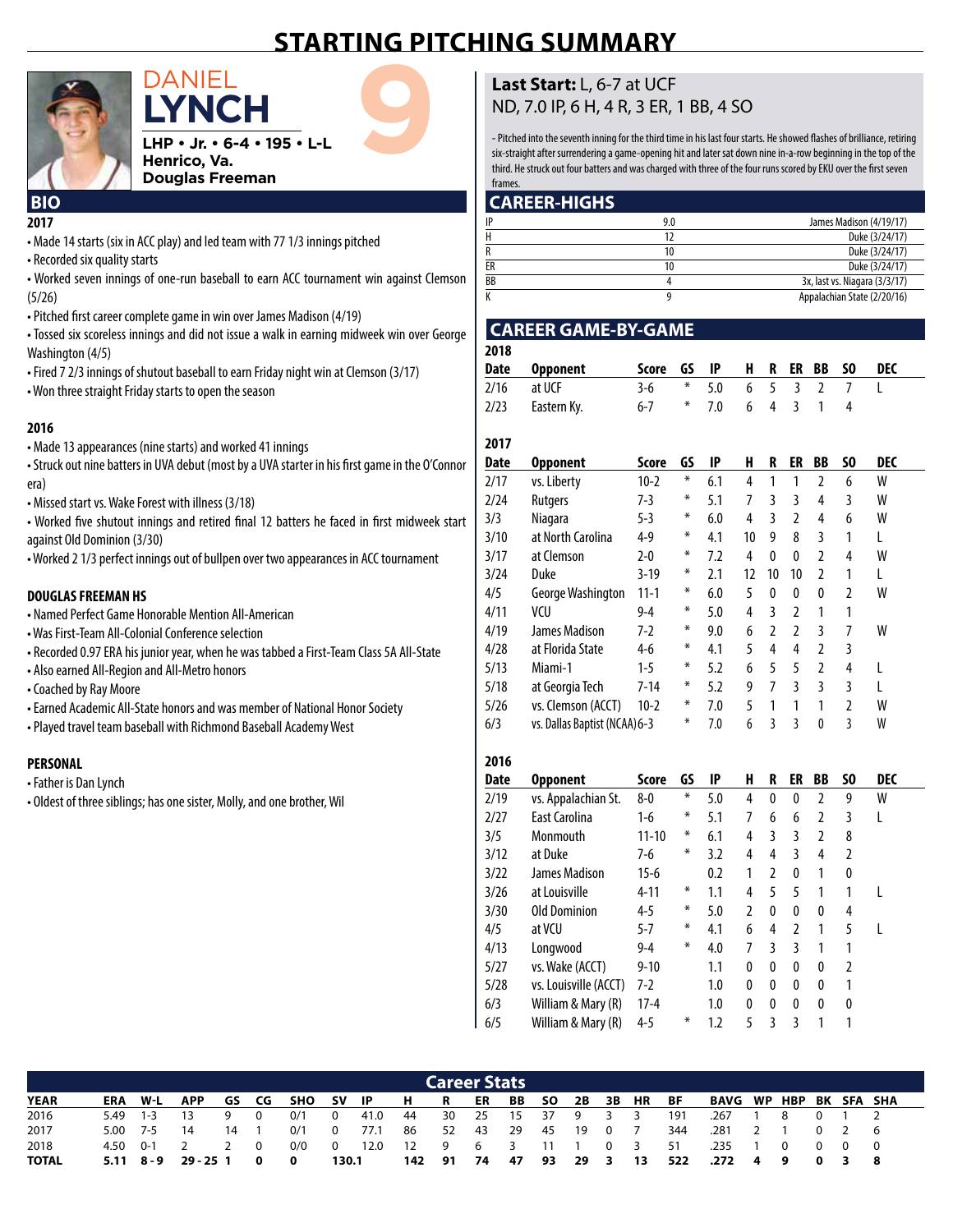## **starting pitching summary**



## $\begin{array}{l} \textsf{EVAN} \ \textsf{SPERLING} \ \textsf{RHP} \cdot \textsf{so} \cdot \textsf{6-6} \cdot \textsf{215} \cdot \textsf{R-R} \ \textsf{Poguoson, Va.} \ \textsf{Gradient} \end{array}$ **sperling RHP • So. • 6-6 • 215 • R-R Poquoson, Va.**

## **2017**

- Pitched in 15 games, including 10 starts
- Made four starts in ACC play
- Recorded three straight quality starts to begin his college career

**Grafton** 

- Worked at least six innings and earned win in each of his first three starts
- Opposing batters hit just .204 against him, but issued 30 walks in 38 1/3 innings
- Struck out season-high nine batters over seven innings in win over La Salle (3/4)
- Fired six innings, allowing three runs and five hits, in win over Rutgers (2/25)

• Allowed just an unearned run, two hits and two walks in his first UVA start against The Citadel (2/18)

#### **2016**

• Did not compete (redshirt season)

#### **GRAFTON HS**

• 2014 and 2015 All-Conference 19 selection, both as pitcher and first baseman

- Was 2015 First-Team Class 5A All-State selection as first baseman as senior
- Also was a two-time all-region honoree
- Was 18-9 with two saves during high school career

• Went 3-3 with 53 strikeouts in 35 innings his senior year; also hit .420 with three homers, five doubles and 31 RBI

- Was 9-2 during junior season
- Coached by Matt Lewellen
- Named 2015 Peninsula Sports Club Most Outstanding High School Athlete
- Three-time Grafton High School Athlete of the Year
- Also played four years of basketball (forward) and two seasons of football (quarterback)

• Averaged 19.5 points and 15 rebounds per game his senior year after averaging 14.2 ppg and 12 rpg his junior season

- Was Conference 19 Player of the Year and First-Team Class 4A All-State his senior year
- Was First-Team All-Conference 19 and an all-region honoree his junior and senior seasons
- Played travel team baseball with EvoShield Canes

#### **PERSONAL**

- Parents are Ron and Gigi Sperling
- Born in Santa Maria, Calif.

#### **Last Start:** W, 13-2 vs Eastern Kentucky W, 5.0 IP, 1 H, 0 R, 0 ER, 0 BB, 6 SO

- Surrendered only one hit, a single in the top of the second, in five innings pitched. He struck out six batters and did not issue a walk in a 69-pitch effort. The junior right-hander retired 11-straight Colonels before exiting in the fifth and has yet to give up a run this season.

#### **BIO CAREER-HIGHS**

| <b>CAREER HIGHS</b> |     |                                      |
|---------------------|-----|--------------------------------------|
| IP                  | 7.0 | 4x, last vs. Dallas Baptist (6/3/17) |
|                     |     | at George Washington (3/7/17)        |
|                     |     | 4x, last vs. Liberty (5/2/17)        |
| ER                  |     | 4x, last vs. Liberty (5/2/17)        |
| BB                  |     | 2x, last vs. Miami (5/14/17)         |
|                     |     | 2x, last vs Rice (2/18/18)           |

#### **CAREER GAME-BY-GAME**

| 2018 | Date Opponent                       | Score GS IP H R ER BB SO DEC |                                             |  |                    |  |
|------|-------------------------------------|------------------------------|---------------------------------------------|--|--------------------|--|
|      | $2/18$ vs. Rice<br>2/25 Eastern Ky. |                              | 3-0 * 6.0 1 0 0 3 9 W<br>$13-2$ * 5.0 1 0 0 |  | $0\qquad 6\quad W$ |  |

| 2017        |                        |          |    |     |              |   |    |                |          |     |
|-------------|------------------------|----------|----|-----|--------------|---|----|----------------|----------|-----|
| <b>Date</b> | <b>Opponent</b>        | Score    | GS | IP  | H            | R | ER | BB             | SO.      | DEC |
| 2/18        | at The Citadel         | $10-6$   | ∗  | 6.0 | 2            | 1 | 0  | $\overline{2}$ | 6        | W   |
| 2/25        | Rutgers                | $12 - 4$ | ∗  | 6.0 | 5            | 3 | 3  |                | 4        | W   |
| 3/4         | La Salle               | $12-3$   | ∗  | 7.0 | 5            | 3 | 3  | 2              | 9        | W   |
| 3/11        | at North Carolina-2    | $2 - 12$ | ∗  | 2.1 | 3            | 4 | 4  | 2              | 1        |     |
| 3/18        | at Clemson             | $6 - 7$  | ∗  | 0.2 | 4            | 6 | 5  | 3              | 0        |     |
| 3/21        | Towson                 | 3-2      |    | 1.0 | 0            | 0 | 0  | 0              | 0        |     |
| 3/25        | Duke                   | 13-6     | ∗  | 3.2 | 3            | 5 | 5  | 4              | 6        |     |
| 4/1         | Louisville             | 11-2     | ∗  | 3.0 | 1            | 2 | 2  | 3              | 3        |     |
| 4/5         | George Washington      | $11 - 1$ |    | 1.0 | 0            | 0 | 0  | 1              | 3        |     |
| 4/11        | VCU                    | $9 - 4$  |    | 0.1 | 0            | 1 | 1  |                | 0        |     |
| 4/18        | Longwood               | 13-2     | ∗  | 4.2 | 1            |   | 0  | 5              | 7        |     |
| 5/13        | Miami-2                | 13-6     |    | 1.0 | 0            | 0 | 0  | 0              |          |     |
| 5/16        | Richmond               | 8-3      |    | 0.1 | 1            | 2 | 2  | 2              |          |     |
| 5/20        | at Georgia Tech        | $10-9$   | ∗  | 1.1 | 3            | 3 | 3  | $\overline{2}$ | 3        |     |
| 6/5         | vs. Dallas Baptist (R) | $8 - 11$ | ∗  | 0.0 | $\mathbf{0}$ | 4 | 4  | $\overline{2}$ | $\theta$ |     |

|             |                               |                    |     |                          |       |                                                                    |        |                            |                      |       | <b>Career Stats</b> |       |     |       |                   |       |                        |       |       |  |
|-------------|-------------------------------|--------------------|-----|--------------------------|-------|--------------------------------------------------------------------|--------|----------------------------|----------------------|-------|---------------------|-------|-----|-------|-------------------|-------|------------------------|-------|-------|--|
| <b>YEAR</b> | ERA                           | W-L                | APP |                          |       | GS CG SHO SV IP                                                    |        |                            | HR ER                |       |                     |       |     |       | BB SO 2B 3B HR BF |       | BAVG WP HBP BK SFA SHA |       |       |  |
| 2016        | the company of the company of |                    | $-$ | $\overline{\phantom{a}}$ | $- -$ | $\sim$ $-$                                                         | $\sim$ | and the contract of        | $-$                  | $- -$ | $\sim$              | $- -$ | $-$ | $- -$ |                   | $- -$ | $-$                    | $- -$ | $- -$ |  |
| 2017        |                               |                    |     |                          |       | 7.51  3-3  15  10  0  0  0  38.1  28  35  32  30  44  7  0  4  137 |        |                            |                      |       |                     |       |     |       |                   |       | .204 5 4 2 2 1         |       |       |  |
| 2018        |                               | $0.00 \t 2-0 \t 2$ |     | 2 0                      |       | 0/1                                                                |        | 0 11.0 2 0 0 3 15 0 0 0 35 |                      |       |                     |       |     |       |                   |       | .057 0 0 0 0 0         |       |       |  |
| TOTAL       |                               | $5.84$ $5-3$ 17    |     |                          |       | 12 0 0                                                             | - 0    | 49.1                       | 30 35 32 33 59 7 0 4 |       |                     |       |     |       |                   | 172   | .174 5 4 2 2 1         |       |       |  |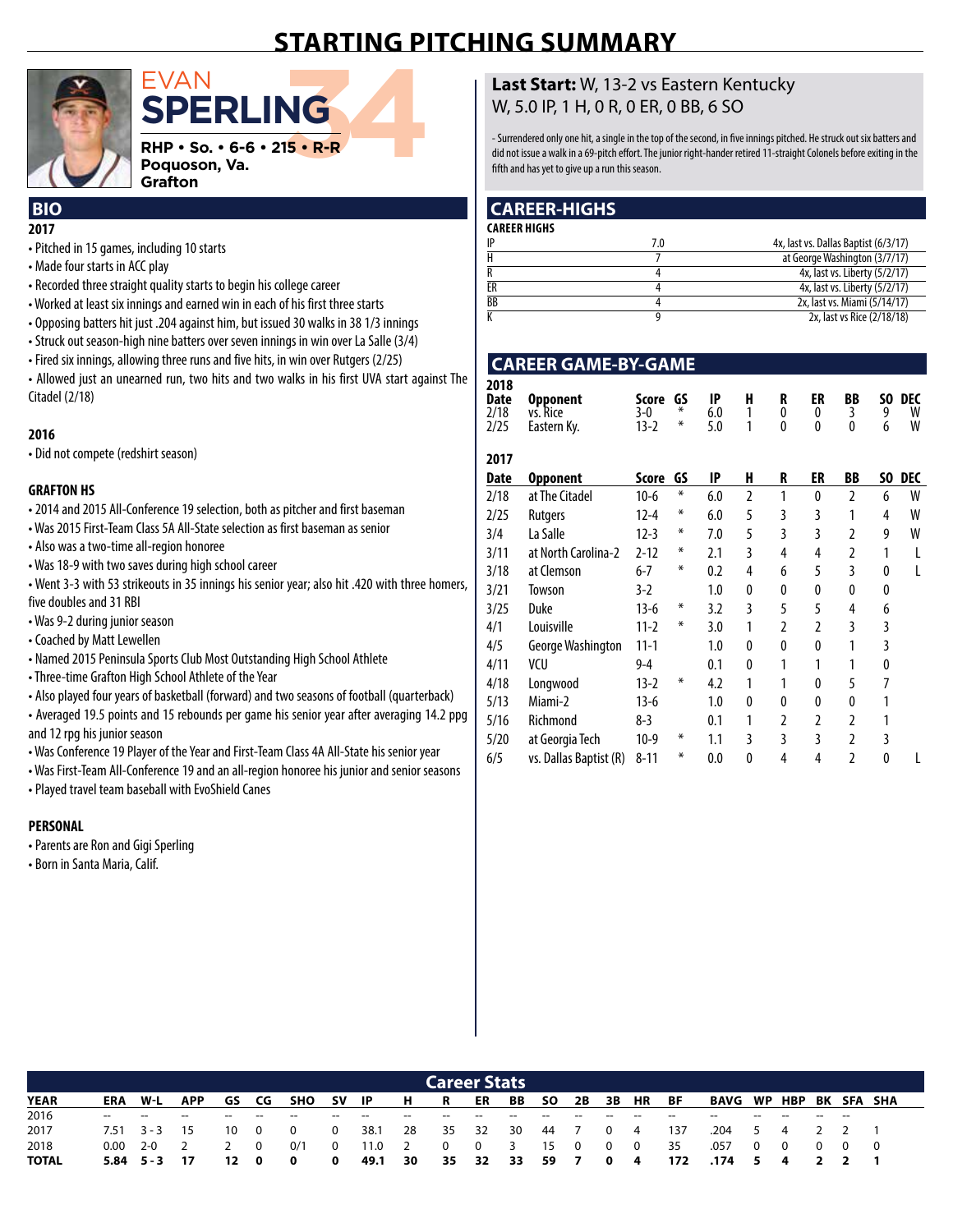#### **head coach brian o'connor**

#### **Personal Information**

**Born:** April 21, 1971, in Omaha, Neb. **High School:** Saint Albert H.S., Council Bluffs, Iowa (1989) **College:** Creighton (1993), bachelor's in marketing **Coaching Career:**  Creighton, Assistant Coach (1993-94)

Notre Dame, Assistant Coach (1994-2001) Notre Dame, Assoc. Head Coach (2001-03) Virginia, Head Coach (2004-present) **Family:** Married to former Cindy Petratis; three children daughters, Ellie and Maggie and son, Dillon

#### **virginia Notes**

• 15th season at Virginia (639-239-2; 262-145-1 ACC) • All-time winningest coach at Virginia

- Third winningest active head coach and 18th-winningest
- all-time in Division I baseball entering season (.727)

#### • Won 2015 NCAA National Championship **(one of 12**

#### **active coaches to own a national title)**

- Three-time National Coach of the Year (2006, '09, '15) • Four-time ACBA Atlantic Region Coach of the Year (2004, '09, '11, '14, '15)
- Five-time ACC Coach of the Year (2004, '10, '11, '13, '14) • NCAA tournament appearances in each of his 14 seasons
- (UVA had been to three NCAA tournaments prior to his arrival) • Guided UVA to 2009, 2011, 2014, 2015 College World
- Series as well as 2014 and 2015 CWS Finals
- 2009 trip to CWS was first in school history
- (Irvine Regional and Oxford Super Regional champions) • Competed in 14 NCAA regionals and six super regionals
- (hosted nine NCAA regionals and five super regionals) • Has won six regionals, four super regionals
- Led UVA to 2010 and 2011 ACC Coastal Division titles • Second fastest in ACC history to reach 600 wins (825
- games); only FSU's Mike Martin did so faster (802) • Led teams to ACC Championship games in 2005, 2008,
- 2009 and 2011 (won '09 and '11 titles) • Four 50-win seasons (51 in 2010, 56 in 2011, 50 in 2013,
- 53 in 2014)
- Guided UVA to school-record win total each year from 2009-11 (49 in 2009, 51 in 2010, 56 in 2011)
- **Program has had 75 players picked in Major**
- **League Baseball Draft over the last 14 years**
- **• UVA has had 26 All-America and 68 all-conference selections in his tenure**

#### **CAREER NOTES**

• Associate head coach of Notre Dame's 2002 College World Series team (head coach was current LSU coach Paul Mainieri)

• Assistant coach at Notre Dame from 1994-2003 • Played college baseball at Creighton and pitched on the Bluejays' 1991 College World Series team

• Played in the minor leagues in the Philadelphia Phillies' farm system before assistant coaching stints at Creighton and Notre Dame

#### **Coaching Record at virginia**

| Year   | <b>Overall</b>      | ACC           | Postseason                       |
|--------|---------------------|---------------|----------------------------------|
| 2004   | 44-15               | 18-6          | <b>NCAA C'ville Regional</b>     |
| 2005   | $41 - 20$           | $14 - 14$     | <b>NCAA Corvallis Regional</b>   |
| 2006   | $47 - 15$           | $21-9$        | <b>NCAA C'Ville Regional</b>     |
| 2007   | $43 - 14$           | $19-9$        | <b>NCAA C'Ville Regional</b>     |
| 2008   | $39 - 23$           | $15 - 15$     | <b>NCAA Fullerton Regional</b>   |
| 2009   | $49 - 15 - 1$       | $16 - 11 - 1$ | <b>NCAA College World Series</b> |
| 2010   | $51 - 14$           | $23 - 7$      | <b>NCAA Super Regional</b>       |
| 2011   | $56 - 12$           | $22 - 8$      | <b>NCAA College World Series</b> |
| 2012   | 39-19-1             | $18 - 12$     | <b>NCAA C'Ville Regional</b>     |
| 2013   | $50 - 12$           | $22 - 8$      | <b>NCAA Super Regional</b>       |
| 2014   | $53 - 16$           | $22 - 8$      | <b>NCAA CWS Finals</b>           |
| 2015   | 44-24               | $15 - 15$     | <b>NCAA National Champions</b>   |
| 2016   | $38 - 22$           | 19-11         | <b>NCAA C'ville Regional</b>     |
| 2017   | $43 - 16$           | $18 - 12$     | <b>NCAA Fort Worth Regional</b>  |
| 2018   | $6 - 3$             |               |                                  |
| Career | 645-242-2 262-145-1 |               |                                  |

#### **THELASTTIME VIRGINIA ...**

#### **THELASTTIME A CAVALIER ...**

| Pitched a no-hitter  NIcholson, Rohm, Donahue, Wilson, Meyer and Sousa (11 innings) vs. W&M (Feb. 28, 2018) |  |
|-------------------------------------------------------------------------------------------------------------|--|
|                                                                                                             |  |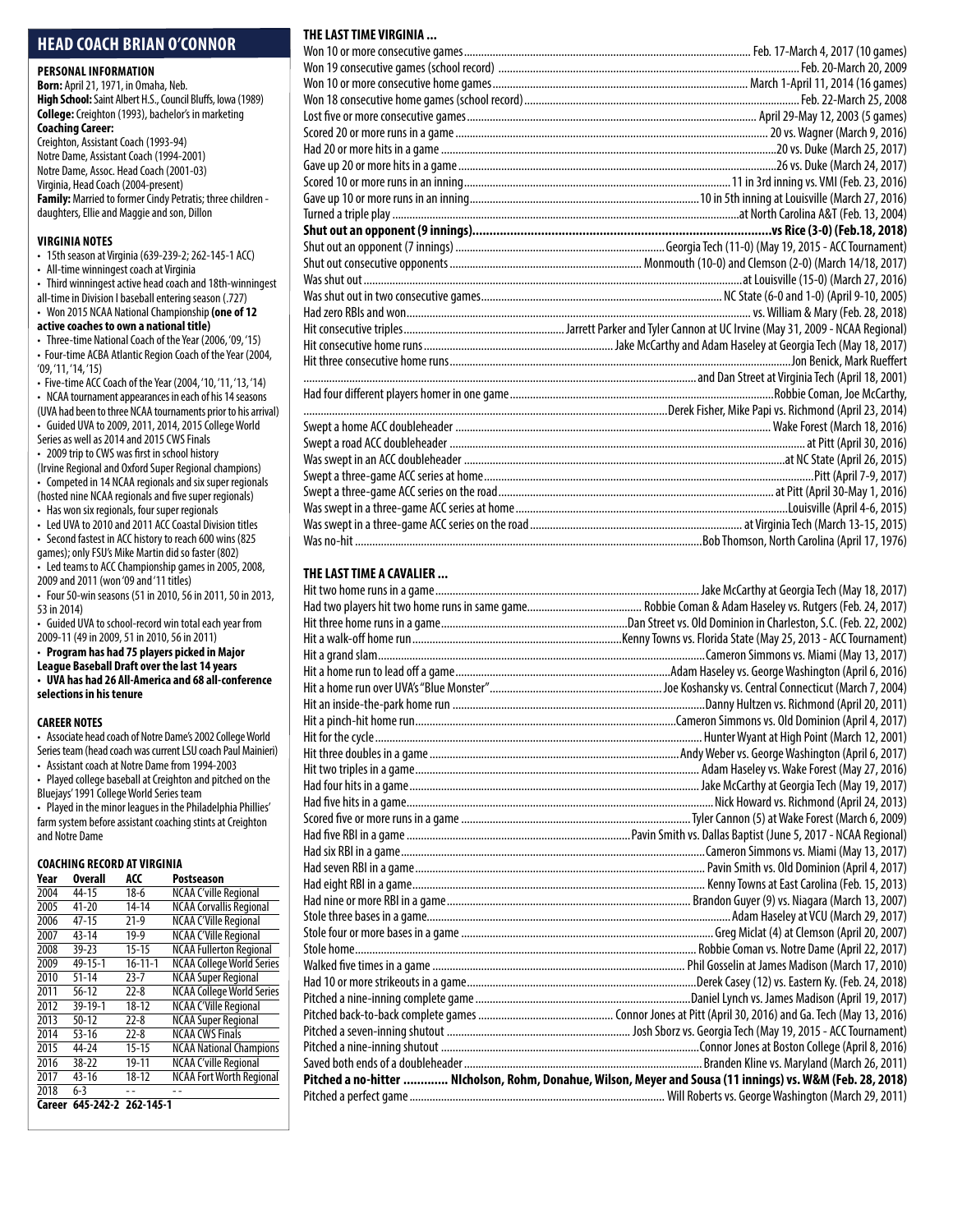

#### **2018 Virginia Baseball overall statistics for Virginia (as of Feb 28, 2018) (all games sorted by Batting avg)**



Record: 6-3 Home: 4-2 Away: 0-1 Neutral: 2-0 ACC: 0-0

| Player               | avg   | $gp-gs$ | ab  |          | h  | 2b | 3b | hr       | rbi      | tb       | sig%  | bb hp          |             | so | qdp | ob%   | sf | sh           | sb-att   | po           | a        | е            | fid%  |
|----------------------|-------|---------|-----|----------|----|----|----|----------|----------|----------|-------|----------------|-------------|----|-----|-------|----|--------------|----------|--------------|----------|--------------|-------|
| 10 Tanner Morris     | .391  | $7-6$   | 23  | 5        | 9  | 2  | 0  | 0        | 4        | 11       | .478  | 5              | 2           | 3  | 0   | .533  | 0  |              | $0 - 0$  | 3            | 9        |              | .923  |
| 18 Justin Novak      | .367  | $8 - 8$ | 30  | 6        | 11 |    | 0  |          | 6        | 12       | .400  | $\overline{2}$ | 2           | 2  | 0   | .441  | 0  |              | $0 - 1$  | 6            | 15       | 3            | .875  |
| 19 Andy Weber        | .359  | $9-9$   | 39  |          | 14 |    | o  |          | 9        | 18       | .462  |                | 0           | 5  |     | .375  | 0  |              | $0 - 0$  | 18           | 16       | 3            | .919  |
| 31 Jake McCarthy     | .324  | $9 - 9$ | 37  |          | 12 | 2  | 0  |          | 5.       | 14       | .378  | 5              | 3           | 4  |     | .435  |    |              | $6-6$    | 35           | n        |              | .972  |
| 12 Charlie Cody      | .323  | $9 - 8$ | 31  | 8        | 10 | 2  | 0  | 0        | 4        | 12       | .387  | 2              | 2           | 6  | 2   | .400  | 0  | 0            | $0 - 0$  | 11           | $\Omega$ | 0            | 1.000 |
| 32 Nate Eikhoff      | .313  | $9 - 9$ | 32  | 5        | 10 | 3  | 0  |          | 8        | 16       | .500  | 6              | 0           | 4  |     | .400l | 2  | 2            | $0 - 1$  | 68           | 3        | $\mathbf{0}$ | 1.000 |
| 5 Caleb Knight       | .276  | $9 - 9$ | 29  |          | 8  |    | o  |          | 10       | 15       | .517  | 9              | 4           | 2  |     | .500  | 0  | $\Omega$     | $0 - 0$  | 47           | 11       |              | .983  |
| 13 Alex Tappen       | .250  | $9-9$   | 36  | 5        | 9  | 0  | 0  | 0        | 5        | 9        | .250  | 3              |             | 6  | 2   | .325  | 0  | 2            | $0 - 0$  | 17           |          | $\mathbf{0}$ | 1.000 |
| 22 Cayman Richardson | 208   | $9-6$   | 24  | 3        | 5  | 0  | 0  | 0        |          | 5        | 208۱. | 1              | 2           |    | 0   | .296  | 0  |              | $1 - 1$  | 4            | 9        | 0            | 1.000 |
|                      |       |         |     |          |    |    |    |          |          |          |       |                |             |    |     |       |    |              |          |              |          |              |       |
| 30 Jalen Harrison    | 1.000 | $2 - 0$ |     | 2        |    |    |    |          | 2        | 3        | 3.000 | 0              |             | 0  |     | 1.000 | 0  |              | $0 - 0$  | 0            | O        | 0            | .000  |
| 55 Cameron Comer     | .400  | $5-3$   | 10  | 5        | 4  |    | 0  | 0        | $\Omega$ | 5        | .500  | 5              | $\mathbf 0$ | 2  |     | .600  | 0  |              | $0 - 1$  | 32           | 3        | $\Omega$     | 1.000 |
| 8 Brendan Rivoli     | .333  | $3-0$   | 3   | 0        |    |    | o  |          | 0        |          | .333  |                | 0           | 0  |     | .500  | 0  |              | $0 - 0$  | 0            | $\Omega$ | $\Omega$     | .000  |
| 7 Devin Ortiz        | .167  | $4 - 3$ | 12  |          |    |    | 0  |          |          | 2        | .167  | 0              |             | 5  |     | .231  | 0  |              | $0 - 0$  | $\mathbf{0}$ | $\Omega$ | $\Omega$     | .000  |
| 45 Will Allocca      | .167  | $3 - 1$ | 6   | 0        |    |    | n  |          | 0        |          | .167  |                | 0           | 2  |     | .286  | 0  | ∩            | $0 - 0$  | 0            |          | 0            | 1.000 |
| 6 Christian Hlinka   | .000  | $3 - 1$ | 4   | $\Omega$ | 0  | 0  | 0  | 0        |          | $\Omega$ | .000  | 0              | $\Omega$    |    | 0   | .000l | 0  | $\mathbf{0}$ | $0 - 0$  | $\mathbf{1}$ | $\Omega$ | $\mathbf{0}$ | 1.000 |
| 40 Jack Gerstenmaier | .000  | $1 - 0$ |     | 0        | 0  | 0  | 0  | $\Omega$ | 0        | $\Omega$ | .000  | 0              | 0           | 0  | 0   | .000  | 0  | 0            | $0 - 0$  | 0            | 0        | 0            | .000  |
| Totals               | .305  | 9       | 318 | 65       | 97 | 13 |    | 4        | 56       | 124      | .390  | 41             | 17          | 43 | 9   | .409  | 3  | 9            | $7 - 10$ | 246          | 80       | 10           | .970  |
| Opponents            | .201  | 9       | 303 | 42       | 61 | 10 |    |          | 36       | 92       | .3041 | 33             | 9           | 86 | 2   | .296  | 3  |              | $2 - 4$  | 236          | 108      | 16           | .956  |

LOB - Team (87), Opp (65). DPs turned - Team (3), Opp (11).

#### **(All games Sorted by Earned run avg)**

| Player             | era   | w-l     | app                  | gs       | cq       | sho | sv | ip   | h              |    | er             | bb             | so | 2b             | 3b       | hr             | b/avgl            | wp       | hp |    |          | bk sfa sha |
|--------------------|-------|---------|----------------------|----------|----------|-----|----|------|----------------|----|----------------|----------------|----|----------------|----------|----------------|-------------------|----------|----|----|----------|------------|
| 34 Evan Sperling   | 0.00  | $2 - 0$ | 2                    | 2        | 0        | 0/1 | 01 | 11.0 | $\overline{2}$ | 0  | 0              | 3              | 15 | 0              | 0        |                | .057              |          |    |    |          |            |
| 14 Derek Casey     | 1.42  | $2 - 0$ | $\mathbf{2}^{\circ}$ | 2        | 0        | 0/0 | 01 | 12.2 | 11             | 4  | $\overline{2}$ | 3              | 19 |                | 0        | $\overline{c}$ | .216              | 0        | 3  | 0  | $\Omega$ |            |
| 9 Daniel Lynch     | 4.50  | $0 - 1$ | $\overline{2}$       | 2        | 0        | 0/0 | 01 | 12.0 | 12             | 9  | 6              | 3              | 11 |                | 0        | 3              | .235              |          | 0  | 0  |          | 0          |
| ---------------    |       |         |                      |          |          |     |    |      |                |    |                |                |    |                |          |                |                   |          |    |    |          |            |
| 29 Blake Rohm      | 0.00  | $0 - 0$ | $\overline{2}$       | 0        | 0        | 0/0 | Οl | 2.2  | $\overline{2}$ | 0  | 0              | 2              |    |                | 0        | 0              | .222              |          |    |    |          |            |
| 21 Bobby Nicholson | 1.42  | $0 - 0$ | 2                    |          | 0        | 0/0 | Οl | 6.1  | 0              |    |                | 4              | 5  | $\Omega$       | $\Omega$ | $\Omega$       | .000 <sub>l</sub> | $\Omega$ |    | 0  |          |            |
| 11 Bennett Sousa   | 2.35  | $1 - 1$ | 4                    | 0        | 0        | 0/1 | 21 | 7.2  | 5              | 4  | 2              | 2              | 10 | 0              | 0        |                | .172              | з        |    |    |          |            |
| 47 Mack Meyer      | 2.70  | $0 - 0$ | 3                    | $\Omega$ | 0        | 0/0 | 0l | 3.1  |                |    |                |                | 2  |                | $\Omega$ | 0              | .091              |          |    | 0  | $\Omega$ | $\Omega$   |
| 23 Grant Donahue   | 4.15  | $0 - 0$ | 3                    | 0        | 0        | 0/0 | Οl | 4.1  | 5              | 3  | 2              | 0              |    | 0              | 0        |                | .313              | 2        |    |    |          |            |
| 38 Kyle Whitten    | 4.50  | $0 - 0$ | 3                    | $\Omega$ | 0        | 0/0 | Οl | 6.0  | 5              | 3  | 3              | 3              | 4  | $\Omega$       | $\Omega$ | $\Omega$       | .227              |          | 2  | 0  |          |            |
| 15 Riley Wilson    | 4.91  | $0 - 0$ | 5                    | 0        | 0        | 0/1 |    | 3.2  | 3              | 2  | 2              | 6              | 3  | 0              | $\Omega$ |                | .250              | 0        |    |    |          |            |
| 16 Andrew Abbott   | 7.56  | $0 - 0$ | 3                    |          | 0        | 0/0 |    | 8.1  | 9              | 7  |                | $\overline{2}$ | 9  | $\overline{2}$ | $\Omega$ |                | .281              | 0        |    |    |          |            |
| 7 Devin Ortiz      | 13.50 | $1 - 0$ | $\overline{2}$       | 0        | 0        | 0/0 | Οl | 1.1  | 2              | 2  | 2              |                |    |                | 0        |                | .333              |          | 0  | n. |          | 0          |
| 25 Griff McGarry   | 20.25 | $0 - 1$ | 3                    |          | 0        | 0/0 | 0l | 2.2  | $\overline{4}$ | 6  | 6              | 3              |    | 3              | $\Omega$ | 0              | .3331             |          | 0  | 0  | $\Omega$ |            |
| Totals             | 3.73  | $6 - 3$ | g                    | g        | $\Omega$ | 1/1 |    | 82.0 | 61             | 42 | 34             | 33             | 86 | 10             | $\Omega$ |                | .201              |          | q  |    |          |            |
| Opponents          | 6.29  | $3-6$   |                      |          | O        | 0/0 |    | 78.2 | 97             | 65 | 55             | 41             | 43 | 13             |          |                | .305              |          |    |    |          |            |

PB - Team (2), Knight, C. 2. Pickoffs - Team (1), Abbott, A. 1, Opp (2).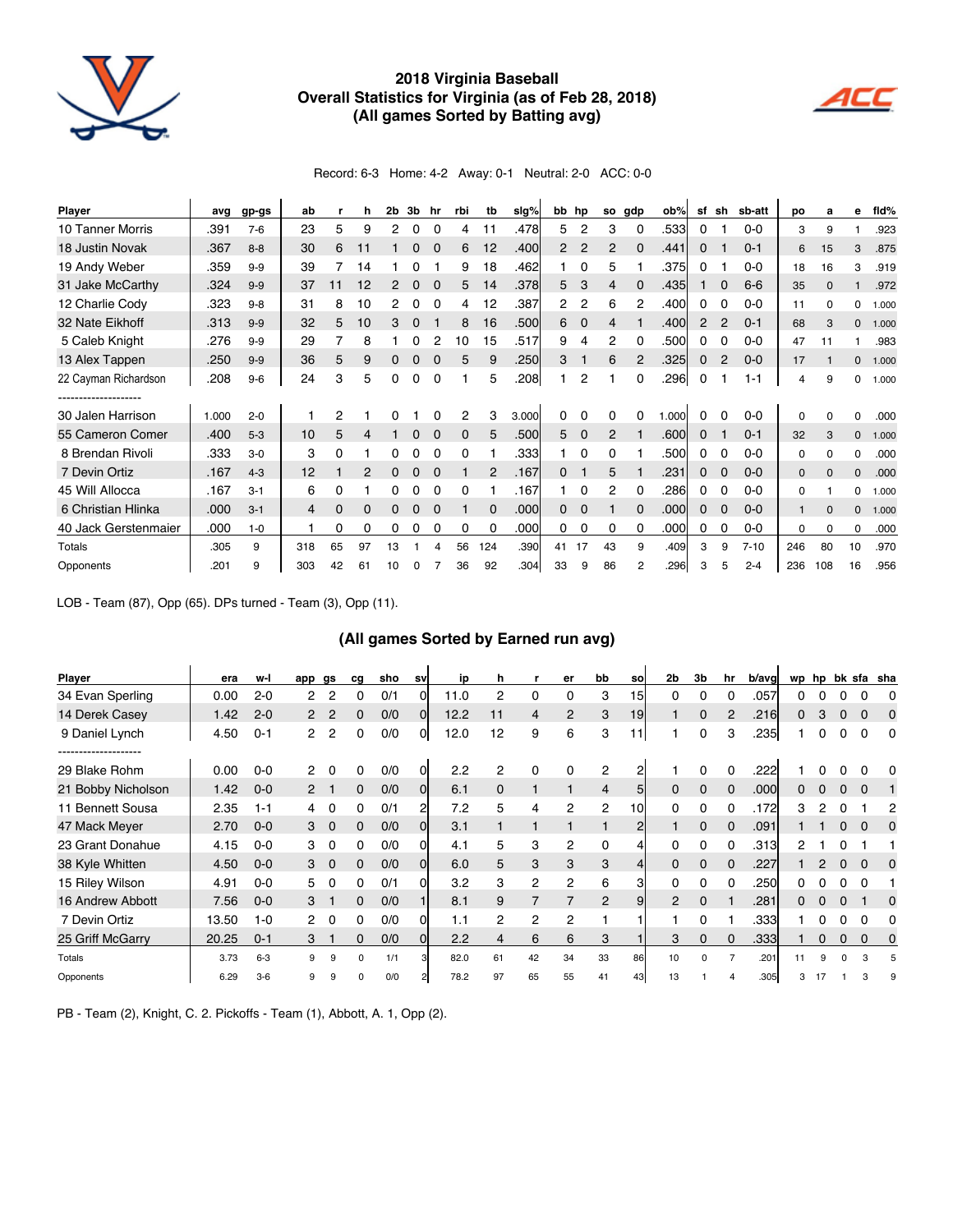

#### **2018 Virginia Baseball Miscellaneous stats for Virginia (as of Feb 28, 2018) (all games)**



| <b>Multiple Hit Games</b> | 2 | З |  | Total         |
|---------------------------|---|---|--|---------------|
| 31 Jake McCarthy          | з |   |  |               |
| <b>10 Tanner Morris</b>   | 4 |   |  |               |
| 19 Andy Weber             | 2 | 2 |  |               |
| 32 Nate Eikhoff           | З |   |  | з             |
| 12 Charlie Cody           | 2 |   |  | 3             |
| 18 Justin Novak           |   |   |  | $\mathcal{P}$ |
| 13 Alex Tappen            | 2 |   |  | $\mathcal{P}$ |
| 5 Caleb Knight            |   |   |  | 2             |
| 22 Cayman Richardson      |   |   |  |               |
| 55 Cameron Comer          |   |   |  |               |
| <b>TFAM</b>               | 9 |   |  |               |

| <b>Hitting Streaks</b> | Longest | <b>Current</b> |
|------------------------|---------|----------------|
| 19 Andy Weber          | 8       |                |
| 18 Justin Novak        | 8       | 8              |
| 13 Alex Tappen         | 7       |                |
| 31 Jake McCarthy       | 5       | 5              |
| 32 Nate Eikhoff        | 4       | 4              |
| 10 Tanner Morris       | 4       |                |
| 12 Charlie Cody        | 3       | 3              |
| 55 Cameron Comer       | 3       | з              |
| 5 Caleb Knight         | 3       |                |
| 7 Devin Ortiz          | 2       |                |
| 45 Will Allocca        |         |                |
| 22 Cayman Richardson   |         |                |
| 30 Jalen Harrison      |         |                |
| 8 Brendan Rivoli       |         |                |

| <b>Multiple RBI Games</b> | 2  | З |  | Total |
|---------------------------|----|---|--|-------|
| 5 Caleb Knight            | 2  |   |  | з     |
| 32 Nate Eikhoff           | 2  |   |  |       |
| 19 Andy Weber             |    |   |  | 2     |
| 31 Jake McCarthy          | 2  |   |  |       |
| 13 Alex Tappen            | 2  |   |  |       |
| 12 Charlie Cody           |    |   |  |       |
| 18 Justin Novak           |    |   |  |       |
| 10 Tanner Morris          |    |   |  |       |
| 30 Jalen Harrison         |    |   |  |       |
| TEAM                      | 12 | 2 |  |       |

| <b>Reached Base Streaks</b> | Longest | <b>Current</b> |
|-----------------------------|---------|----------------|
| 32 Nate Eikhoff             | 9       | 9              |
| 5 Caleb Knight              | 9       | 9              |
| 13 Alex Tappen              | 8       | 8              |
| 19 Andy Weber               | 8       |                |
| 18 Justin Novak             | 8       | 8              |
| 12 Charlie Cody             | 6       | 6              |
| 55 Cameron Comer            | 5       | 5              |
| 10 Tanner Morris            | 5       | 5              |
| 31 Jake McCarthy            | 5       | 5              |
| 22 Cayman Richardson        | 2       | 1              |
| 45 Will Allocca             | 2       | 2              |
| 7 Devin Ortiz               | 2       |                |
| 8 Brendan Rivoli            |         |                |
| 30 Jalen Harrison           |         |                |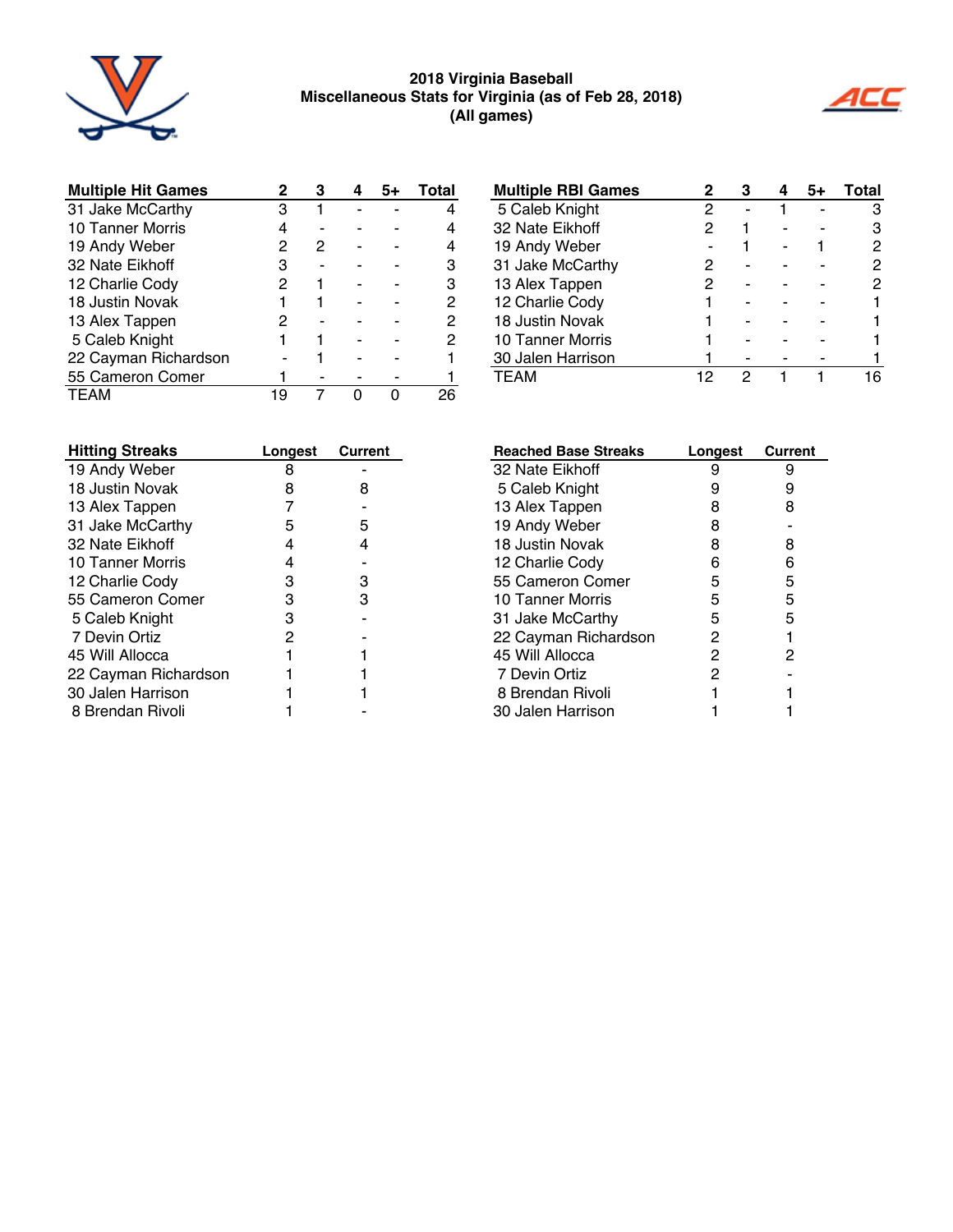#### **2018 Virginia Baseball games summary for Virginia (as of Feb 28, 2018) (all games)**



| <b>Score by innings</b><br>Virginia<br>Opponents                                   |              |                                                                 | 1<br>13<br>$\overline{7}$                                                                                                            | 2<br>8<br>$\overline{2}$ | З<br>4<br>4                                                                            | 4<br>11<br>3 | 5<br>5<br>4  | 6<br>6<br>5  | 7<br>5<br>6 | 8<br>$\overline{7}$<br>4                | 9<br>4<br>6 | EХ<br>$\overline{c}$<br>1                                                                                         |              | Total<br>65<br>42                                                                     |
|------------------------------------------------------------------------------------|--------------|-----------------------------------------------------------------|--------------------------------------------------------------------------------------------------------------------------------------|--------------------------|----------------------------------------------------------------------------------------|--------------|--------------|--------------|-------------|-----------------------------------------|-------------|-------------------------------------------------------------------------------------------------------------------|--------------|---------------------------------------------------------------------------------------|
|                                                                                    |              | Record when<br>Non-Conference                                   | Overall<br>Conference<br>Home games<br>Away games<br>Neutral site<br>Day games<br>Night games<br>vs Left starter<br>vs Right starter |                          | 6-3<br>0-0<br>$6 - 3$<br>4-2<br>0-1<br>$2 - 0$<br>6-1<br>$0 - 2$<br>$1 - 1$<br>$5 - 2$ |              |              |              |             |                                         |             | After 6 leading<br>trailing<br>tied<br>After 7 leading<br>trailing<br>tied<br>After 8 leading<br>trailing<br>tied |              | 6-0<br>$0 - 3$<br>0-0<br>$5-0$<br>$0 - 3$<br>$1 - 0$<br>$5 - 1$<br>$0 - 2$<br>$1 - 0$ |
|                                                                                    |              |                                                                 | 1-Run games<br>2-Run games<br>5+Run games<br>Extra innings                                                                           |                          | $2 - 1$<br>0-0<br>$3 - 1$<br>1-0                                                       |              |              |              |             |                                         |             | Hit 0 home runs<br>1 home run<br>2+ home runs                                                                     |              | $3 - 2$<br>3-1<br>0-0                                                                 |
|                                                                                    |              | Scoring 0-2 runs                                                | Shutouts<br>3-5 runs<br>6-9 runs                                                                                                     |                          | $1 - 0$<br>0-0<br>$2 - 2$<br>0-1                                                       |              |              |              |             | Opponent 0 home runs<br>1 home run      |             | 2+ HRs<br>Made 0 errors                                                                                           |              | 3-1<br>$2 - 1$<br>$1 - 1$<br>4-0                                                      |
|                                                                                    |              |                                                                 | 10+ runs                                                                                                                             |                          | 4-0                                                                                    |              |              |              |             |                                         |             | $\dots$ 1 error<br>$\dots$ 2+ errors                                                                              |              | 1-1<br>$1-2$                                                                          |
|                                                                                    |              | Opponent 0-2 runs                                               | 3-5 runs<br>6-9 runs<br>10+ runs                                                                                                     |                          | $2 - 0$<br>3-0<br>$1 - 3$<br>$0-0$                                                     |              |              |              |             | Opp. made 0 errors                      |             | 1 error<br>2+ errors                                                                                              |              | 0-1<br>2-0<br>4-2                                                                     |
|                                                                                    |              | Scored in 1st inning<br>Opp. scored in 1st<br>Opp. scores first | Scores first                                                                                                                         |                          | $5 - 1$<br>0-2<br>$6 - 1$<br>$0 - 2$                                                   |              |              |              |             | Out-hit opponent<br>Out-hit by opponent |             | Hits are tied                                                                                                     |              | 6-1<br>$0 - 2$<br>$0-0$                                                               |
| <b>Record when team scores:</b><br>Runs<br>W-L                                     | 0<br>$0-0$   | 1<br>$0-0$                                                      | 2<br>$0-0$                                                                                                                           | 3<br>$1 - 1$             |                                                                                        | 4<br>$1 - 1$ | 5<br>$0-0$   | 6<br>$0 - 1$ |             | 7<br>$0-0$                              |             | 8<br>$0-0$                                                                                                        | 9<br>$0-0$   | $10+$<br>$4 - 0$                                                                      |
| Record when opponent scores:<br>Runs<br>W-L                                        | 0<br>$1 - 0$ | 1<br>1-0                                                        | 2<br>$0-0$                                                                                                                           | 3<br>$2 - 0$             |                                                                                        | 4<br>$1 - 0$ | 5<br>$0-0$   | 6<br>$0 - 1$ |             | 7<br>$0 - 1$                            |             | 8<br>0-0                                                                                                          | 9<br>$1 - 1$ | 10+<br>$0-0$                                                                          |
| <b>Record when leading after:</b><br>lnn.<br>W-L                                   | 1<br>$5 - 1$ | 2<br>$5 - 1$                                                    | 3<br>$5-0$                                                                                                                           | 4<br>6-0                 |                                                                                        | 5<br>6-0     | 6<br>6-0     | 7<br>$5-0$   |             | 8<br>$5 - 1$                            |             |                                                                                                                   |              |                                                                                       |
| Record when trailing after:<br>Inn.<br>W-L                                         | 1<br>$0 - 2$ | 2<br>$0 - 1$                                                    | 3<br>$0 - 3$                                                                                                                         | 4<br>$0 - 2$             |                                                                                        | 5<br>$0 - 2$ | 6<br>$0 - 3$ | 7<br>$0 - 3$ |             | 8<br>$0 - 2$                            |             |                                                                                                                   |              |                                                                                       |
| <b>Record when tied after:</b><br>Inn.<br>W-L                                      | 1<br>$1 - 0$ | 2<br>$1 - 1$                                                    | 3<br>1-0                                                                                                                             | 4<br>0-1                 |                                                                                        | 5<br>0-1     | 6<br>0-0     | 7<br>$1 - 0$ |             | 8<br>1-0                                |             |                                                                                                                   |              |                                                                                       |
| Current winning streak: 4<br>Longest winning streak: 4<br>Longest losing streak: 2 |              |                                                                 |                                                                                                                                      |                          |                                                                                        |              |              |              |             |                                         |             |                                                                                                                   |              |                                                                                       |
|                                                                                    |              |                                                                 |                                                                                                                                      |                          |                                                                                        |              |              |              |             |                                         |             |                                                                                                                   |              |                                                                                       |

Home attendance : 19002 ( 6 dates avg = 3167 ) Away attendance : 4353 ( 3 dates avg = 1451 ) Total attendance: 23355 ( 9 dates avg = 2595 )

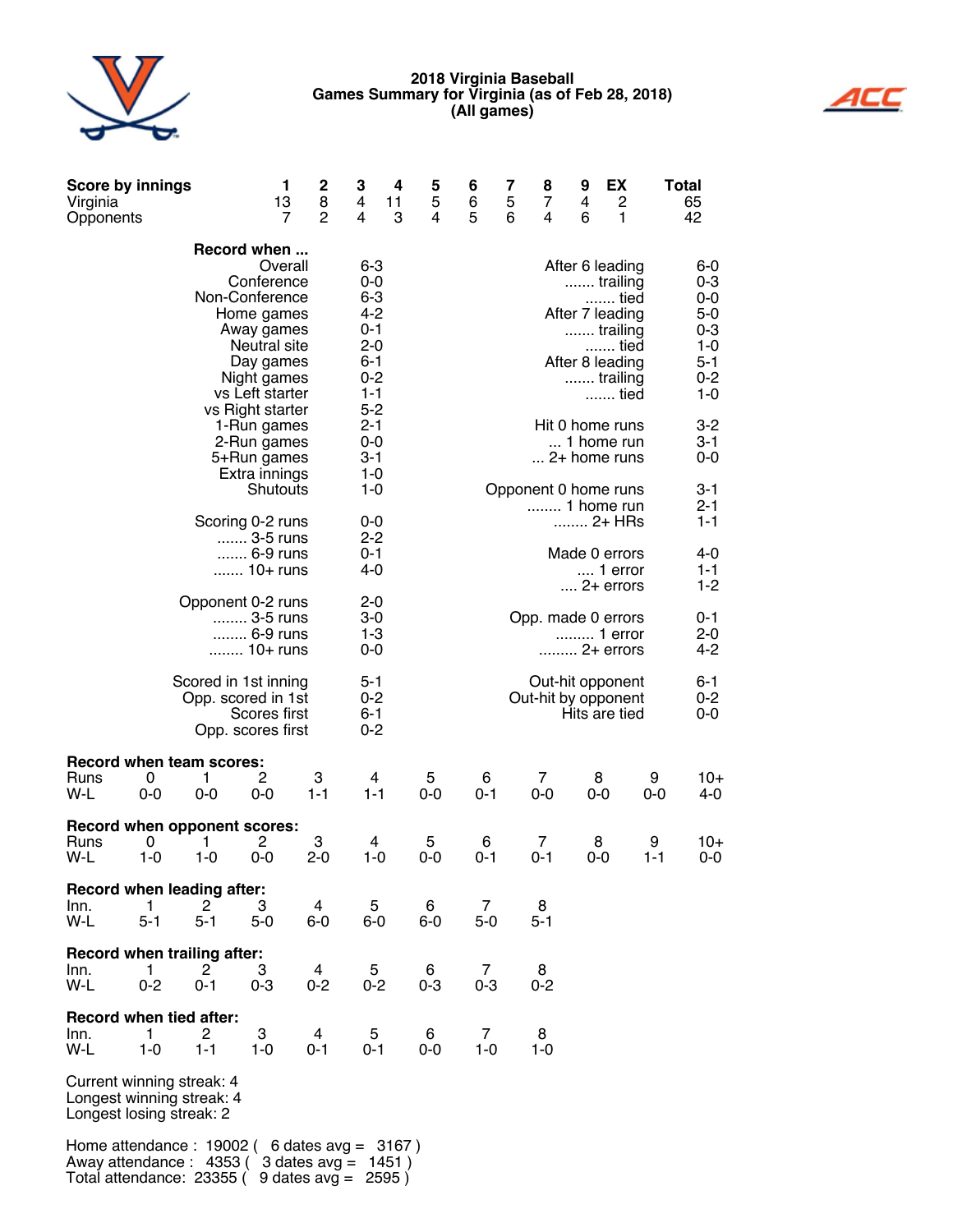#### **2018 Virginia Baseball team game-by-game for Virginia (as of Feb 28, 2018) Batting (all games)**

| <b>Date</b>       | <b>Opponent</b>           | ab  |    | h  | rbi | 2b | 3b | hr | tb  | bb | ibb | sb | <b>CS</b> | hbp | sac | -st | gdp | ĸ  | DO. | a  | е  | lob | avg  |
|-------------------|---------------------------|-----|----|----|-----|----|----|----|-----|----|-----|----|-----------|-----|-----|-----|-----|----|-----|----|----|-----|------|
| Feb 16            | at UCF                    | 33  |    |    |     |    |    |    | 10  |    |     |    |           |     |     |     |     | 9  | 24  | 4  |    | 6   | .212 |
| Feb 17            | vs Samford                | 37  | 10 | 14 | 10  |    |    |    | 18  | 6  |     |    |           |     |     |     |     | 6  | 27  | 8  |    | 10  | .300 |
| Feb 18            | vs Rice                   | 29  |    |    |     |    |    |    | 8   | 3  |     |    |           |     |     |     |     | 3  | 27  | 9  |    |     | .283 |
| Feb 20            | VMI                       | 37  | 4  | 10 | 3   |    |    |    |     | 4  |     |    |           |     |     | 0   |     | 3  | 27  | 13 |    | 11  | .279 |
| Feb <sub>23</sub> | <b>EASTERN KY.</b>        | 37  | 6  |    | 6   |    |    |    | 13  | 3  |     |    |           |     |     |     |     | 4  | 27  | 9  |    | 12  | .283 |
| Feb 24            | <b>EASTERN KY.</b>        | 37  | 12 | 15 | 12  |    |    |    | 21  |    |     |    |           |     |     |     |     | 6  | 27  | 8  |    | 11  | .305 |
| Feb <sub>25</sub> | <b>EASTERN KY.</b>        | 37  | 13 | 12 |     |    |    |    | 18  | 5  |     |    |           |     |     |     |     | ∩  | 27  | 10 |    | 8   | .308 |
| Feb 27            | VMI                       | 38  | 10 | 13 | 9   |    |    |    | 17  | 4  |     |    |           |     |     | 0   |     | 4  | 27  | 6  |    | 11  | .312 |
| Feb 28            | <b>WILLIAM &amp; MARY</b> | 33  | 4  | 8  |     |    |    |    | 8   | 8  |     |    |           |     |     |     |     | 6  | 33  | 13 |    |     | .305 |
| <b>Totals</b>     |                           | 318 | 65 | 97 | 56  | 13 |    | 4  | 124 | 41 |     |    |           | 17  | 9   | 3   | 9   | 43 | 246 | 80 | 10 | 87  | .305 |

#### **2018 Virginia Baseball Team Game-by-Game for Virginia (as of Feb 28, 2018) Pitching (All games)**

| Date              | Opponent                  | <b>ip</b> | n. |    | er | bb | S0 | 2 <sub>b</sub> | 3b | hr | <b>WD</b> | bk | hbp | dp | ibb | score    | w-l     | <b>SV</b>      | era  |
|-------------------|---------------------------|-----------|----|----|----|----|----|----------------|----|----|-----------|----|-----|----|-----|----------|---------|----------------|------|
| Feb 16            | at UCF                    | 8.0       | 9  | 6  | 4  |    |    | റ              |    |    |           |    |     |    |     | $3-6$    | $0 - 1$ |                | 4.50 |
| Feb 17            | vs Samford                | 9.0       | 10 | 4  | 4  |    | 10 |                | 0  |    | $\theta$  | 0  | 3   |    | 0   | $10 - 4$ | $1 - 1$ |                | 4.24 |
| Feb 18            | vs Rice                   | 9.0       | 4  |    |    |    | 13 |                |    |    |           |    |     |    |     | $3-0$    | $2 - 1$ | 2              | 2.77 |
| Feb 20            | VMI                       | 9.0       | 12 | 9  | 8  | 10 | 5  |                |    |    |           |    |     |    |     | $4-9$    | $2 - 2$ | 2              | 4.11 |
| Feb <sub>23</sub> | <b>EASTERN KY.</b>        | 9.0       | 9  |    | 5  |    | 8  |                |    |    |           |    |     |    |     | $6 - 7$  | $2 - 3$ | 2              | 4.30 |
| Feb 24            | <b>EASTERN KY.</b>        | 9.0       | 5  | 3  |    |    | 15 |                | 0  |    | 0         | 0  | 0   |    | 0   | $12 - 3$ | $3 - 3$ | $\overline{2}$ | 3.74 |
| Feb <sub>25</sub> | <b>EASTERN KY.</b>        | 9.0       |    |    |    |    | 8  |                |    |    |           |    |     |    | 0   | 13-′     | $4 - 3$ | っ              | 3.34 |
| Feb 27            | VMI                       | 9.0       | 10 | 9  | 9  | 3  | 8  | 3              | 0  |    |           | 0  | 3   |    | 0   | $10-9$   | $5-3$   | 3              | 4.06 |
| Feb <sub>28</sub> | <b>WILLIAM &amp; MARY</b> | 11.0      |    | 3  | ∩  |    | 8  |                |    |    |           |    |     |    |     | $4-3$    | $6-3$   | 3              | 3.73 |
| <b>Totals</b>     |                           | 82.0      | 61 | 42 | 34 | 33 | 86 | 10             | 0  |    |           |    | 9   |    |     | 65-42    | $6 - 3$ | 3              | 3.73 |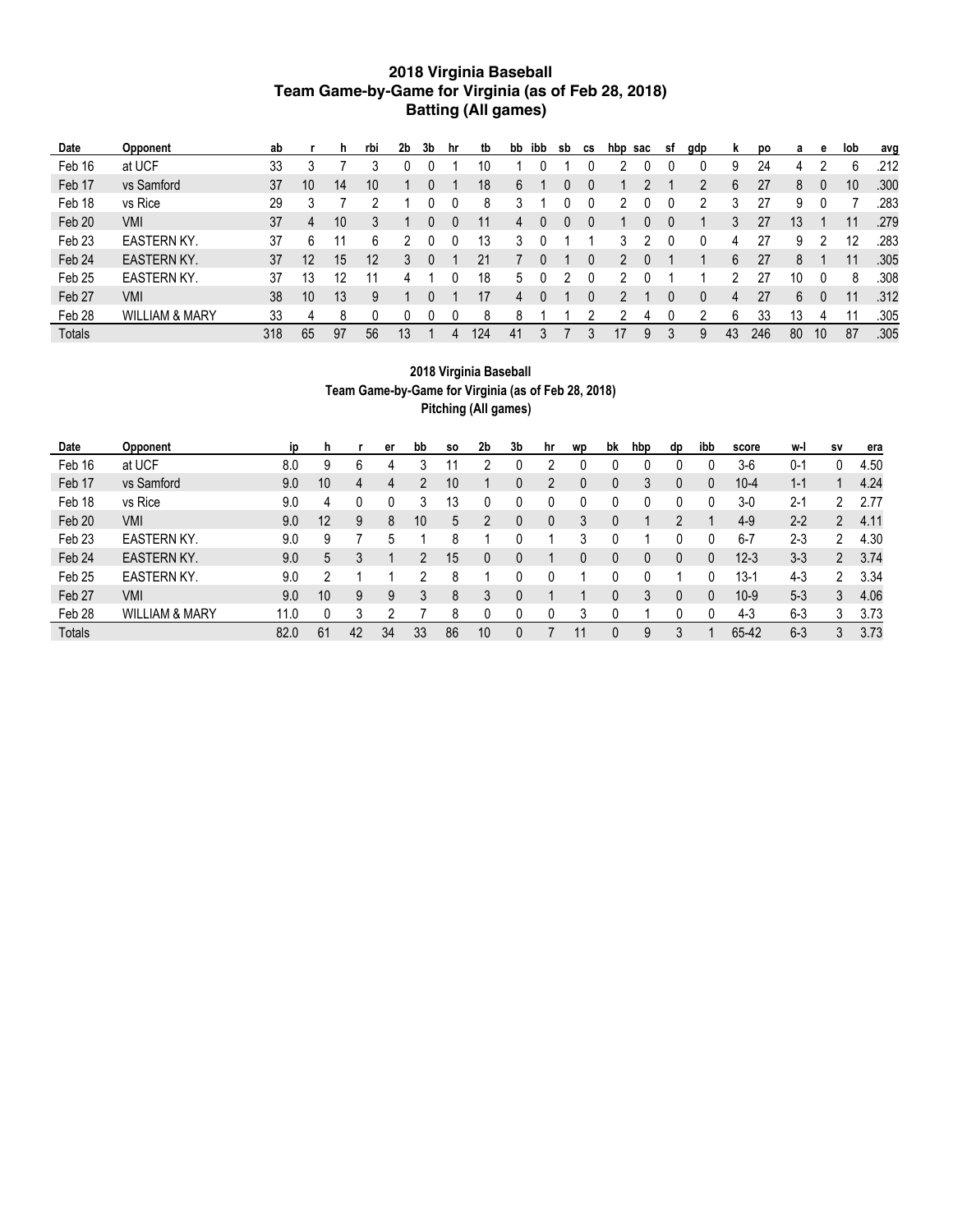

# **2018 Virginia Baseball AB-R-H-RBI Breakdown for Virginia (as of Feb 28, 2018)** 2018 Virginia Baseball<br>AB-R-H-RBI Breakdown for Virginia (as of Feb 28, 2018)<br>(All games)



| Wiliam & Mar | -astern | sastern K\ | Eastern | Samford<br>Rice |  | Opponent                                    | Viliam & Mary                    |                                                                                           | :astern Ky    | astern Ky       | <i>i</i> stem |                                                                                                                                                                                                                                                                                                          | Samford<br>Rice<br>VMI |                       |                                                           | pponen |                               |                                                            |
|--------------|---------|------------|---------|-----------------|--|---------------------------------------------|----------------------------------|-------------------------------------------------------------------------------------------|---------------|-----------------|---------------|----------------------------------------------------------------------------------------------------------------------------------------------------------------------------------------------------------------------------------------------------------------------------------------------------------|------------------------|-----------------------|-----------------------------------------------------------|--------|-------------------------------|------------------------------------------------------------|
|              |         |            |         |                 |  | 8285888부<br><u>1988888888</u><br>1988888888 | 82222222222<br>음융용용용용용음<br>고급대학원 |                                                                                           |               |                 |               |                                                                                                                                                                                                                                                                                                          |                        |                       |                                                           |        |                               |                                                            |
|              |         |            |         |                 |  |                                             |                                  |                                                                                           |               |                 |               |                                                                                                                                                                                                                                                                                                          |                        |                       |                                                           |        | $\frac{\#45}{\text{Nlocca},}$ |                                                            |
|              |         |            |         |                 |  |                                             |                                  |                                                                                           |               |                 |               |                                                                                                                                                                                                                                                                                                          |                        |                       |                                                           |        |                               |                                                            |
|              |         |            |         |                 |  |                                             |                                  |                                                                                           |               |                 |               |                                                                                                                                                                                                                                                                                                          |                        |                       |                                                           |        |                               |                                                            |
|              |         |            |         |                 |  |                                             |                                  |                                                                                           |               |                 |               |                                                                                                                                                                                                                                                                                                          |                        |                       |                                                           |        |                               |                                                            |
|              |         |            |         |                 |  |                                             | İ                                |                                                                                           | $\frac{1}{2}$ |                 |               |                                                                                                                                                                                                                                                                                                          |                        |                       | $\begin{array}{c} \vdots \\ \vdots \\ \vdots \end{array}$ |        | #40<br>Gerstenmai             |                                                            |
|              |         |            |         |                 |  |                                             | ĺ                                | $\begin{array}{c}\n\vdots \\ \vdots \\ \vdots\n\end{array}$                               |               | $1 - 1 - 1 - 2$ |               | $0 - 1 - 0$                                                                                                                                                                                                                                                                                              |                        | $\ddot{\ddot{\cdot}}$ | $\begin{pmatrix} 1 \\ 1 \end{pmatrix}$                    |        | H30<br>Harrison。              |                                                            |
|              |         |            |         |                 |  |                                             | ĺ                                | $\begin{array}{c} \begin{array}{c} \bullet \\ \bullet \\ \bullet \end{array} \end{array}$ |               |                 |               | $\frac{1}{3}$<br>$\frac{1}{3}$<br>$\frac{1}{3}$<br>$\frac{1}{3}$<br>$\frac{1}{3}$                                                                                                                                                                                                                        |                        |                       | $\begin{array}{c} \vdots \\ \vdots \\ \vdots \end{array}$ |        | Hilista<br>Sast<br>C          |                                                            |
|              |         |            |         |                 |  |                                             |                                  |                                                                                           |               |                 |               |                                                                                                                                                                                                                                                                                                          |                        |                       |                                                           |        |                               |                                                            |
|              |         |            |         |                 |  |                                             |                                  |                                                                                           |               |                 |               |                                                                                                                                                                                                                                                                                                          |                        |                       |                                                           |        |                               |                                                            |
|              |         |            |         |                 |  |                                             |                                  |                                                                                           |               |                 |               |                                                                                                                                                                                                                                                                                                          |                        |                       |                                                           |        |                               |                                                            |
|              |         |            |         |                 |  |                                             |                                  | $6 - 2 - 2$                                                                               |               |                 |               |                                                                                                                                                                                                                                                                                                          |                        |                       |                                                           |        |                               |                                                            |
|              |         |            |         |                 |  |                                             | ĺ                                |                                                                                           |               |                 |               | $-5$<br>$-5$<br>$-5$<br>$-5$<br>$-5$<br>$-5$<br>$-5$<br>$-5$<br>$-5$<br>$-5$<br>$-5$<br>$-5$<br>$-5$<br>$-5$<br>$-5$<br>$-5$<br>$-5$<br>$-5$<br>$-5$<br>$-5$<br>$-5$<br>$-5$<br>$-5$<br>$-5$<br>$-5$<br>$-5$<br>$-5$<br>$-5$<br>$-5$<br>$-5$<br>$-5$<br>$-5$<br>$-5$<br>$-5$<br>$-5$<br>$-5$<br>$-5$<br> |                        |                       |                                                           |        |                               | サポD<br>Ortiz,D                                             |
|              |         |            |         |                 |  |                                             |                                  |                                                                                           |               |                 |               |                                                                                                                                                                                                                                                                                                          |                        |                       |                                                           |        |                               |                                                            |
|              |         |            |         |                 |  |                                             |                                  |                                                                                           | $\frac{1}{2}$ |                 |               |                                                                                                                                                                                                                                                                                                          |                        |                       |                                                           |        |                               | 공행<br>이용<br>모르                                             |
|              |         |            |         |                 |  |                                             |                                  |                                                                                           |               |                 |               |                                                                                                                                                                                                                                                                                                          |                        |                       |                                                           |        |                               | 9970099997<br>9989797979987<br>9977777779987<br>9977097797 |

William & Mary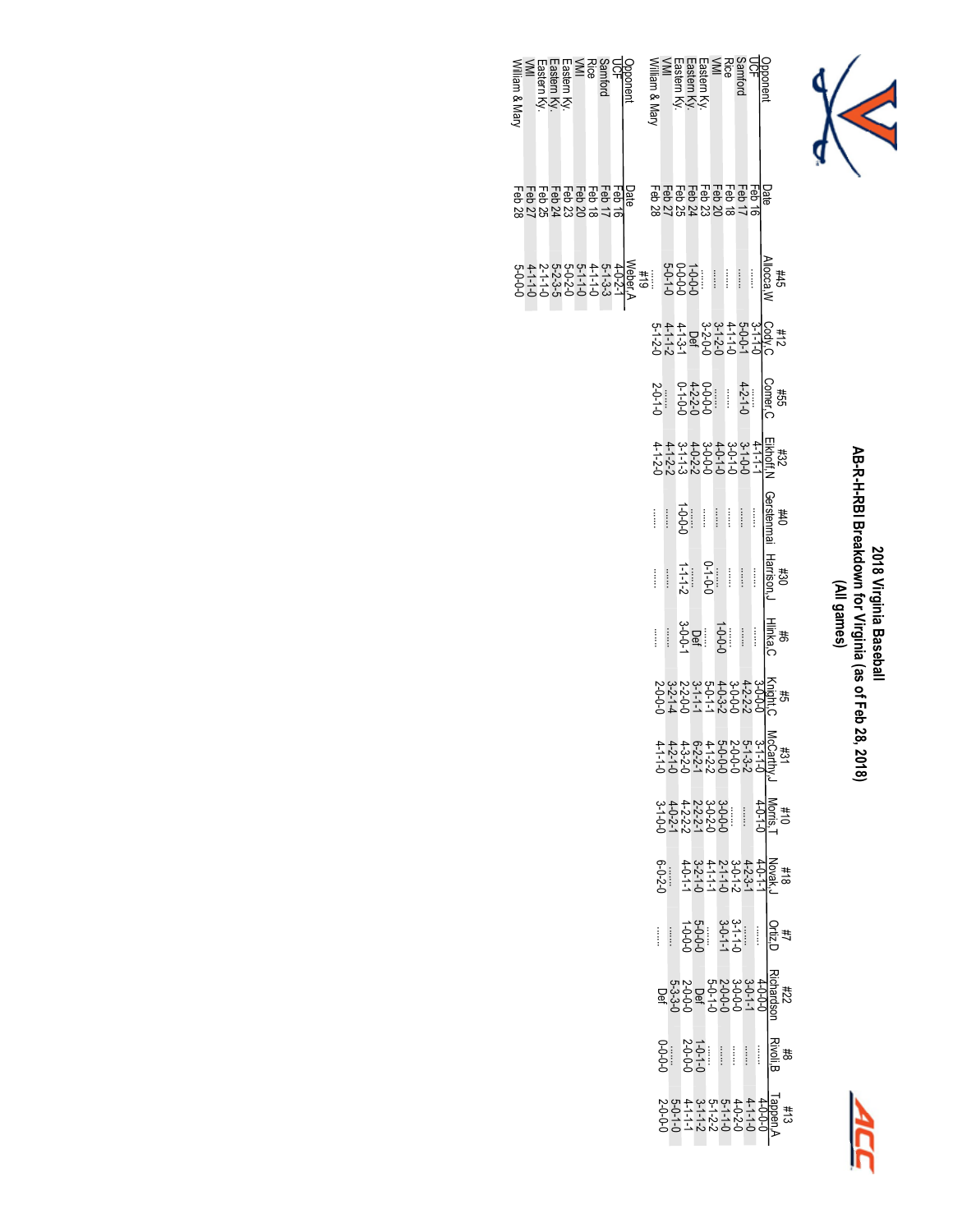## **batter Career highs**

#### **2 drew blakely • so. • c**

|            | <b>CAREER HIGHS</b> |                                      |
|------------|---------------------|--------------------------------------|
| AB         |                     | Rutgers (2/25/17)                    |
| R          |                     | 2x, last at North Carolina (3/11/17) |
| н          |                     | Rutgers (2/25/17)                    |
| HR         |                     |                                      |
| BB         |                     | 2x, last vs. Niagara (3/4/17)        |
| <b>RBI</b> |                     | Rutgers (2/25/17)                    |
| SΒ         |                     |                                      |

#### **3 Jack weiller • jr. • inf**

|                 | <b>CAREER HIGHS (BATTING)</b> |                                       |
|-----------------|-------------------------------|---------------------------------------|
| AB              |                               | 2x, last vs. North Carolina (4/16/16) |
| $\overline{R}$  |                               |                                       |
| H               |                               |                                       |
| <b>HR</b>       |                               |                                       |
| $\overline{BB}$ |                               |                                       |
| <b>RBI</b>      |                               |                                       |
| <b>SB</b>       |                               |                                       |

#### **4 andrew papantonis • fR. • iNf**

|                                                             | <b>CAREER HIGHS</b> |  |  |  |  |
|-------------------------------------------------------------|---------------------|--|--|--|--|
| AB                                                          | --                  |  |  |  |  |
| R                                                           | --                  |  |  |  |  |
| Н                                                           | --                  |  |  |  |  |
|                                                             | --                  |  |  |  |  |
|                                                             | --                  |  |  |  |  |
| $\frac{\text{HR}}{\text{BB}}$ $\frac{\text{RB}}{\text{SB}}$ | --                  |  |  |  |  |
|                                                             | --                  |  |  |  |  |

#### **5 caleb knight • sr. • C**

|            | <b>CAREER HIGHS</b> |                                    |
|------------|---------------------|------------------------------------|
| AB         |                     | 4x, last vs. Eastern Ky. (2/23/18) |
| R          |                     | Old Dominion (4/4/17)              |
| H          |                     | 4x, last vs. VMI (2/20/18)         |
| HR         |                     | 6x, last vs. VMI (2/27/18)         |
| BB         |                     | 2x, last vs. W&M (2/28/18)         |
| <b>RBI</b> |                     | VMI (2/27/18)                      |
| SB         |                     | at Virginia Tech (4/13/17)         |

| 6 CHRISTIAN HLINKA•FR.•OF     |  |  |
|-------------------------------|--|--|
| <i>C</i> ADEED UI <i>C</i> UC |  |  |

|           | <b>CAREER HIGHS</b> |                       |
|-----------|---------------------|-----------------------|
| AB        |                     | Eastern Ky. (2/25/18) |
| R         |                     |                       |
| Н         | --                  |                       |
| <b>HR</b> | --                  |                       |
| <b>BB</b> | --                  |                       |
| RBI       |                     | Eastern Ky. (2/25/18) |
| <b>SB</b> |                     |                       |

#### **7 devin ortiz • fr. • inf/rhp**

|            | <b>CAREER HIGHS (BATTING)</b> |                            |
|------------|-------------------------------|----------------------------|
| AB         |                               | Eastern Ky. (2/24/18)      |
| R          |                               | vs. Rice (2/18/18)         |
| H          |                               | 2x, last vs. VMI (2/20/18) |
| <b>HR</b>  | --                            |                            |
| BB         | --                            |                            |
| <b>RBI</b> |                               | VMI (2/20/18)              |
| <b>SB</b>  |                               |                            |

#### **8 brendan rivoli • fr. • c**

|            | <b>CAREER HIGHS</b> |                       |
|------------|---------------------|-----------------------|
| AB         |                     | Eastern Ky. (2/25/18) |
| R          | --                  |                       |
| Н          |                     | Eastern Ky. (2/24/18) |
| HR         | --                  |                       |
| <b>BB</b>  |                     | W&M (2/28/18)         |
| <b>RBI</b> | --                  |                       |
| SΒ         | --                  |                       |
|            |                     |                       |

## **10 tanner morris • fR. • inf**

|  | AREER HIGHS |  |
|--|-------------|--|
|  |             |  |

| AB  | 3x, last vs. VMI (2/27/18)         |
|-----|------------------------------------|
| R   | 2x, last vs. Eastern Ky. (2/25/18) |
| H   | 4x, last vs. VMI (2/27/18)         |
| НR  |                                    |
| ВB  | Eastern Ky. (2/24/18)              |
| RBI | Eastern Ky. (2/25/18)              |
| SB  |                                    |

#### **12 Charlie cody • sr. • of/inf CAREER HIGHS**

|     | LANLEN NIVNJ |                                    |
|-----|--------------|------------------------------------|
| AB  |              | 4x, last vs. W&M (2/28/18)         |
| R   |              | Duke (3/25/17)                     |
| н   |              | 5x, last vs. Eastern Ky. (2/25/18) |
| НR  |              | Duke (3/25/17)                     |
| ВB  |              | 3x, last at Clemson (3/19/17)      |
| RBI |              | Duke (3/25/17)                     |
| SB  |              | 3x, last vs. Old Dominion (4/4/17) |

#### **13 alex tappen • fr. • inf**

|     | <b>CAREER HIGHS</b> |                                    |
|-----|---------------------|------------------------------------|
| AB  |                     | 3x, last vs. VMI (2/27/18)         |
| R   |                     | 5x, last vs. Eastern Ky. (2/25/18) |
| H   |                     | 2x, last vs. Eastern Ky. (2/23/18) |
| НR  |                     |                                    |
| ВB  |                     | Eastern Ky. (2/24/18)              |
| RBI |                     | 2x, last vs. Eastern Ky. (2/24/18) |
| SB  |                     |                                    |

#### **18 Justin novak • sr. • inf/c career Highs**

| AB  | 2x, last vs. W&M (2/28/18)         |
|-----|------------------------------------|
| R   | William & Mary (6/3/16)            |
| Н   | James Madison (3/22/16)            |
| НR  | 3x, last at Georgia Tech (5/20/17) |
| ВB  | 2x, last vs. VMI (2/20/18)         |
| RBI | George Washington (4/6/16)         |
| SB  | 5x, last vs. VCU (4/11/17)         |

#### **19 andy weber • jr. • iNf**

|     | <b>CAREER HIGHS</b> |                                    |
|-----|---------------------|------------------------------------|
| AB  |                     | 14x, last vs. W&M (2/28/18)        |
| R   |                     | 3x, last vs. Pitt (4/7/17)         |
| н   |                     | 8x, last vs. Eastern Ky. (2/24/18) |
| НR  |                     | 3x, last vs. Eastern Ky. (2/24/18) |
| ВB  |                     | 7x, last vs. Notre Dame (4/22/17)  |
| RBI |                     | Eastern Ky. (2/24/18)              |
| SB  |                     | 4x, last vs. Pitt (4/9/17)         |
|     |                     |                                    |

#### **20 cameron simmons • jr. • of career highs**

|     | LAKEEK HIGHS |                                     |
|-----|--------------|-------------------------------------|
| AB  |              | 3x, last at Georgia Tech (5/19/17)  |
| R   |              | 5x, last vs. Richmond (5/16/17)     |
| Н   |              | 14x, last at Georgia Tech (5/19/17) |
| НR  |              | Richmond (5/16/17)                  |
| ВB  |              | Niagara (3/4/17)                    |
| RBI |              | Miami (5/13/17)                     |
| SΒ  |              | 2x, last vs. Monmouth (3/13/17)     |
|     |              |                                     |

#### **22 cayman richardson • so. • inF**

|     | <b>CAREER HIGHS</b> |                                |
|-----|---------------------|--------------------------------|
| AB  |                     | 2x, last vs. VMI (2/27/18)     |
| R   |                     | VMI (2/27/18)                  |
| н   |                     | VMI (2/27/18)                  |
| НR  |                     |                                |
| ВB  |                     | 4x, last vs. Samford (2/17/18) |
| RBI |                     | 3x, last vs. Samford (2/17/18) |
| SB  |                     | Eastern Ky. (2/23/18)          |

#### **30 jalen harrison • so. • OF**

|     | <b>CAREER HIGHS</b> |                                    |
|-----|---------------------|------------------------------------|
| AB  |                     | 8x, last vs. Eastern Ky. (2/25/18) |
| R   |                     | 7x, last vs. Eastern Ky. (2/25/18) |
| н   |                     | 2x, last vs. Eastern Ky. (2/25/18) |
| НR  |                     | La Salle (3/4/17)                  |
| ВB  |                     | Longwood (4/18/17)                 |
| RBI |                     | Eastern Ky. (2/25/18)              |
|     |                     |                                    |

#### **31 jake mccarthy • jr. • OF career Highs**

| AB         | 2x, last vs. Eastern Ky. (2/24/18) |
|------------|------------------------------------|
| R          | 7x, last vs. Eastern Ky. (2/25/18) |
| н          | at Georgia Tech (5/19/17)          |
| HR         | at Georgia Tech (5/18/17)          |
| BB         | Miami (5/13/17)                    |
| <b>RBI</b> | 3x, last at Georgia Tech (5/18/17) |
| SB         | 7x, last vs. Eastern Ky. (2/25/18) |
|            |                                    |

#### **32 nate eikhoff • jr. • iNf**

| <b>CAREER HIGHS</b> |                                      |
|---------------------|--------------------------------------|
|                     | 2x, last at Boston College (4/10/16) |
|                     | at The Citadel (2/18/17)             |
|                     | 4x, last vs. Old Dominion (4/4/17)   |
|                     | 3x, last at UCF (2/16/18)            |
|                     | 2x, last vs. Samford (2/17/18)       |
|                     | 4x, last vs. Eastern Ky. (2/25/18)   |
|                     | 3x, last vs. James Madison (4/19/17) |
|                     |                                      |

#### **55 cameron comer • jr. • C/inf**

|            | <b>CAREER HIGHS</b> |                                    |
|------------|---------------------|------------------------------------|
| AB         |                     | 3x, last vs. Eastern Ky. (2/24/18) |
| R          |                     | 2x, last vs. Eastern Ky. (2/24/18) |
| н          |                     | Eastern Ky. (2/24/18)              |
| HR         |                     |                                    |
| BB         |                     | 10x, last vs. W&M (2/28/18)        |
| <b>RBI</b> |                     | Wagner (3/9/16)                    |
| ςB         |                     |                                    |

#### **40 jack gerstenmaier • sr. • inf career highs**

| AB         | 2x, last at Boston College (4/10/16)  |
|------------|---------------------------------------|
| H          | 2x, last at William & Mary (6/5/16)   |
| R          | North Carolina (4/17/16)              |
| НR         | William & Mary (6/3/16)               |
| ВB         | 2x, last vs. North Carolina (4/17/16) |
| <b>RBI</b> | William & Mary (6/3/16)               |
| SB         | 2x last vs. Georgia Tech (5/14/16)    |
|            |                                       |

#### **45 will allocca • so. • c/inf**

|     | <b>CAREER HIGHS</b> |                       |
|-----|---------------------|-----------------------|
| AB  |                     | MI (2/27/18)          |
| Н   |                     | VMI (2/27/18)         |
| R   | --                  |                       |
| НR  | --                  |                       |
| ВB  |                     | Eastern Ky. (2/25/18) |
| RBI | --                  |                       |
| CD  |                     |                       |

SB --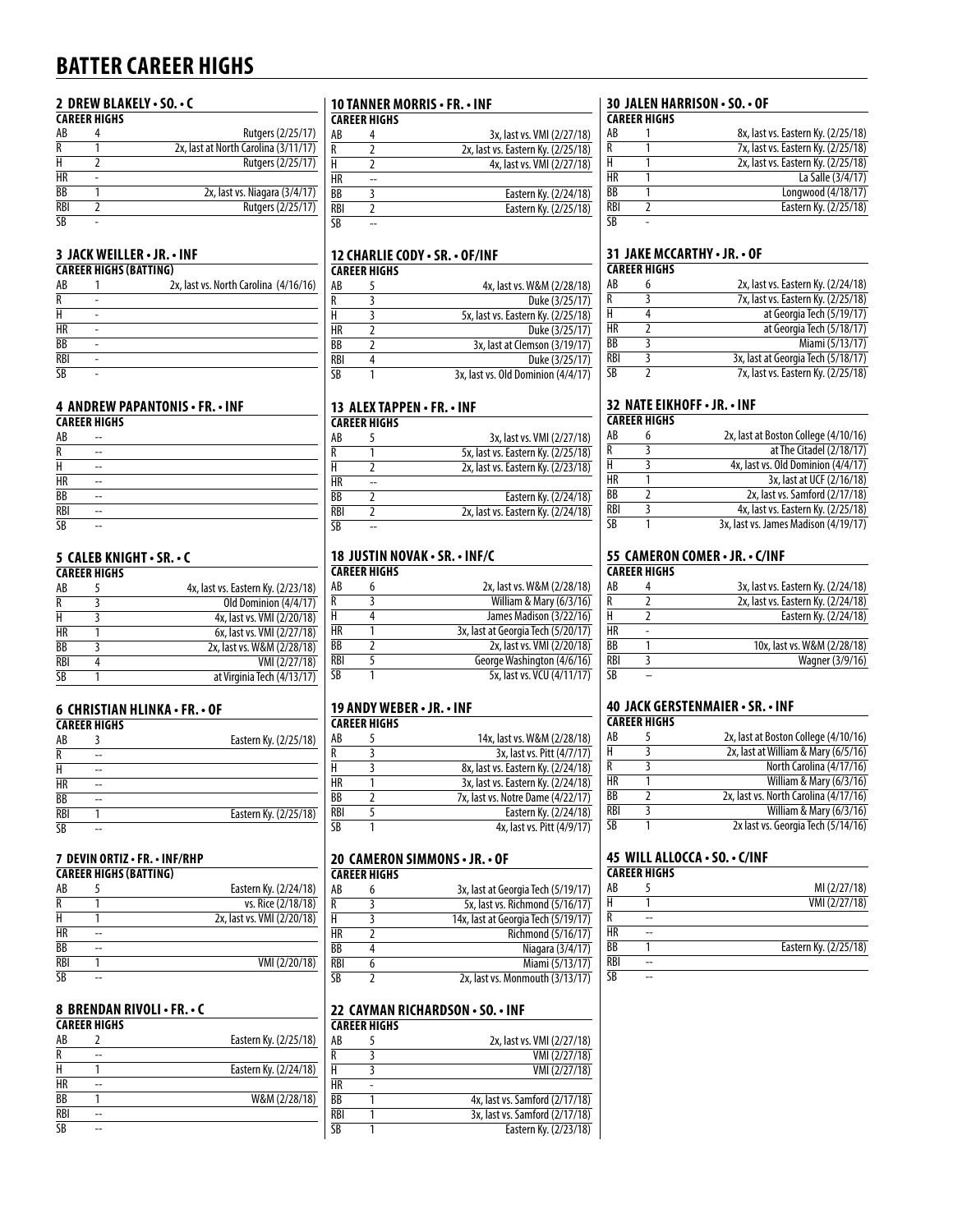## **PITCHING SUMMARIES**

|      | 7 DEVIN ORTIZ •FR. • INF/RHP<br><b>CAREER HIGHS</b> |                                      |        |                  |                |                |                |                |   | 2017             |
|------|-----------------------------------------------------|--------------------------------------|--------|------------------|----------------|----------------|----------------|----------------|---|------------------|
| IP   | 1.0                                                 | Eastern Ky. (2/24/18)                |        |                  |                |                |                |                |   | <b>Date</b>      |
| H    | 2                                                   | vs. VMI (2/27/18)                    |        |                  |                |                |                |                |   | 2/18             |
| R    | 2                                                   | vs. VMI (2/27/18)                    |        |                  |                |                |                |                |   | 2/19             |
| ER   | 2                                                   | vs. VMI (2/27/18)                    |        |                  |                |                |                |                |   | 2/21             |
| ВB   | 1                                                   | vs. VMI (2/27/18)                    |        |                  |                |                |                |                |   | 2/25             |
| К    | 1                                                   | Eastern Ky. (2/24/18)                |        |                  |                |                |                |                |   | 2/28             |
|      |                                                     |                                      |        |                  |                |                |                |                |   | 3/4              |
| 2018 |                                                     |                                      |        |                  |                |                |                |                |   | 3/11             |
| Date | <b>Opponent</b>                                     | Score GS                             |        | IP               | H              | R              | ER             | <b>BB</b>      |   | 3/18<br>SO DEC   |
| 2/24 | Eastern Ky.                                         | $12-3$                               |        | 1.0              | 0              | 0              | 0              | 0              | 1 | 3/22             |
| 2/27 | VMI                                                 | $10-9$                               | ∗      | 0.1              | $\overline{2}$ | $\overline{2}$ | $\overline{2}$ | 1              | 0 | 3/29<br>W        |
|      |                                                     |                                      |        |                  |                |                |                |                |   | 3/31             |
|      | <b>9 DANIEL LYNCH -JR. - LHP</b>                    |                                      |        |                  |                |                |                |                |   | 4/5              |
|      | <b>CAREER HIGHS</b>                                 |                                      |        |                  |                |                |                |                |   | 4/11             |
| IP   | 9.0                                                 | James Madison (4/19/17)              |        |                  |                |                |                |                |   | 4/14             |
| Н    | 12                                                  | Duke (3/24/17)                       |        |                  |                |                |                |                |   | 4/15             |
| R    | 10                                                  | Duke (3/24/17)                       |        |                  |                |                |                |                |   | 4/18             |
| ER   | 10                                                  | Duke (3/24/17)                       |        |                  |                |                |                |                |   | 4/21<br>5/2      |
| BB   | 4                                                   | 3x, last at Duke (3/12/17)           |        |                  |                |                |                |                |   | 5/14             |
| K    | 9                                                   | Appalachian State (2/20/16)          |        |                  |                |                |                |                |   | 5/18             |
|      |                                                     |                                      |        |                  |                |                |                |                |   | 5/20             |
| 2018 |                                                     |                                      |        |                  |                |                |                |                |   | 5/26             |
| Date | <b>Opponent</b>                                     | Score GS                             |        | IP               | H              | R              | ER             | <b>BB</b>      |   | SO DEC<br>6/4    |
| 2/16 | at UCF                                              | $3-6$                                | ∗      | 5.0              | 6              | 5              | 3              | 2              | 7 | L<br>6/5         |
| 2/23 | Eastern Ky.                                         | $6 - 7$                              | ₩      | 7.0              | 6              | 4              | $\overline{3}$ | 1              | 4 |                  |
|      |                                                     |                                      |        |                  |                |                |                |                |   | 2016             |
| 2017 |                                                     |                                      |        |                  |                |                |                |                |   | Date             |
| Date | <b>Opponent</b>                                     | Score GS                             |        | IP               | н              | R              | ER             | BB             |   | SO DEC<br>2/21   |
| 2/17 | vs. Liberty                                         | $10 - 2$                             | X      | 6.1              | 4              | 1              | 1              | 2              | 6 | W<br>2/23        |
| 2/24 | Rutgers                                             | $7-3$                                | ₩      | 5.1              | 7              | 3              | 3              | 4              | 3 | W<br>2/28        |
| 3/3  | Niagara                                             | $5 - 3$                              | ∗      | 6.0              | 4              | 3              | 2              | 4              | 6 | W<br>3/1         |
| 3/10 | at North Carolina                                   | $4 - 9$                              | ₩      | 4.1              | 10             | 9              | 8              | 3              | 1 | L<br>3/5         |
| 3/17 | at Clemson                                          | $2 - 0$                              | ∗      | 7.2              | 4              | 0              | 0              | $\overline{2}$ | 4 | W<br>3/9         |
| 3/24 | Duke                                                | 3-19                                 | ₩<br>₩ | 2.1              | 12             | 10             | 10             | 2              | 1 | L<br>3/16        |
| 4/5  | George Washington                                   | $11 - 1$                             |        | 6.0              | 5              | 0              | 0              | 0              | 2 | W<br>3/19        |
| 4/11 | VCU                                                 | $9-4$                                | ₩<br>∗ | 5.0              | 4              | 3              | $\overline{2}$ | 1              | 1 | 3/26             |
| 4/19 | James Madison                                       | 7-2                                  | ₩      | 9.0              | 6              | $\overline{2}$ | $\overline{2}$ | 3              | 7 | W<br>4/1         |
| 4/28 | at Florida State                                    | 4-6                                  | ∗      | 4.1              | 5              | 4              | 4              | 2              | 3 | 4/10             |
| 5/13 | Miami-1                                             | $1 - 5$                              | ₩      | 5.2              | 6              | 5              | 5              | $\overline{2}$ | 4 | L<br>4/16        |
| 5/18 | at Georgia Tech                                     | 7-14                                 | ₩      | 5.2              | 9              | 7<br>1         | 3<br>1         | 3              | 3 | L<br>4/19        |
| 5/26 | vs. Clemson (ACCT)                                  | $10 - 2$                             |        | 7.0              | 5              |                |                | 1              | 2 | W<br>4/26        |
| 2016 |                                                     |                                      |        |                  |                |                |                |                |   | 5/3              |
| Date | <b>Opponent</b>                                     | Score GS                             |        | IP               | H              | R              | ER             | BB             |   | SO DEC           |
| 2/19 | vs. Appalachian St.8-0                              |                                      | ∗      | 5.0              | 4              | 0              | 0              | 2              | 9 | 2015<br>W        |
| 2/27 | East Carolina                                       | 1-6                                  | ₩      | 5.1              | 7              | 6              | 6              | 2              | 3 | <b>Date</b><br>L |
| 3/5  | Monmouth                                            | $11 - 10$                            | ₩      | 6.1              | 4              | 3              | $\mathbf{3}$   | $\mathbf{2}$   | 8 | 2/20             |
| 3/12 | at Duke                                             | 7-6                                  | ∗      | 3.2 <sub>4</sub> |                | 4              | 3              | 4              | 2 | 2/22             |
| 3/22 | James Madison                                       | $15 - 6$                             |        | 0.2              | 1              | 2              | 0              | 1              | 0 | 3/11<br>3/21     |
| 3/26 | at Louisville                                       | 4-11                                 | ₩      | 1.1              | 4              | 5              | 5              | 1              | 1 | L<br>3/22        |
| 3/30 | <b>Old Dominion</b>                                 | $4 - 5$                              | ∗      | 5.0              | 2              | 0              | 0              | 0              | 4 | 4/1              |
| 4/5  | at VCU                                              | 5-7                                  | ₩      | 4.1              | 6              | 4              | 2              | 1              | 5 | L<br>4/11        |
| 4/13 | Longwood                                            | 9-4                                  | ∗      | 4.0              | 7              | 3              | 3              | 1              | 1 |                  |
| 5/27 | vs. Wake (ACCT)                                     | 9-10                                 |        | 1.1              | 0              | 0              | 0              | 0              | 2 | 14               |
| 5/28 | vs. Louisville (ACCT) 7-2                           |                                      |        | 1.0              | 0              | 0              | 0              | 0              | 1 | CARI             |
| 6/3  | William & Mary (R)                                  | $17 - 4$                             |        | 1.0 <sub>0</sub> |                | 0              | 0              | 0              | 0 | IP               |
| 6/5  | William & Mary (R)                                  | $4 - 5$                              | ₩      | 1.2 <sub>5</sub> |                | 3              | 3              | 1              | 1 | н                |
|      |                                                     |                                      |        |                  |                |                |                |                |   | R                |
|      | 11 BENNETT SOUSA · SR. · LHP                        |                                      |        |                  |                |                |                |                |   | ER               |
|      | <b>CAREER HIGHS</b>                                 |                                      |        |                  |                |                |                |                |   | BB               |
| IP   | 5.0                                                 | Radford (4/19/16)                    |        |                  |                |                |                |                |   | K                |
| H    | 4                                                   | 5x, last at Liberty (5/3/16)         |        |                  |                |                |                |                |   |                  |
| R    | 5                                                   | at North Carolina (3/11/17)          |        |                  |                |                |                |                |   | 2018             |
| ER   | 5                                                   | at North Carolina (3/11/17)          |        |                  |                |                |                |                |   | Date             |
| BB   | 3                                                   | 4x, last at North Carolina (3/11/17) |        |                  |                |                |                |                |   | 2/16             |
| К    | 6                                                   | Niagara (3/4/17)                     |        |                  |                |                |                |                |   | 2/24             |
|      |                                                     |                                      |        |                  |                |                |                |                |   |                  |
| 2018 |                                                     |                                      |        |                  |                |                |                |                |   | 2017             |
| Date | <b>Opponent</b>                                     | Score GS                             |        | IP               | H              | R              | ER             | BB             |   | Date<br>SO DEC   |
| 2/18 | vs. Rice                                            | $3-0$                                |        | 2.0              | 2              | 0              | 0              | 0              | 3 | 2/21<br>S        |
| 2/23 | Eastern Ky.                                         | $6 - 7$                              |        | 1.0 <sub>3</sub> |                | 3              | 2              | 0              | 2 | 2/28<br>L        |
| 2/27 | VMI                                                 | 10-9                                 |        | 2.0              | 0              | 0              | 0              | 1              | 2 | 3/7              |
| 2/28 | William & Mary                                      | $4-3$                                |        | 2.2              | 0              | 1              | 0              | 1              | 3 | 3/13<br>W        |

| 2017         |                                            |                                    |        |            |                |        |                |                |        |        |
|--------------|--------------------------------------------|------------------------------------|--------|------------|----------------|--------|----------------|----------------|--------|--------|
| Date         | Opponent                                   | Score GS                           |        | IP         | н              | R      | ER             | BB             |        | SO DEC |
| 2/18         | at The Citadel                             | $10-6$                             |        | 1.0        | 0              | 0      | 0              | 0              | 3      |        |
| 2/19<br>2/21 | vs. Kansas<br>vs. VMI                      | $9-6$<br>$9 - 7$                   |        | 0.1<br>0.1 | 0<br>1         | 0<br>3 | 0<br>2         | 0<br>1         | 1<br>0 |        |
| 2/25         | vs. Rutgers                                | $12 - 4$                           |        | 1.0        | 0              | 0      | 0              | 0              | 1      |        |
| 2/28         | vs. William & Mary 11-3                    |                                    |        | 0.0        | 1              | 0      | 0              | 1              | 0      |        |
| 3/4          | Niagara                                    | $5 - 8$                            |        | 4.2        | 2              | 0      | 0              | 1              | 6      |        |
| 3/11         | at UNC-2                                   | $2 - 12$                           |        | 0.1        | 3              | 5      | 5              | 3              | 0      |        |
| 3/18         | at Clemson                                 | 6-7                                |        | 3.1        | $\overline{2}$ | 1      | 1              | 0              | 4      |        |
| 3/22         | Towson                                     | $8 - 4$                            |        | 1.0        | 1              | 1      | 0              | 0              | 0      |        |
| 3/29         | at VCU                                     | $1 - 0$                            |        | 1.0        | 0              | 0      | 0              | 0              | 0      | W      |
| 3/31<br>4/5  | Louisville<br>G. Washington                | $2 - 5$<br>11-1                    |        | 0.1<br>0.1 | 1<br>0         | 1<br>0 | 1<br>0         | 0<br>0         | 0<br>1 |        |
| 4/11         | VCU                                        | $9-4$                              |        | 2.0        | 0              | 0      | 0              | 0              | 1      |        |
| 4/14         | at Virginia Tech                           | $3-2$                              |        | 1.1        | 1              | 0      | 0              | 2              | 2      | W      |
| 4/15         | at Virginia Tech                           | $5 - 7$                            |        | 0.2        | 0              | 0      | 0              | 0              | 1      |        |
| 4/18         | Longwood                                   | 13-2                               |        | 2.1        | 0              | 0      | 0              | 0              | 5      | W      |
| 4/21         | Notre Dame-2                               | $2 - 8$                            |        | 4.0        | 3              | 3      | 1              | 1              | 4      |        |
| 5/2          | Liberty                                    | $8 - 7$                            |        | 1.0        | 1              | 0      | 0              | 0              | 2      |        |
| 5/14         | Miami                                      | $7-4$                              |        | 2.2        | 1              | 1      | 0              | 0              | 4      |        |
| 5/18<br>5/20 | at Georgia Tech                            | $7 - 14$<br>$10-9$                 |        | 1.1<br>1.0 | 3<br>2         | 2<br>2 | 0<br>2         | 2<br>1         | 1<br>2 |        |
| 5/26         | at Georgia Tech<br>vs. Clemson (ACCT) 10-2 |                                    |        | 1.0        | 1              | 1      | 1              | 0              | 3      |        |
| 6/4          | at TCU (R)                                 | $1 - 5$                            |        | 1.0        | 0              | 0      | 0              | 1              | 2      |        |
| 6/5          | vs. Dallas Baptist (R) 8-11                |                                    |        | 1.0        | $\overline{2}$ | 4      | $\overline{2}$ | 1              | 1      |        |
|              |                                            |                                    |        |            |                |        |                |                |        |        |
| 2016         |                                            |                                    |        |            |                |        |                |                |        |        |
| Date         | <b>Opponent</b>                            | Score GS                           |        | IP         | H              | R      | ER             | BB             |        | SO DEC |
| 2/21         | vs. Coastal Carolina                       | 4-5<br>$18-1$                      |        | 0.0        | 0              | 2      | 2              | 2              | 0      |        |
| 2/23<br>2/28 | VMI<br>East Carolina                       | $4-2$                              |        | 1.2<br>0.1 | 0<br>0         | 0<br>0 | 0<br>0         | 0<br>0         | 2<br>1 |        |
| 3/1          | William & Mary                             | $16-8$                             |        | 1.1        | 4              | 2      | 2              | 1              | 2      |        |
| 3/5          | Monmouth                                   | $11 - 10$                          |        | 2.0        | 2              | 0      | 0              | 1              | 2      | W      |
| 3/9          | Wagner                                     | 20-7                               |        | 0.2        | 2              | 2      | $\overline{2}$ | 1              | 1      |        |
| 3/16         | Towson                                     | $10 - 8$                           |        | 2.0        | 1              | 1      | 1              | 0              | 2      | W      |
| 3/19         | <b>Wake Forest</b>                         | $8-9$                              |        | 2.0        | 2              | 0      | 0              | 1              | 1      |        |
| 3/26         | at Louisville                              | 4-11                               |        | 1.1        | 3              | 4      | 3              | 3              | 3      |        |
| 4/1          | <b>NC State</b>                            | $7 - 8$                            |        | 1.1        | 2              | 1      | 1              | 0              | 2      |        |
| 4/10         | at Boston College                          | 4-5 (13)                           |        | 0.1        | 0              | 0      | 0              | 2              | 0      |        |
| 4/16<br>4/19 | North Carolina<br>Radford                  | $1-8$<br>$11-3$                    | ₩      | 0.2<br>5.0 | 2<br>4         | 3<br>3 | 3<br>2         | 2<br>0         | 0<br>4 | W      |
| 4/26         | at Old Dominion                            | 8-4                                | ₩      | 2.0        | 4              | 4      | 4              | 2              | 2      |        |
| 5/3          | at Liberty                                 | $7-3$                              | ₩      | 2.2        | 4              | 3      | 2              | $\overline{2}$ | 1      |        |
|              |                                            |                                    |        |            |                |        |                |                |        |        |
| 2015         |                                            |                                    |        |            |                |        |                |                |        |        |
| Date         | Opponent                                   | Score GS                           |        | IP         | H              | R      | ER             | BB             |        | SO DEC |
| 2/20         | vs. Marist                                 | $9-1$                              |        | 1.0        | 1<br>1         | 0      | 0              | 1              | 0<br>1 | W      |
| 2/22<br>3/11 | vs. Marist<br><b>Old Dominion</b>          | $5 - 4$<br>$5 - 14$                |        | 1.0<br>1.2 | 4              | 0<br>4 | 0<br>4         | 0<br>2         | 1      |        |
| 3/21         | Florida State                              | $10 - 12$                          |        | 0.2        | 1              | 0      | 0              | 2              | 0      |        |
| 3/22         | <b>Florida State</b>                       | $1 - 13$                           |        | 1.1        | 0              | 0      | 0              | 3              | 0      |        |
| 4/1          | VMI                                        | $6 - 7$                            |        | 1.0        | 0              | 0      | 0              | 2              | 1      |        |
| 4/11         | at Georgia Tech                            | 4-11                               |        | 0.1        | 0              | 0      | 0              | 3              | 0      |        |
|              |                                            |                                    |        |            |                |        |                |                |        |        |
|              | 14 DEREK CASEY · SR. · RHP<br>CAREER HIGHS |                                    |        |            |                |        |                |                |        |        |
| IP           | 7.0                                        | 5x, last vs. Eastern Ky. (2/24/18) |        |            |                |        |                |                |        |        |
| Н            | 7                                          | at George Washington (3/7/17)      |        |            |                |        |                |                |        |        |
| R            | 4                                          | 4x, last vs. Liberty (5/2/17)      |        |            |                |        |                |                |        |        |
| ER           | 4                                          | 4x, last vs. Liberty (5/2/17)      |        |            |                |        |                |                |        |        |
| ВB           | 4                                          | 2x, last vs. Miami (5/14/17)       |        |            |                |        |                |                |        |        |
| K            | 12                                         | Eastern Ky. (2/24/18)              |        |            |                |        |                |                |        |        |
| 2018         |                                            |                                    |        |            |                |        |                |                |        |        |
| Date         | <b>Opponent</b>                            | Score GS                           |        | IP         | H              | R      | ER             | BB             |        | SO DEC |
| 2/16         | vs. Samford                                | $10 - 4$                           | ∗      | 5.2        | 6              | 1      | 1              | 1              | 7      | W      |
| 2/24         | Eastern Ky.                                | $12 - 3$                           | ∗      | 7.0        | 5              | 3      | 1              | $\overline{2}$ | 12     | W      |
|              |                                            |                                    |        |            |                |        |                |                |        |        |
| 2017<br>Date | <b>Opponent</b>                            |                                    |        |            |                |        | ER             | BB             |        |        |
|              |                                            | Score GS                           |        | IP         | Н              | R      |                |                |        | SO DEC |
|              |                                            |                                    | ∗      |            |                |        |                |                |        |        |
| 2/21         | vs. VMI                                    | $9 - 7$                            | ∗      | 5.0        | 4              | 2      | 2              | 0              | 4      |        |
| 2/28<br>3/7  | vs. William & Mary 11-3<br>at George Wash. | 7-1                                | ∗      | 5.0<br>6.0 | 5<br>7         | 2<br>1 | 2<br>1         | 1<br>0         | 2<br>5 | W      |
| 3/13         | Monmouth                                   | $10-0$                             | ∗<br>₩ | 3.0        | 1              | 0      | 0              | 0              | 0      |        |

|   | 3/29                    | at VCU                         | 4-2                                              | ₩ | 6.1              | 5            | 2      | 1              | 2  | 10 |           |
|---|-------------------------|--------------------------------|--------------------------------------------------|---|------------------|--------------|--------|----------------|----|----|-----------|
|   | 4/7                     | Pitt                           | $12 - 1$                                         | ₩ | 7.0              | 3            | 1      | 1              | 2  | 9  | W         |
| C | 4/13                    | at Virginia Tech               | $10-9$                                           | ∗ | 3.2              | 6            | 4      | 4              | 4  | 2  |           |
|   | 4/21                    | Notre Dame-2                   | $2 - 8$                                          | ₩ | 2.0              | 4            | 4      | 4              | 3  | 0  | L         |
|   | 5/2                     | Liberty                        | $8 - 7$                                          | ₩ | 3.2              | 7            | 4      | 4              | 0  | 4  |           |
|   | 5/14                    | Miami                          | $7-4$                                            | ₩ | 4.1              | 6            | 2      | 2              | 4  | 2  |           |
|   | 5/19                    | at Georgia Tech                | $16-3$                                           | ₩ | 7.0              | 3            | 3      | 3              | 3  | 8  | W         |
|   |                         |                                |                                                  | ₩ |                  |              | 4      | $\overline{2}$ |    |    |           |
|   | 5/25                    | vs. Duke (ACCT)                | $3-4$                                            | ₩ | 5.1              | 6            |        |                | 2  | 4  | L         |
|   | 6/3                     | vs. Dallas Baptist (R) 6-3     |                                                  |   | 7.0              | 6            | 3      | 3              | 0  | 3  | W         |
|   |                         |                                |                                                  |   |                  |              |        |                |    |    |           |
|   | 2015                    |                                |                                                  |   |                  |              |        |                |    |    |           |
|   | <b>Date</b>             | <b>Opponent</b>                | Score GS                                         |   | IP               | H            | R      | ER             | BB |    | SO DEC    |
| Ν | 2/14                    | at East Carolina-1 9-2         |                                                  |   | 1.0              | 1            | 1      | 1              | 2  | 1  |           |
|   | 2/20                    | vs. Marist                     | $9 - 1$                                          |   | 2.2              | 3            | 0      | 0              | 0  | 4  |           |
|   | 3/11                    | <b>Old Dominion</b>            | $5 - 14$                                         | ₩ | 2.0              | $\mathbf{1}$ | 2      | 1              | 2  | 2  | L         |
|   | 3/21                    | <b>Florida State</b>           | $10 - 12$                                        |   | 1.2              | 1            | 1      | 1              | 0  | 3  |           |
| N | 3/25                    | at Liberty                     | $10 - 7$                                         | ₩ | 4.2              | 4            | 4      | 4              | 2  | 4  | W         |
|   | 3/31                    | at VCU                         | $5-3$                                            | ₩ | 7.0              | 4            | 1      | 1              | 2  | 4  | W         |
| N | 4/5                     | Louisville                     | $4 - 11$                                         |   | 0.2              | 3            | 3      | 0              | 1  | 0  |           |
|   | 4/8                     | James Madison                  | $14-1$                                           | ₩ | 4.0 <sup>3</sup> |              | 1      | 1              | 1  | 1  | W         |
|   | 4/15                    | William & Mary                 | $3-2$                                            | ₩ | 6.0              | 5            | 2      | 2              | 0  | 4  |           |
|   | 4/21                    | Longwood                       | $14 - 4$                                         | ₩ | 2.2 <sub>2</sub> |              | 1      | 0              | 3  | 4  | W         |
|   |                         |                                |                                                  |   |                  |              |        |                |    |    |           |
|   |                         | 15 RILEY WILSON · SR. · LHP    |                                                  |   |                  |              |        |                |    |    |           |
|   |                         | <b>CAREER HIGHS</b>            |                                                  |   |                  |              |        |                |    |    |           |
|   | IP                      | 3.2                            | Old Dominion (4/4/17)                            |   |                  |              |        |                |    |    |           |
|   | H                       | 3                              | 2x, last vs. Dallas Baptist (6/5/17)             |   |                  |              |        |                |    |    |           |
|   | $\overline{\mathsf{R}}$ | 3                              | 2x, last at Virginia Tech (4/15/17)              |   |                  |              |        |                |    |    |           |
|   | ER                      | 3                              | at Virginia Tech (4/15/17)                       |   |                  |              |        |                |    |    |           |
| C | BB                      | 3                              | Towson (3/22/17)                                 |   |                  |              |        |                |    |    |           |
|   | K                       | 6                              | Old Dominion (4/4/17)                            |   |                  |              |        |                |    |    |           |
|   |                         |                                |                                                  |   |                  |              |        |                |    |    |           |
|   | 2018                    |                                |                                                  |   |                  |              |        |                |    |    |           |
|   | Date                    | <b>Opponent</b>                | Score GS                                         |   | IP               | H            | R      | ER             | BB |    | SO DEC    |
| N | 2/16                    | at UCF                         | $3 - 6$                                          |   | 1.0              | 1            | 0      | 0              | 1  | 2  |           |
|   | 2/18                    | vs. Rice                       | $3-0$                                            |   | 1.0              | 1            | 0      | 0              | 0  | 1  |           |
| N | 2/20                    | VMI                            | $4-9$                                            |   | 0.1              | 1            | 2      | 2              | 3  | 1  |           |
|   | 2/25                    | Eastern Ky.                    | $13-1$                                           |   | 1.0              | 0            | 0      | 0              | 1  | 0  |           |
|   | 2/28                    | William & Mary                 | $4-3$                                            |   | 0.1              | 0            | 0      | 0              | 1  | 0  |           |
|   |                         |                                |                                                  |   |                  |              |        |                |    |    |           |
|   | 2017                    |                                |                                                  |   |                  |              |        |                |    |    |           |
|   | Date                    | <b>Opponent</b>                | Score GS                                         |   | IP               | H            | R      | ER             | BB |    | SO DEC    |
| N | 2/26                    | <b>Rutgers</b>                 | $18 - 2$                                         |   | 0.2              | 0            | 0      | 0              | 0  | 2  |           |
|   | 3/4                     | Niagara                        | $5 - 8$                                          |   | 1.2              | 1            | 1      | 1              | 2  | 3  |           |
|   | 3/11                    | at UNC-2                       | $2 - 12$                                         |   | 1.0              | 1            | 0      | 0              | 0  | 2  |           |
|   | 3/13                    | Monmouth                       | $10 - 0$                                         |   | 1.0              | 0            | 0      | 0              | 0  | 3  |           |
|   | 3/19                    | at Clemson                     | $1 - 12$                                         |   | 1.1              | 1            | 2      | 1              | 2  | 2  |           |
| C | 3/22                    | Towson                         | $8 - 4$                                          |   | 0.1              | 0            | 0      | 0              | 3  | 1  |           |
|   | 4/4                     | <b>Old Dominion</b>            | $18 - 5$                                         |   | 3.2              | 3            | 1      | 1              | 1  | 6  |           |
| N | 4/15                    | at Virginia Tech               | $5 - 7$                                          |   | 0.1 <sub>2</sub> |              | 3      | 3              | 1  | 0  | L         |
|   | 4/21                    | Notre Dame-1                   | 14-4                                             |   | 1.0 <sub>2</sub> |              | 2      | 0              | 0  | 0  |           |
|   | 5/16                    | Richmond                       | 8-3                                              |   | 1.0 <sub>1</sub> |              | 0      | 0              | 2  | 1  |           |
|   | 5/19                    | at Georgia Tech                | $16-3$                                           |   | 2.0 <sub>1</sub> |              | 0      | 0              | 0  | 1  |           |
|   | 6/5                     | vs. Dallas Baptist (R) 8-11    |                                                  |   | 1.0 <sub>3</sub> |              | 2      | 2              | 1  | 1  |           |
|   |                         |                                |                                                  |   |                  |              |        |                |    |    |           |
|   |                         |                                |                                                  |   |                  |              |        |                |    |    |           |
|   |                         | 16 ANDREW ABBOTT•FR.•LHP       |                                                  |   |                  |              |        |                |    |    |           |
|   |                         | <b>CAREER HIGHS</b>            |                                                  |   |                  |              |        |                |    |    |           |
|   | IP                      | 4.0                            | vs. VMI (2/27/18)                                |   |                  |              |        |                |    |    |           |
|   | $\overline{\mathsf{H}}$ | 5                              | vs. VMI (2/27/18)                                |   |                  |              |        |                |    |    |           |
|   | R                       | 4                              | vs. VMI (2/27/18)                                |   |                  |              |        |                |    |    |           |
|   | ER                      | 4                              | vs. VMI (2/27/18)                                |   |                  |              |        |                |    |    |           |
|   | BB                      | 1                              | 2x, last vs. VMI (2/27/18)                       |   |                  |              |        |                |    |    |           |
|   | К                       | 4                              | vs. VMI (2/27/18)                                |   |                  |              |        |                |    |    |           |
|   | 2018                    |                                |                                                  |   |                  |              |        |                |    |    |           |
|   |                         |                                | Score GS                                         |   |                  |              |        | ER             |    |    | BB SO DEC |
| C | Date<br>2/17            | <b>Opponent</b><br>vs. Samford | $10 - 4$                                         |   | IP.<br>3.1       | н<br>4       | R<br>3 | 1              | 1  | 3  | S         |
| Ν | 2/23                    | Eastern Ky.                    | 6-7                                              |   | $1.0 \t 0$       |              | 0      | 0              | 0  | 2  |           |
| Ν | 2/27                    | VMI                            | $10-9$                                           |   | 4.0 <sub>5</sub> |              | 4      | 4              | 1  | 4  |           |
|   |                         |                                |                                                  |   |                  |              |        |                |    |    |           |
|   |                         |                                |                                                  |   |                  |              |        |                |    |    |           |
|   |                         |                                |                                                  |   |                  |              |        |                |    |    |           |
| Ċ |                         | 21 BOBBY NICHOLSON · SO. · RHP |                                                  |   |                  |              |        |                |    |    |           |
|   |                         | <b>CAREER HIGHS</b>            |                                                  |   |                  |              |        |                |    |    |           |
| Ν | IP<br>Н                 | 5.1<br>6                       | 2x, last vs. W&M (2/28/18)<br>Richmond (5/16/17) |   |                  |              |        |                |    |    |           |

R 3 Niagara (3/4/17) ER 3 Niagara (3/4/17)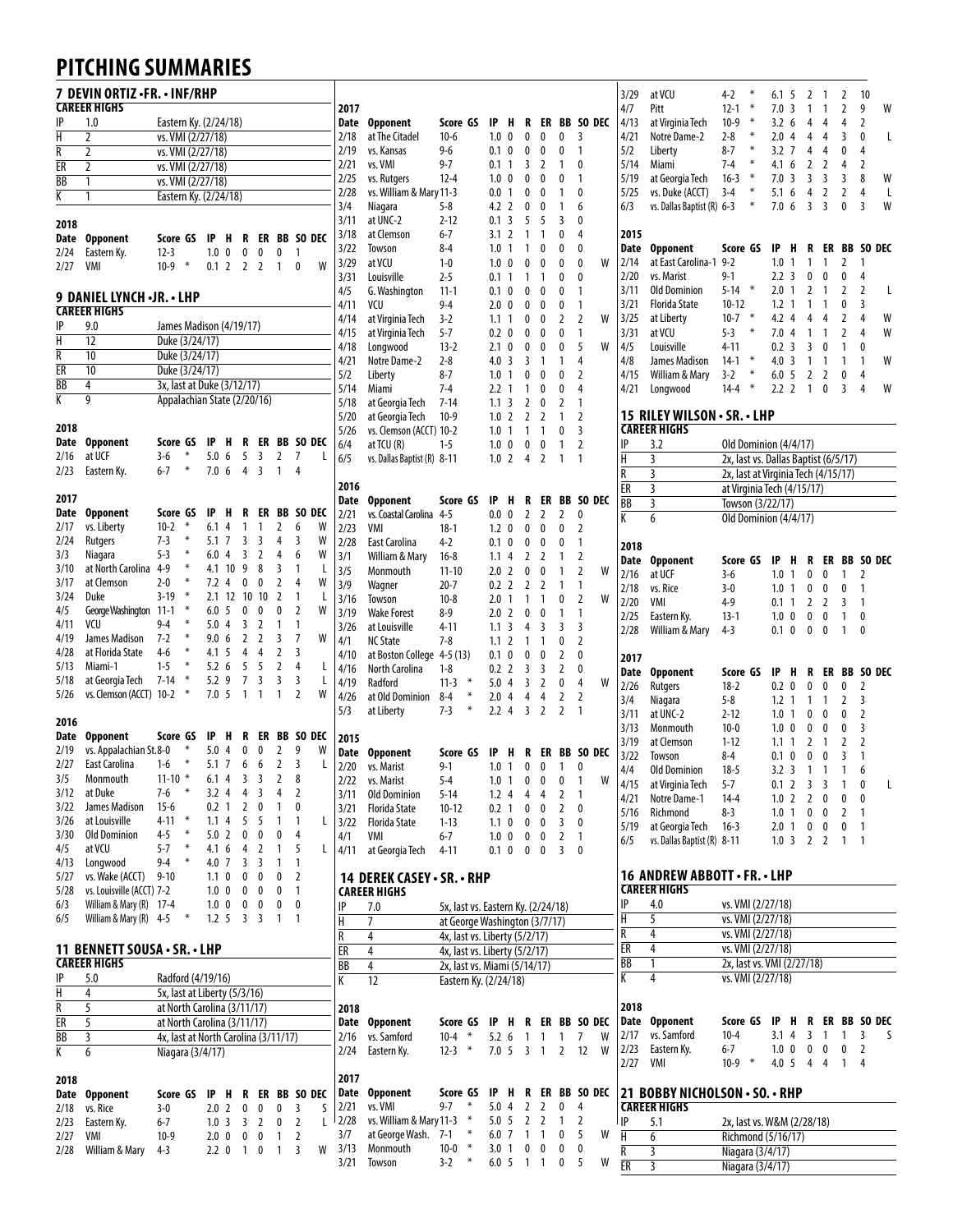## **PITCHING SUMMARIES**

| BB                      | 4                                 | vs. W&M (2/28/18)                    |                   |                |              |                |                         | BB                      | 3                                                      | Longwood (4/13/16)                  |                                |                                  |                   |                          |                |                 | <b>CAREER HIGHS</b>           |                                        |                                          |                                           |              |        |              |   |
|-------------------------|-----------------------------------|--------------------------------------|-------------------|----------------|--------------|----------------|-------------------------|-------------------------|--------------------------------------------------------|-------------------------------------|--------------------------------|----------------------------------|-------------------|--------------------------|----------------|-----------------|-------------------------------|----------------------------------------|------------------------------------------|-------------------------------------------|--------------|--------|--------------|---|
| $\overline{K}$          | 6                                 | Richmond (5/16/17)                   |                   |                |              |                |                         | $\overline{\mathsf{K}}$ | $\overline{4}$                                         | at Clemson (3/18/17)                |                                |                                  |                   |                          |                | IP              | 7.0                           | La Salle (3/4/17)                      |                                          |                                           |              |        |              |   |
|                         |                                   |                                      |                   |                |              |                |                         |                         |                                                        |                                     |                                |                                  |                   |                          |                | Н               | 5                             | 2x, last vs. La Salle (3/4/17)         |                                          |                                           |              |        |              |   |
| 2018                    |                                   |                                      |                   |                |              |                |                         |                         |                                                        |                                     |                                |                                  |                   |                          |                | R               | 6                             | at Clemson (3/18/17)                   |                                          |                                           |              |        |              |   |
| Date                    | <b>Opponent</b>                   | Score GS                             |                   |                |              |                | IP H R ER BB SO DEC     | 2017                    |                                                        |                                     |                                |                                  |                   |                          |                | ER              | 5                             | 2x, last vs. Duke (3/25/17)            |                                          |                                           |              |        |              |   |
| 2/24                    | Eastern Ky.                       | $12 - 3$                             | 1.0<br>0          | 0              | 0            | $\mathbf 0$    | - 2                     | Date                    | <b>Opponent</b>                                        | Score GS                            | IP<br>H                        |                                  |                   |                          | R ER BB SO DEC | BB              | 5                             | Longwood (4/18/17)                     |                                          |                                           |              |        |              |   |
| 2/28                    | William & Mary                    | $4 - 3$                              | 5.1 0 1 1         |                |              | $\overline{4}$ | $\overline{\mathbf{3}}$ | 2/25                    | Rutgers                                                | $12 - 4$                            | 1.0 <sub>1</sub>               | 0                                | 0<br>0            | $\overline{1}$           |                | K               | $\overline{9}$                | La Salle (3/4/17) & vs. Rice (2/18/18) |                                          |                                           |              |        |              |   |
|                         |                                   |                                      |                   |                |              |                |                         | 3/4                     | La Salle                                               | $12 - 3$                            | 1.0 <sub>1</sub>               | 0                                | $\mathbf 0$<br>0  | $\overline{\mathbf{3}}$  |                |                 |                               |                                        |                                          |                                           |              |        |              |   |
| 2017                    |                                   |                                      |                   |                |              |                |                         | 3/7                     | at George Wash. 7-1                                    |                                     | $2.0 \ 0$                      | 0                                | $\mathbf{1}$<br>0 | 3                        |                | 2018            |                               |                                        |                                          |                                           |              |        |              |   |
| Date                    | <b>Opponent</b>                   | Score GS                             | IP<br>H           | R              |              |                | ER BB SO DEC            | 3/10                    | at North Carolina 4-9                                  |                                     | 3.0 <sub>2</sub>               | $0\quad 0$                       | 2                 | 3                        |                | Date            | <b>Opponent</b>               | Score GS                               | IP<br>H                                  | R                                         |              |        | ER BB SO DEC |   |
| 2/17                    | vs. Liberty                       | $10 - 2$                             | 1.0 <sub>2</sub>  | 0              | $^{\circ}$   | 0              | $\overline{1}$          | 3/18                    | at Clemson                                             | $6 - 7$                             | 2.0 <sub>2</sub>               | 0                                | 1<br>0            | 4                        |                | 2/18            | vs. Rice                      | $3 - 0$<br>∗                           | $6.0$ 1                                  | 0                                         | $^{\circ}$   | 3      | 9<br>W       |   |
| 2/21                    | vs. VMI                           | $9 - 7$                              | $1.0 \t0$         | -1             | -1           | 2              | $\overline{1}$          | 3/22                    | Towson                                                 | $8 - 4$                             | $3.0 \ 0$                      | $\bm{0}$                         | 0<br>$\bf{0}$     | $\overline{3}$           | W              | 2/25            | Eastern Ky.                   | $\ast$<br>$13 - 1$                     | $5.0 \t1$                                | $\mathbf 0$                               | $\mathbf{0}$ | 0      | 6<br>W       |   |
| 2/25                    | Rutgers                           | $12 - 4$                             | 1.0 <sub>2</sub>  | $\overline{1}$ |              | 1              | -2                      | 3/26                    | Duke                                                   | $13-6$                              | 1.0 <sub>0</sub>               | 0                                | 0<br>0            | $\overline{1}$           |                |                 |                               |                                        |                                          |                                           |              |        |              |   |
| 3/4                     | Niagara                           | $5 - 8$                              | $0.1 \ 0$         | 3              | 3            | 2              | 0                       | 3/29                    | at VCU                                                 | $4-2$                               | 0.1 1                          | $0\quad 0$                       | $\overline{1}$    | $\overline{1}$           |                | 2017            |                               |                                        |                                          |                                           |              |        |              |   |
| 3/11                    | at North Carolina-2 2-12          |                                      | 1.0 <sub>1</sub>  | 0              |              | 0              | 0                       | 3/31                    | Louisville                                             | $2 - 5$                             | 2.2 <sub>2</sub>               | $\overline{2}$                   | 2<br>-1           | -1                       |                | <b>Date</b>     | <b>Opponent</b>               | Score GS                               | IP<br>н                                  | R                                         |              |        | ER BB SO DEC |   |
| 3/19                    | at Clemson                        | $1 - 12$                             | $1.2 \; 1$        | $\overline{1}$ |              | 1              | $\overline{1}$          | 4/4                     | <b>Old Dominion</b>                                    | $18 - 5$                            | 3.1 <sub>2</sub>               | 2 2                              | $\overline{1}$    | $\overline{2}$           | W              | 2/18            | at The Citadel                | $10-6$<br>$\ast$                       | $6.0\;\;2$                               | $\overline{1}$                            | 0            | 2      | W<br>6       |   |
| 3/22                    | Towson                            | $8 - 4$                              | $0.1 \ 0$         | 2              |              | $\overline{2}$ | 0                       | 4/9                     | Pitt                                                   | $4-3$                               | 1.2 <sub>1</sub>               | 0                                | 0<br>0            | 3                        |                | 2/25            | Rutgers                       | $12 - 4$ *                             | 6.05                                     | $\overline{\mathbf{3}}$                   | 3            | 1      | W<br>4       |   |
| 3/24                    | Duke                              | $3 - 19$                             | 1.2 <sub>3</sub>  | $\overline{1}$ |              | 1              | $\mathbf{1}$            | 4/11                    | VCU                                                    | $9 - 4$                             | 1.2 <sub>1</sub>               | $0\quad 0$                       | $\overline{1}$    | $\overline{1}$           | W              | 3/4             | La Salle                      | $12 - 3$ *                             | 7.0 <sub>5</sub>                         | $\overline{\mathbf{3}}$                   | 3            | 2      | 9<br>W       |   |
| 5/17                    | Richmond                          | $8 - 3$<br>$\ast$                    | $5.1\,6$          | -1             |              | 1              | 6                       | 4/14                    | at Virginia Tech                                       | $3-2$                               | $0.2$ 2 2                      |                                  | 0<br>2            | $\mathbf{1}$             |                | 3/11            | at UNC-2                      | $2 - 12$ *                             | 2.1 <sup>3</sup>                         | 4                                         | 4            | 2      | 1            | L |
| 6/5                     | vs. Dallas Baptist (R) 8-11       |                                      | $1.0$ 1           | 0              | 0            | $\mathbf 0$    | $\mathbf{1}$            | 4/21                    | Notre Dame-2                                           | $2 - 8$                             | 1.1 <sub>2</sub>               | $1\quad1$                        | 0                 | -3                       |                | 3/18            | at Clemson                    | $6-7$<br>$*$                           | $0.2 \; 4$                               | 6                                         | 5            | 3      | 0            | L |
|                         |                                   |                                      |                   |                |              |                |                         | 4/28                    | at Florida State                                       | $4-6$                               | $3.2 \t2 \t2$                  |                                  | 2<br>2            | 3<br>$\overline{3}$      | L              | 3/21            | Towson                        | $3-2$                                  | $1.0 \t0$                                | 0                                         | 0            | 0      | $\mathbf{0}$ |   |
|                         | 23 GRANT DONAHUE · JR. · RHP      |                                      |                   |                |              |                |                         | 5/2<br>5/26             | Liberty                                                | $8 - 7$                             | 3.1 <sub>2</sub>               | $\overline{1}$<br>$\overline{1}$ | 0                 |                          |                | 3/25            | Duke                          | $13-6$<br>$*$                          | 3.2 <sub>3</sub>                         | 5                                         | 5            | 4      | 6            |   |
|                         | <b>CAREER HIGHS</b>               |                                      |                   |                |              |                |                         | 6/5                     | vs. Clemson (ACCT) 10-2<br>vs. Dallas Baptist (R) 8-11 |                                     | $1.0 \t0$<br>4.2 0 0 0         | 0                                | 0<br>0            | 0<br>1 2                 |                | 4/1             | Louisville                    | $11-2$ *                               | 3.0 <sub>1</sub>                         | 2                                         |              | 3      | 3            |   |
| IP                      | 3.1                               | Miami (5/13/17)                      |                   |                |              |                |                         |                         |                                                        |                                     |                                |                                  |                   |                          |                | 4/5<br>4/11     | G. Washington                 | $11 - 1$<br>$9 - 4$                    | $1.0 \t0$                                | 0                                         | 0            |        | 3<br>0       |   |
| Н                       | $\overline{2}$                    | 5x, last vs. Dallas Baptist (6/5/17) |                   |                |              |                |                         | 2016                    |                                                        |                                     |                                |                                  |                   |                          |                |                 | VCU                           |                                        | $0.1\,0$                                 | -1                                        |              |        |              |   |
| R                       | 4                                 | at The Citadel (2/18/17)             |                   |                |              |                |                         | Date                    | <b>Opponent</b>                                        | Score GS                            | IP H                           |                                  |                   |                          | R ER BB SO DEC | 4/18<br>5/13    | Longwood<br>Miami-2           | $13-2$ *<br>$13-6$                     | 4.2 1<br>$1.0 \t0$                       | 1<br>0                                    | 0<br>0       | 5<br>0 | 7            |   |
| ER                      | 4                                 | at The Citadel (2/18/17)             |                   |                |              |                |                         | 2/19                    | vs. Kent State                                         | 8-6                                 | 0.03                           | 4                                | 4<br>$\mathbf{1}$ | 0                        |                | 5/16            | Richmond                      | $8-3$                                  | $0.1 \; 1$                               |                                           |              | 2      | -1           |   |
| $\overline{BB}$         | 3                                 | Towson (3/22/17)                     |                   |                |              |                |                         | 3/22                    | James Madison                                          | $15-6$                              | 1.0 <sub>3</sub>               | $\overline{2}$                   | 2<br>0            | 0                        |                | 5/20            | at Georgia Tech               | $10-9$ *                               | 1.1 <sup>3</sup>                         | 2 <sub>2</sub><br>$\overline{\mathbf{3}}$ | 3            | 2      | 3            |   |
| $\overline{\mathsf{K}}$ | 5                                 | Towson (3/22/17)                     |                   |                |              |                |                         | 3/26                    | at Louisville                                          | $4 - 11$                            | 1.2 <sub>1</sub>               | 0                                | 1<br>0            | 0                        |                | 6/5             | vs. Dallas Baptist (R) 8-11 * |                                        | $0.0 \ 0$                                | $\overline{4}$                            | 4            | 2      | 0            | L |
|                         |                                   |                                      |                   |                |              |                |                         | 4/1                     | <b>NC State</b>                                        | $7 - 8$                             | 1.1 <sub>0</sub>               | 0                                | 1<br>0            | 2                        |                |                 |                               |                                        |                                          |                                           |              |        |              |   |
| 2018                    |                                   |                                      |                   |                |              |                |                         | 4/6                     | G. Washington                                          | $15-3$                              | 1.0 <sup>3</sup>               | 2                                | 0<br>2            | 0                        |                |                 | 38 KYLE WHITTEN · FR. · RHP   |                                        |                                          |                                           |              |        |              |   |
| Date                    | <b>Opponent</b>                   | Score GS IP                          | H                 |                |              |                | R ER BB SO DEC          | 4/10                    | at Boston College 4-5 (13)                             |                                     | 1.2 <sub>2</sub>               | $\overline{1}$                   | 2<br>-1           | 3                        | L              |                 | <b>CAREER HIGHS</b>           |                                        |                                          |                                           |              |        |              |   |
| 2/20                    | VMI                               | $4 - 9$                              | 2.1 <sub>5</sub>  | 2              | -1           | 0              | <sup>2</sup>            | 4/13                    | Longwood                                               | $9 - 4$                             | $0.2 \ 0$                      | $\overline{1}$                   | 3                 | $\mathbf{1}$             |                | IP              | 2.2                           | VMI (2/27/18)                          |                                          |                                           |              |        |              |   |
| 2/25                    | Eastern Ky.                       | $13-1$                               | $1.0 \t0$         | 0              | 0            | $\mathbf 0$    | $\overline{1}$          | 4/16                    | North Carolina                                         | $1 - 8$                             | $0.2 \ 0$                      | 0                                | 2<br>0            | 0                        |                | Н               | 3                             | VMI (2/27/18)                          |                                          |                                           |              |        |              |   |
| 2/28                    | William & Mary 4-3                |                                      | 1.0 <sub>0</sub>  | $\overline{1}$ | -1           | 0              | -1                      | 4/20                    | VCU                                                    | $5 - 11$                            | 2.0 <sub>3</sub>               | $\overline{1}$                   | 0                 | 0                        |                | R               | 3                             | VMI (2/27/18)                          |                                          |                                           |              |        |              |   |
|                         |                                   |                                      |                   |                |              |                |                         | 4/23                    | at Miami                                               | $2 - 9$                             | $0.2 \ 0$                      | 0                                | 0<br>0            | $\overline{1}$           |                | ER              | 3                             | VMI (2/27/18)                          |                                          |                                           |              |        |              |   |
| 2017                    |                                   |                                      |                   |                |              |                |                         | 4/30                    | at Pitt-2                                              | $7 - 6$                             | $0.1 \ 0$                      | $\pmb{0}$                        | 0<br>0            | 0                        | W              | $\overline{BB}$ | $\overline{3}$                | VMI (2/20/18)                          |                                          |                                           |              |        |              |   |
| Date                    | <b>Opponent</b>                   | Score GS                             | IP H              | R              |              |                | ER BB SO DEC            |                         |                                                        |                                     |                                |                                  |                   |                          |                | K               | $\overline{2}$                | 2x, last vs. VMI (2/27/18)             |                                          |                                           |              |        |              |   |
| 2/18                    | at The Citadel                    | $10-6$                               | 0.1 <sub>2</sub>  | 4              | 4            | 1              | $\overline{1}$          |                         | 28 NOAH MURDOCK · SO. · RHP                            |                                     |                                |                                  |                   |                          |                |                 |                               |                                        |                                          |                                           |              |        |              |   |
|                         |                                   |                                      |                   |                |              |                |                         |                         |                                                        |                                     |                                |                                  |                   |                          |                |                 |                               |                                        |                                          |                                           |              |        |              |   |
| 3/5                     | La Salle                          | $18-3$                               | 1.2 <sub>1</sub>  | $\bm{0}$       | $\mathbf{0}$ | 0              | $\overline{\mathbf{3}}$ |                         | <b>CAREER HIGHS</b>                                    |                                     |                                |                                  |                   |                          |                |                 |                               |                                        |                                          |                                           |              |        |              |   |
| 3/10                    | at North Carolina 4-9             |                                      | $0.2 \quad 1$     | 0              | 0            | 1              | $\mathbf{1}$            | IP                      | 5.1                                                    | Richmond (5/16/17)                  |                                |                                  |                   |                          |                | 2018            |                               |                                        |                                          |                                           |              |        |              |   |
| 3/22                    | Towson                            | $8-4$                                | $2.0 \ 0$         | 0              | 0            | 3              | 5                       | Н                       | XXX                                                    |                                     |                                |                                  |                   |                          |                | Date            | <b>Opponent</b>               | Score GS                               | IP<br>H                                  | R                                         |              |        | ER BB SO DEC |   |
| 4/5                     | George Washington 11-1            |                                      | 0.2 <sub>2</sub>  | $\overline{1}$ | -1           | 0              | 0                       | R                       | XXX                                                    |                                     |                                |                                  |                   |                          |                | 2/16            | at UCF                        | $3-6$                                  | $1.0 \t0$                                | 0                                         | 0            | 0      | 2            |   |
| 4/7                     | Pitt                              | $12 - 1$                             | $2.0 \ 0$         | 0              | 0            | 0              | $\mathbf{1}$            | ER                      | XXX                                                    |                                     |                                |                                  |                   |                          |                | 2/20            | VMI                           | $4-9$                                  | $2.1\,2$                                 | 0                                         | 0            | 3      | 0            |   |
| 4/13                    | at Virginia Tech                  | $10-9$                               | $1.0 \t1$         | $\bf{0}$       | 0            | 0              | 0                       | BB                      | $\overline{2}$                                         | 3x, last vs. Towson (3/22/17)       |                                |                                  |                   |                          |                | 2/27            | VMI                           | $10-9$                                 | $2.2$ 3 3 3                              |                                           |              | 0      | -2           |   |
| 4/15                    | at Virginia Tech                  | $5 - 7$                              | $0.1\;1$          | 2              | 0            | 0              | 0                       | K                       | $\overline{6}$                                         | Richmond (5/16/17)                  |                                |                                  |                   |                          |                |                 |                               |                                        |                                          |                                           |              |        |              |   |
| 4/21                    | Notre Dame-1                      | $14 - 4$                             | 1.0 <sub>2</sub>  | 0              | 0            | 1              | -1                      |                         |                                                        |                                     |                                |                                  |                   |                          |                |                 | 47 MACK MEYER · GS. · RHP     |                                        |                                          |                                           |              |        |              |   |
| 5/13                    | Miami-1                           | $1-5$                                | 3.1 1             | 0              | 0            | 0              | 0                       | 2017                    |                                                        |                                     |                                |                                  |                   |                          |                |                 | <b>CAREER HIGHS</b>           |                                        |                                          |                                           |              |        |              |   |
| 5/16                    | Richmond                          | $8-3$                                | $0.2 \ 0$         | 0              | 0            | 0              | $\mathbf{1}$            |                         | Date Opponent                                          | Score GS IP H R ER BB SO DEC        |                                |                                  |                   |                          |                | IP              | 1.1                           | VMI (2/20/18)                          |                                          |                                           |              |        |              |   |
| 6/5                     | vs. Dallas Baptist (R) 8-11       |                                      | $0.1$ 2 1 1 2 0   |                |              |                |                         | 2/17                    | vs. Liberty                                            | $10 - 2$                            | 1.2 2 1 1 1 1                  |                                  |                   |                          |                | H               | 1                             | Eastern Ky. (2/25/18)                  |                                          |                                           |              |        |              |   |
|                         |                                   |                                      |                   |                |              |                |                         | 2/21                    | vs. VMI                                                | $9 - 7$                             | $1.0$ 1 1 1                    |                                  | 0                 | $\overline{\phantom{a}}$ | W              | R               | 1                             | Eastern Ky. (2/25/18)                  |                                          |                                           |              |        |              |   |
| 2016                    |                                   |                                      |                   |                |              |                |                         | 3/4                     | Niagara                                                | $5 - 8$                             | $0.1 \, 3 \, 4$                |                                  | 2<br>4            | 0                        |                | ER              | 1                             | Eastern Ky. (2/25/18)                  |                                          |                                           |              |        |              |   |
|                         | Date Opponent                     | Score GS IP H R ER BB SO DEC         |                   |                |              |                |                         | 3/11                    | at North Carolina-2 2-12                               |                                     | $1.0 \t0 \t0 \t0$              |                                  | 0                 | $\overline{\phantom{0}}$ |                | ВB              | $\mathbf{1}$                  | Eastern Ky. (2/25/18)                  |                                          |                                           |              |        |              |   |
| 3/9                     | Wagner                            | $20 - 7$                             | $0.1$ 2 3 3 1 0   |                |              |                |                         | 3/24                    | Duke                                                   | $3-19$                              | 3.2 4 1 1                      |                                  |                   | $1\quad 2$               |                | K               | 1                             | 2x, last vs. W&M (2/28/18)             |                                          |                                           |              |        |              |   |
|                         | 25 GRIFF MCGARRY · FR. · RHP      |                                      |                   |                |              |                |                         | 3/31                    | Louisville                                             | $2 - 5$<br>$*$                      | 6.0 4 2 2 4 3                  |                                  |                   |                          |                | 2018            |                               |                                        |                                          |                                           |              |        |              |   |
|                         | <b>CAREER HIGHS</b>               |                                      |                   |                |              |                |                         | 4/8                     | Pitt                                                   | $5 - 2$                             | $3.0$ 2 1 1                    |                                  |                   | 2 <sub>2</sub>           |                |                 |                               |                                        |                                          |                                           |              |        |              |   |
| IP                      | 1.0                               | 2, last vs. Eastern Ky. (2/25/18)    |                   |                |              |                |                         | 4/14                    | at Virginia Tech                                       | $3 - 2$<br>$\ast$                   | 7.0300                         |                                  | 0                 | $\overline{\mathbf{3}}$  |                |                 | Date Opponent                 | Score GS IP H R ER BB SO DEC           |                                          |                                           |              |        |              |   |
| $\overline{H}$          | $\overline{2}$                    | 2x, last vs. VMI (2/20/18)           |                   |                |              |                |                         | 4/22                    | Notre Dame                                             | $9 - 0$                             | $6.14 \quad 0$                 | 0                                | 4                 | 3                        | W              | 2/20            | VMI                           | $4 - 9$<br>$13-1$                      | $1.1 \t0 \t0 \t0 \t0 \t0$                |                                           |              | 1 1    |              |   |
| R                       | 5                                 | VMI (2/20/18)                        |                   |                |              |                |                         | 4/29                    | at Florida State                                       | $8-0$                               | $6.0$ 2 0 0                    |                                  | 4                 | $\overline{4}$           | W              | 2/25<br>2/28    | Eastern Ky.<br>William & Mary | 4-3                                    | $1.0$ 1 1 1<br>$1.0 \t0 \t0 \t0 \t0 \t1$ |                                           |              |        |              |   |
| ER                      | $\overline{5}$                    | VMI (2/20/18)                        |                   |                |              |                |                         | 5/13                    | Miami-2                                                | $13-6$<br>$\ast$                    | 2.0544                         |                                  |                   | $2 \quad 0$              |                |                 |                               |                                        |                                          |                                           |              |        |              |   |
| ВB                      | 3                                 | VMI (2/20/18)                        |                   |                |              |                |                         |                         |                                                        |                                     |                                |                                  |                   |                          |                |                 |                               |                                        |                                          |                                           |              |        |              |   |
|                         | 1                                 |                                      |                   |                |              |                |                         |                         | 29 BLAKE ROHM · FR. · RHP                              |                                     |                                |                                  |                   |                          |                |                 |                               |                                        |                                          |                                           |              |        |              |   |
| K                       |                                   | at UCF (2/16/18)                     |                   |                |              |                |                         |                         | <b>CAREER HIGHS</b>                                    |                                     |                                |                                  |                   |                          |                |                 |                               |                                        |                                          |                                           |              |        |              |   |
| 2018                    |                                   |                                      |                   |                |              |                |                         | IP                      | 2.0                                                    | VMI (2/20/18)                       |                                |                                  |                   |                          |                |                 |                               |                                        |                                          |                                           |              |        |              |   |
|                         | Date Opponent                     | Score GS IP H R ER BB SO DEC         |                   |                |              |                |                         | Н                       | $\overline{2}$                                         | VMI (2/20/18)                       |                                |                                  |                   |                          |                |                 |                               |                                        |                                          |                                           |              |        |              |   |
|                         | $2/16$ at UCF                     | $3-6$                                | $1.02$ 1 1        |                |              | 0 <sub>1</sub> |                         | R                       | 0                                                      | VMI (2/20/18)                       |                                |                                  |                   |                          |                |                 |                               |                                        |                                          |                                           |              |        |              |   |
| 2/20 VMI                |                                   | $4 - 9$<br>$*$                       | $0.2$ 2 5 5       |                |              | $3 \quad 0$    | L                       | ER                      | 0                                                      | VMI (2/20/18)                       |                                |                                  |                   |                          |                |                 |                               |                                        |                                          |                                           |              |        |              |   |
|                         | 2/25 Eastern Ky.                  | 13-1                                 | $1.0 \t0 \t0 \t0$ |                |              | $0\quad 0$     |                         | $\overline{BB}$         | 1                                                      | 2x, last vs. W&M (2/28/18)          |                                |                                  |                   |                          |                |                 |                               |                                        |                                          |                                           |              |        |              |   |
|                         |                                   |                                      |                   |                |              |                |                         | K                       | $\overline{2}$                                         | VMI (2/20/18)                       |                                |                                  |                   |                          |                |                 |                               |                                        |                                          |                                           |              |        |              |   |
|                         | 27 CHESDIN HARRINGTON · JR. · RHP |                                      |                   |                |              |                |                         |                         |                                                        |                                     |                                |                                  |                   |                          |                |                 |                               |                                        |                                          |                                           |              |        |              |   |
|                         | <b>CAREER HIGHS</b>               |                                      |                   |                |              |                |                         | 2018                    |                                                        |                                     |                                |                                  |                   |                          |                |                 |                               |                                        |                                          |                                           |              |        |              |   |
| IP                      | 4.2                               | vs. Dallas Baptist (6/5/17)          |                   |                |              |                |                         | 2/20 VMI                | Date Opponent                                          | Score GS IP H R ER BB SO DEC<br>4-9 |                                |                                  |                   |                          |                |                 |                               |                                        |                                          |                                           |              |        |              |   |
| Н                       | 3                                 | 4x, last vs. VCU (4/20/16)           |                   |                |              |                |                         |                         | 2/28 William & Mary 4-3                                |                                     | 2.0 2 0 0 1 2<br>0.2 0 0 0 1 0 |                                  |                   |                          |                |                 |                               |                                        |                                          |                                           |              |        |              |   |
| R                       | 4                                 | vs. Kent State (2/19/16)             |                   |                |              |                |                         |                         |                                                        |                                     |                                |                                  |                   |                          |                |                 |                               |                                        |                                          |                                           |              |        |              |   |
| ER                      | 4                                 | vs. Kent State (2/19/16)             |                   |                |              |                |                         |                         | 34 EVAN SPERLING · JR. · RHP                           |                                     |                                |                                  |                   |                          |                |                 |                               |                                        |                                          |                                           |              |        |              |   |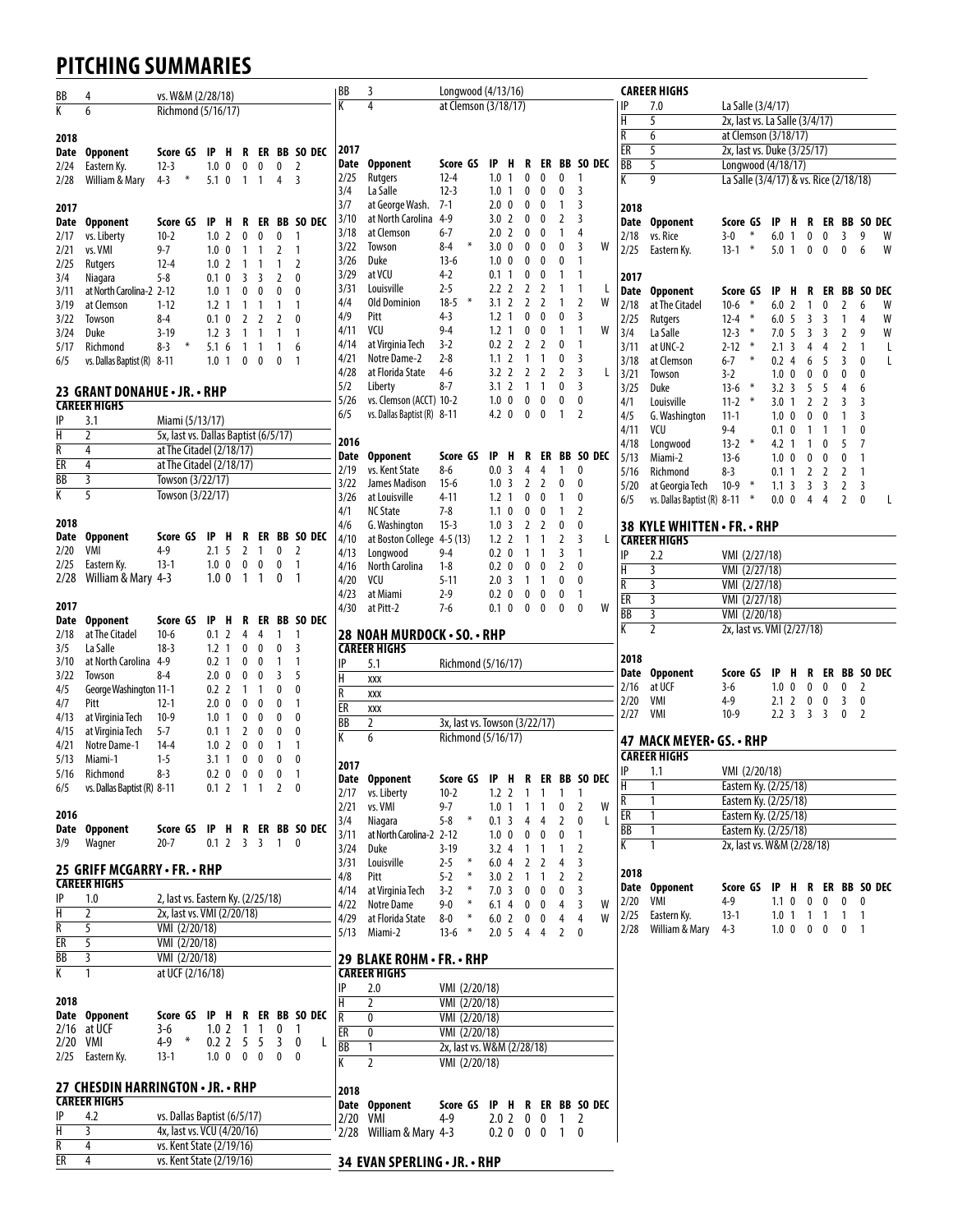## **GAME-BY-GAMELINEUPS (BY BATTING ORDER)**

| <b>Opponent</b>          |                 |                   |       |         |         |               |               |               |              |
|--------------------------|-----------------|-------------------|-------|---------|---------|---------------|---------------|---------------|--------------|
| $2/16$ at UCF            | <b>McCarthy</b> | <b>Richardson</b> | Weber | Tappen  | Knight  | Eikhoff       | Cody          | <b>Morris</b> | <b>Novak</b> |
| 2/17 vs Samford          | <b>McCarthy</b> | Richardson        | Weber | Tappen  | Eikhoff | Knight        | Cody          | Comer         | <b>Novak</b> |
| $2/18$ vs Rice           | <b>McCarthy</b> | <b>Richardson</b> | Weber | Eikhoff | Knight  | Tappen        | Cody          | <b>Ortiz</b>  | <b>Novak</b> |
| 2/20 VMI                 | <b>McCarthy</b> | Richardson        | Weber | Knight  | Eikhoff | Tappen        | Cody          | <b>Ortiz</b>  | Novak        |
| 2/23<br>Eastern Kentucky | <b>McCarthy</b> | Tappen            | Weber | Knight  | Eikhoff | Codv          | Richardson    | <b>Morris</b> | Novak        |
| 2/24 Eastern Kentucky    | <b>McCarthy</b> | Tappen            | Weber | Knight  | Eikhoff | <b>Ortiz</b>  | Comer         | <b>Morris</b> | Novak        |
| Eastern Kentucky<br>2/25 | <b>McCarthy</b> | Tappen            | Weber | Knight  | Eikhoff | <b>Morris</b> | Cody          | <b>Hlinka</b> | <b>Novak</b> |
| VMI<br>2/27              | <b>McCarthy</b> | Richardson        | Weber | Knight  | Tappen  | Eikhoff       | Codv          | <b>Morris</b> | Allocca      |
| 2/28 William & Mary      | <b>McCarthy</b> | Novak             | Weber | Knight  | Eikhoff | Codv          | <b>Morris</b> | Tappen        | Comer        |

No. of lineup combinations: 9

## **GAME-BY-GAMELINEUPS (BY POSITION)**

|      | <b>Opponent</b>       |        | 1B      | 2B    | SS                | 3B                | LF    | CF              | <b>RF</b>     | DH            |
|------|-----------------------|--------|---------|-------|-------------------|-------------------|-------|-----------------|---------------|---------------|
|      | $2/16$ at UCF         | Knight | Eikhoff | Weber | <b>Richardson</b> | Novak             | Cody  | <b>McCarthy</b> | Tappen        | <b>Morris</b> |
|      | 2/17 vs Samford       | Comer  | Eikhoff | Weber | <b>Richardson</b> | Novak             | Cody  | <b>McCarthy</b> | <b>Tappen</b> | Knight        |
|      | 2/18 vs Rice          | Knight | Eikhoff | Weber | <b>Richardson</b> | Novak             | Cody  | <b>McCarthy</b> | Tappen        | Ortiz         |
| 2/20 | VMI                   | Kniaht | Eikhoff | Weber | <b>Richardson</b> | Novak             | Cody  | <b>McCarthy</b> | Tappen        | <b>Ortiz</b>  |
|      | 2/23 Eastern Kentucky | Knight | Eikhoff | Weber | <b>Richardson</b> | Novak             | Cody  | <b>McCarthy</b> | Tappen        | <b>Morris</b> |
|      | 2/24 Eastern Kentucky | Comer  | Eikhoff | Weber | <b>Morris</b>     | Novak             | Ortiz | <b>McCarthy</b> | Tappen        | Knight        |
|      | 2/25 Eastern Kentucky | Kniaht | Eikhoff | Weber | <b>Morris</b>     | Novak             | Codv  | <b>McCarthy</b> | <b>Tappen</b> | Hlinka        |
| 2/27 | VMI                   | Kniaht | Eikhoff | Weber | <b>Morris</b>     | <b>Richardson</b> | Cody  | <b>McCarthy</b> | Tappen        | Allocca       |
|      | 2/28 William & Mary   | Comer  | Eikhoff | Weber | <b>Morris</b>     | Novak             | Cody  | <b>McCarthy</b> | Tappen        | Knight        |

No. of defensive alignments: 7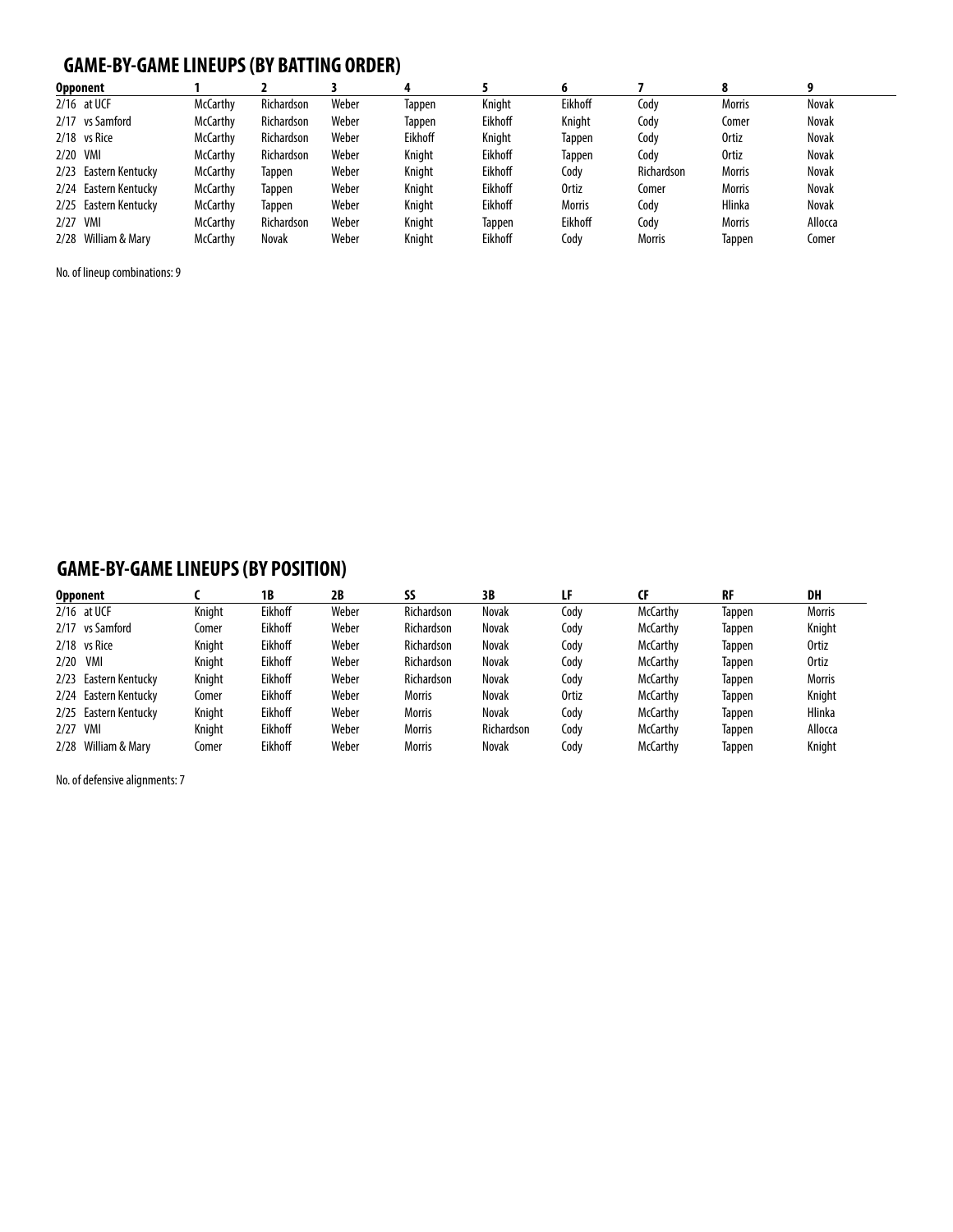

#### **2018 Virginia Baseball season game Highs for Virginia (as of Feb 28, 2018) (all games)**



#### TEAM GAME HIGHS

#### Batting

| At bats:         |              |                | 38 - vs VMI (Feb 27, 2018)                     |
|------------------|--------------|----------------|------------------------------------------------|
| Runs scored:     |              |                | 13 - vs Eastern Ky. (Feb 25, 2018)             |
| Hits:            |              |                | 15 - vs Eastern Ky. (Feb 24, 2018)             |
| RBIs:            |              |                | 12 - vs Eastern Ky. (Feb 24, 2018)             |
| Doubles:         |              |                | 4 - vs Eastern Ky. (Feb 25, 2018)              |
| Triples:         | 1.           |                | - vs Eastern Ky. (Feb 25, 2018)                |
| Home runs:       | $\mathbf{1}$ | $\blacksquare$ | $(4 \times)$                                   |
| Total bases:     |              |                | 21 - vs Eastern Ky. (Feb 24, 2018)             |
| Walks:           |              |                | 8 - vs William & Mary (Feb 28, 2018)           |
| Strikeouts:      |              |                | 9 - at UCF (Feb 16, 2018)                      |
| Sac hits:        |              |                | 4 - vs William & Mary (Feb 28, 2018)           |
| Sac flies:       | 1.           |                | - vs Samford (Feb 17, 2018 at Orlando, Fla.)   |
|                  | 1            |                | - vs Eastern Ky. (Feb 24, 2018)                |
|                  | 1            |                | - vs Eastern Ky. (Feb 25, 2018)                |
| Stolen bases:    |              |                | 2 - vs Eastern Ky. (Feb 25, 2018)              |
| Hit by pitch:    |              |                | 3 - vs Eastern Ky. (Feb 23, 2018)              |
| Caught stealing: |              |                | 2 - vs William & Mary (Feb 28, 2018)           |
| Runners LOB:     |              |                | 12 - vs Eastern Ky. (Feb 23, 2018)             |
| Hit into DP:     |              |                | 3 - vs Samford (Feb 17, 2018 at Orlando, Fla.) |
|                  | 3            | ÷,             | vs William & Mary (Feb 28, 2018)               |
|                  |              |                | Fielding                                       |
| Putouts:         | 33           |                | - vs William & Mary (Feb 28, 2018)             |

| Assists:      |  | 13 - vs VMI (Feb 20, 2018)            |
|---------------|--|---------------------------------------|
|               |  | 13 - vs William & Mary (Feb 28, 2018) |
| Errors:       |  | 4 - vs William & Mary (Feb 28, 2018)  |
| Passed balls: |  | 1 - vs VMI (Feb 20, 2018)             |
|               |  | 1 - vs Eastern Ky. (Feb 25, 2018)     |
| DPs turned:   |  | 2 - vs VMI (Feb 20, 2018)             |
|               |  |                                       |

Pitching

|                  |       | Innings pitched: 11.0 - vs William & Mary (Feb 28, 2018) |
|------------------|-------|----------------------------------------------------------|
| Runs allowed:    |       | 9 - vs VMI (Feb 20, 2018)                                |
|                  |       | 9 - vs VMI (Feb 27, 2018)                                |
| Earned runs:     |       | 9 - vs VMI (Feb 27, 2018)                                |
| Walks allowed:   |       | 10 - vs VMI (Feb 20, 2018)                               |
| Strikeouts:      |       | 15 - vs Eastern Ky. (Feb 24, 2018)                       |
| Hits allowed:    |       | 12 - vs VMI (Feb 20, 2018)                               |
| Doubles allowed: |       | 3 - vs VMI (Feb 27, 2018)                                |
| Homers allowed:  |       | 2 - at UCF (Feb 16, 2018)                                |
|                  |       | 2 - vs Samford (Feb 17, 2018 at Orlando, Fla.)           |
| Wild pitches:    |       | 3 - vs VMI (Feb 20, 2018)                                |
|                  |       | 3 - vs Eastern Ky. (Feb 23, 2018)                        |
|                  |       | 3 - vs William & Mary (Feb 28, 2018)                     |
| Hit batters:     |       | 3 - vs Samford (Feb 17, 2018 at Orlando, Fla.)           |
|                  | $3 -$ | vs VMI (Feb 27, 2018)                                    |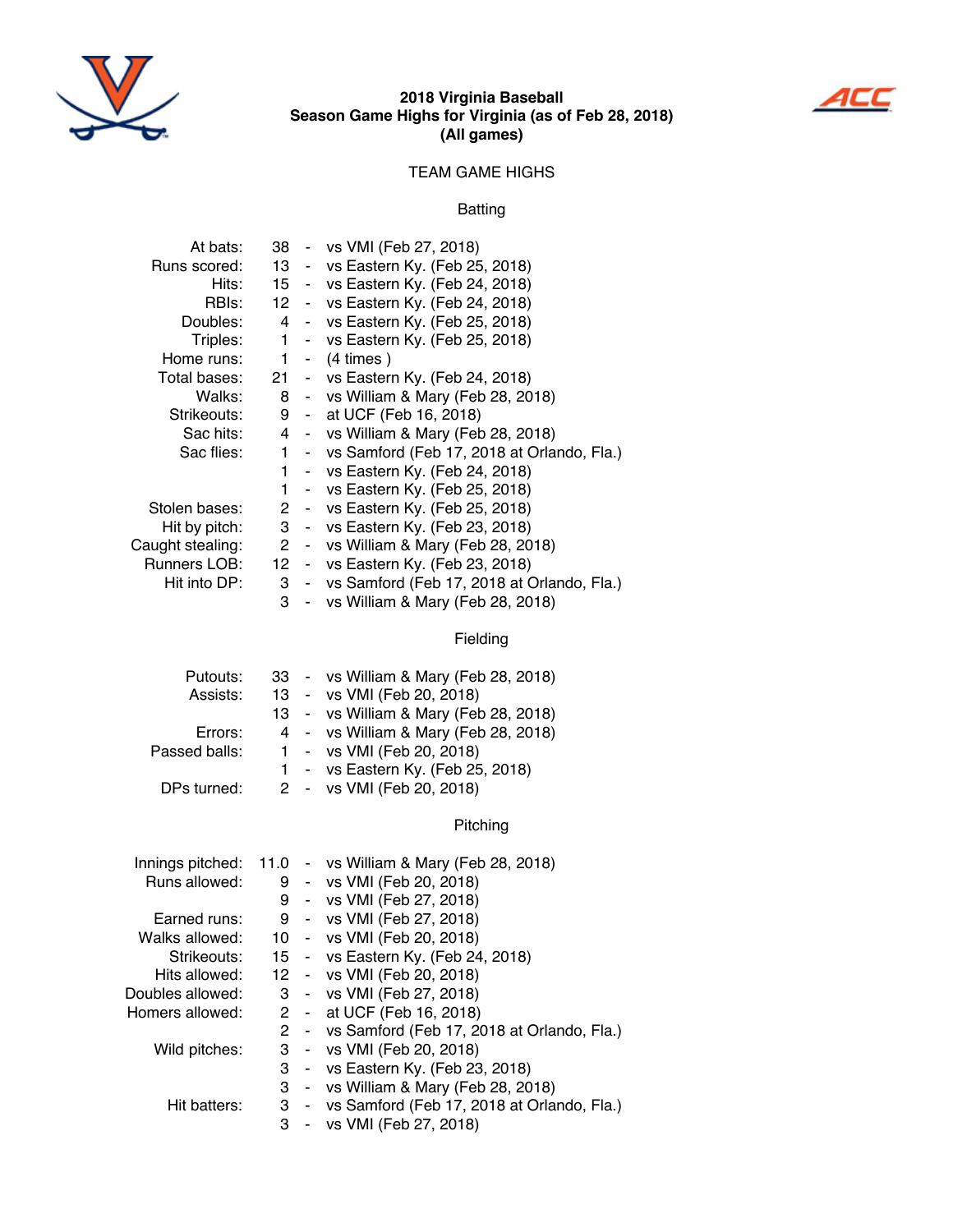

#### **2018 Virginia Baseball season game Highs for Virginia (as of Feb 28, 2018) (all games)**



#### INDIVIDUAL GAME HIGHS

Batting

| At bats:         | 6 -            |                     | Jake McCarthy vs Eastern Ky. (Feb 24, 2018)              |
|------------------|----------------|---------------------|----------------------------------------------------------|
|                  | 6              | $\blacksquare$      | Justin Novak vs William & Mary (Feb 28, 2018)            |
| Runs scored:     | 3              | $\blacksquare$      | Jake McCarthy vs Eastern Ky. (Feb 25, 2018)              |
|                  | 3              | $\blacksquare$      | Cayman Richardson vs VMI (Feb 27, 2018)                  |
| Hits:            | 3              |                     | - $(7 \times )$                                          |
| RBIs:            | 5              | $\blacksquare$      | Andy Weber vs Eastern Ky. (Feb 24, 2018)                 |
| Doubles:         | 1              | $\blacksquare$      | $(13 \times)$                                            |
| Triples:         | $\mathbf{1}$   | $\blacksquare$      | Jalen Harrison vs Eastern Ky. (Feb 25, 2018)             |
| Home runs:       | 1              | $\blacksquare$      | $(4 \times)$                                             |
| Total bases:     | 6              | $\blacksquare$      | Andy Weber vs Eastern Ky. (Feb 24, 2018)                 |
| Walks:           | 3              | $\sim$              | Tanner Morris vs Eastern Ky. (Feb 24, 2018)              |
|                  | 3              | $\blacksquare$      | Caleb Knight vs William & Mary (Feb 28, 2018)            |
| Strikeouts:      | $\overline{2}$ | $\blacksquare$      | $(6 \times)$                                             |
| Sac hits:        | $\overline{2}$ | $\blacksquare$      | Alex Tappen vs William & Mary (Feb 28, 2018)             |
| Sac flies:       | 1              | $\blacksquare$      | Jake McCarthy vs Samford (Feb 17, 2018 at Orlando, Fla.) |
|                  | 1              | $\blacksquare$      | Nate Eikhoff vs Eastern Ky. (Feb 24, 2018)               |
|                  | $\mathbf{1}$   | $\blacksquare$      | Nate Eikhoff vs Eastern Ky. (Feb 25, 2018)               |
| Stolen bases:    | $\overline{2}$ | $\blacksquare$      | Jake McCarthy vs Eastern Ky. (Feb 25, 2018)              |
| Hit by pitch:    | $\mathbf{1}$   |                     | $-$ (17 times)                                           |
| Caught stealing: | $\mathbf{1}$   | $\blacksquare$      | Nate Eikhoff vs Eastern Ky. (Feb 23, 2018)               |
|                  | 1              |                     | - Cameron Comer vs William & Mary (Feb 28, 2018)         |
|                  | $\mathbf{1}$   | ÷,                  | Justin Novak vs William & Mary (Feb 28, 2018)            |
| Runners LOB:     | 6              |                     | - Will Allocca vs VMI (Feb 27, 2018)                     |
|                  |                |                     |                                                          |
|                  |                |                     | Fielding                                                 |
| Putouts:         |                |                     | 15 - Cameron Comer vs Eastern Ky. (Feb 24, 2018)         |
| Assists:         | 5              |                     | - Andy Weber vs Eastern Ky. (Feb 24, 2018)               |
| Errors:          | 1              |                     | $-$ (10 times)                                           |
| Passed balls:    | $\mathbf{1}$   | $\mathbf{r}$        | Caleb Knight vs VMI (Feb 20, 2018)                       |
|                  | $\mathbf{1}$   | $\omega_{\rm{eff}}$ | Caleb Knight vs Eastern Ky. (Feb 25, 2018)               |
|                  |                |                     |                                                          |
|                  |                |                     | Pitching                                                 |
| Innings pitched: |                |                     | 7.0 - Daniel Lynch vs Eastern Ky. (Feb 23, 2018)         |
|                  |                |                     | 7.0 - Derek Casey vs Eastern Ky. (Feb 24, 2018)          |
| Runs allowed:    | 5              |                     | - Daniel Lynch at UCF (Feb 16, 2018)                     |
|                  | 5              |                     | Griff McGarry vs VMI (Feb 20, 2018)                      |
| Earned runs:     | 5              | $\blacksquare$      | Griff McGarry vs VMI (Feb 20, 2018)                      |
| Walks allowed:   | 4              | $\blacksquare$      | Bobby Nicholson vs William & Mary (Feb 28, 2018)         |
| Strikeouts:      | 12             | $\blacksquare$      | Derek Casey vs Eastern Ky. (Feb 24, 2018)                |
| Hits allowed:    | 6              | $\blacksquare$      | Daniel Lynch at UCF (Feb 16, 2018)                       |
|                  | 6              | $\blacksquare$      | Derek Casey vs Samford (Feb 17, 2018 at Orlando, Fla.)   |
|                  | 6              | $\blacksquare$      | Daniel Lynch vs Eastern Ky. (Feb 23, 2018)               |
| Doubles allowed: | $\overline{2}$ | $\blacksquare$      | Griff McGarry at UCF (Feb 16, 2018)                      |
|                  | $\overline{2}$ | $\omega_{\rm{eff}}$ | Andrew Abbott vs VMI (Feb 27, 2018)                      |
|                  |                |                     |                                                          |

- 
- Homers allowed: 2 Daniel Lynch at UCF (Feb 16, 2018)<br>Wild pitches: 2 Bennett Sousa vs Eastern Ky. (Feb 2 Vild pitches: 2 - Bennett Sousa vs Eastern Ky. (Feb 23, 2018)<br>Hit batters: 3 - Derek Casey vs Samford (Feb 17, 2018 at Orl
	- 3 Derek Casey vs Samford (Feb 17, 2018 at Orlando, Fla.)